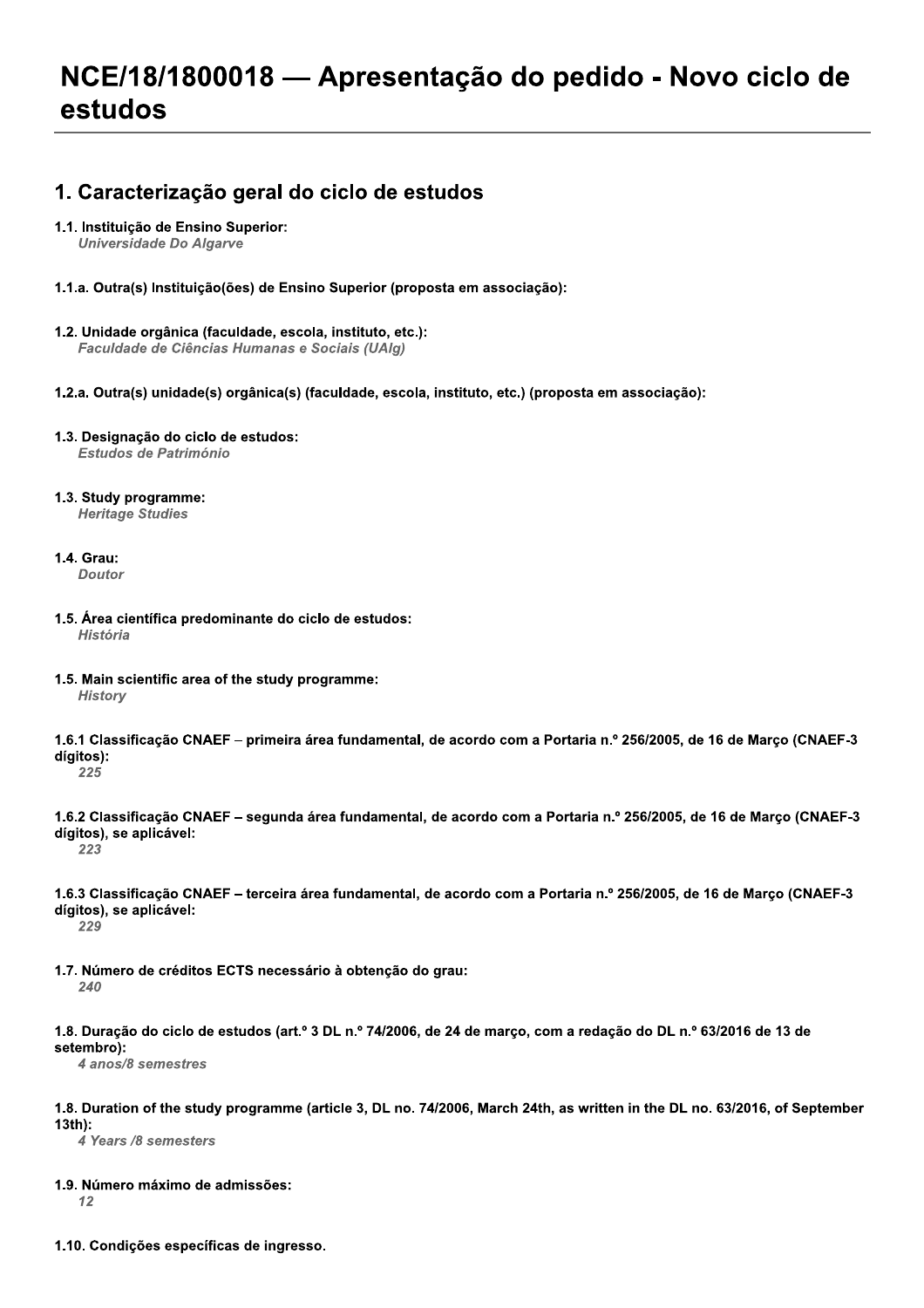Preferencialmente estudantes oriundos das áreas científicas das Artes e Humanidades (área 2 CNAEF) e da Arquitetura e Urbanismo (área 581 CNAEF). As normas para a apresentação das candidaturas serão fixadas e publicitadas anualmente, assim como os critérios de seleção e de seriação e os prazos para os procedimentos.

## 1.10. Specific entry requirements.

Preferably students from the scientific areas of Arts and Humanities (CNAEF area 2) and Architecture and Urbanism (CNAEF area 581). The rules for the submission of applications will be determined and publicized annually, as well as the selection criteria and ranking, deadlines and procedures.

## 1.11. Regime de funcionamento.

Pós Laboral

## 1.11.1. Se outro, especifique:

<sem resposta>

## 1.11.1. If other, specify:

<no answer>

## 1.12. Local onde o ciclo de estudos será ministrado:

Universidade do Algarve (e centros I&D a que os docentes do curso estão associados).

## 1.12. Premises where the study programme will be lectured:

University of Algarve (and R & D centers to which the professors of the course are associated).

## 1.13. Regulamento de creditação de formação académica e de experiência profissional (PDF, máx. 500kB):

1.13. 1.13. Regulamento Creditacao de Formacao UAIg DR nº239 11dez2014.pdf

1.14. Observações:

1.14. Observations:

# 2. Formalização do Pedido

## Mapa I - Conselho Pedagógico

2.1.1. Órgão ouvido:

**Conselho Pedagógico** 

2.1.2. Cópia de ata (ou extrato de ata) ou deliberação deste órgão assinada e datada (PDF, máx. 100kB): 2.1.2. CP DEstPat.pdf

## Mapa I - Conselho Científico

## 2.1.1. Órgão ouvido:

**Conselho Científico** 

2.1.2. Cópia de ata (ou extrato de ata) ou deliberação deste órgão assinada e datada (PDF, máx. 100kB): 2.1.2. CC\_DEstPat.pdf

## Mapa I - Associação Académica

## 2.1.1. Órgão ouvido:

Associação Académica

#### 2.1.2. Cópia de ata (ou extrato de ata) ou deliberação deste órgão assinada e datada (PDF, máx, 100kB); 2.1.2. AA DEstPat.pdf

## **Mapa I - Senado Académico**

# 2.1.1. Órgão ouvido:

Senado Académico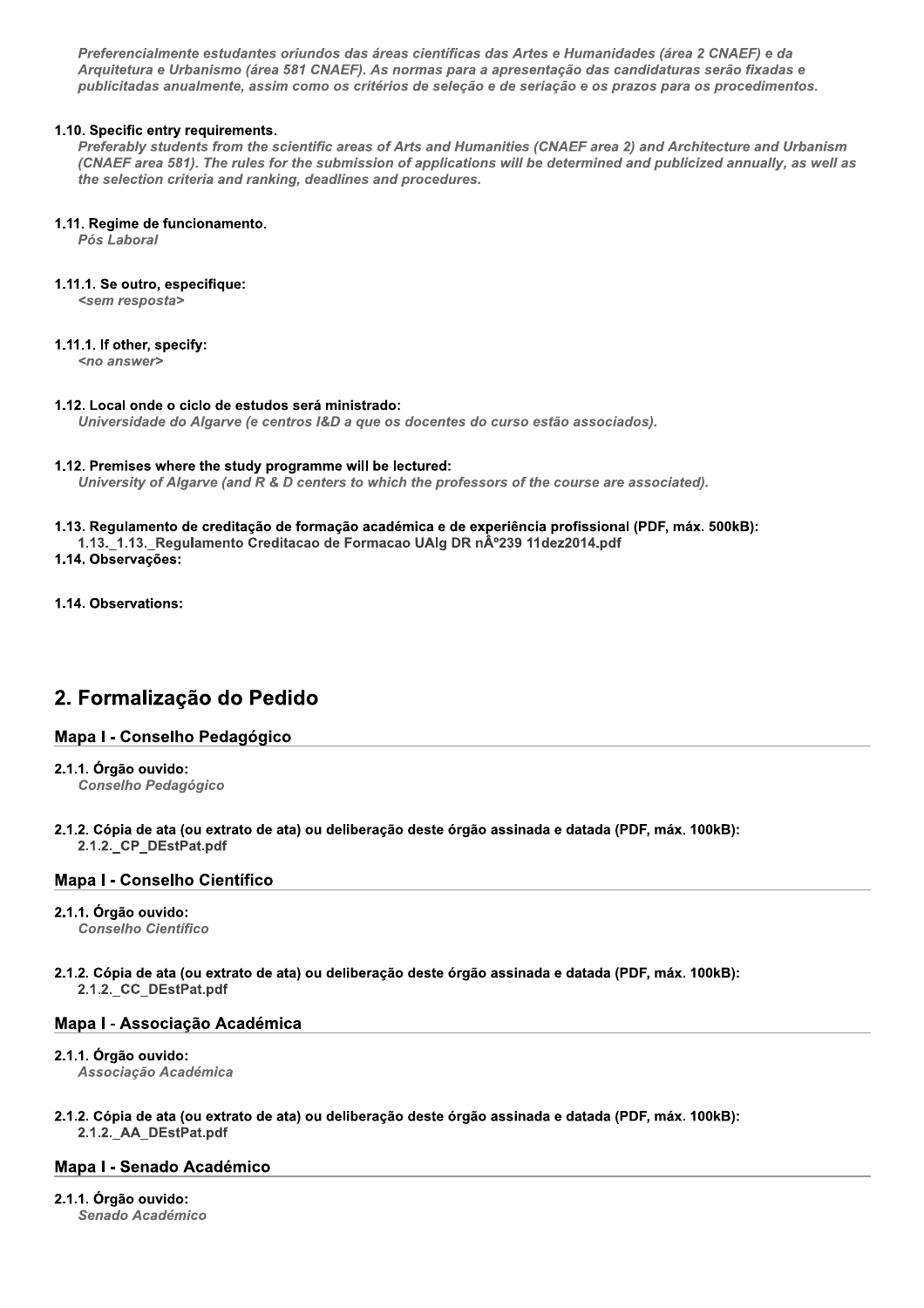# a de ata (ou extrato de ata) ou deliberação<br>Parecer Senado Académico - Doutorament<br>**ito e objetivos do ciclo de es<br>co e cultural da instituição**<br>vos gerais definidos para o ciclo de estudo<br>ancas culturais do passado, lidas 3. Ambito e objetivos do cíclo de estudos. Adequação ao projeto educativo, científico e cultural da instituição

## 3.1. Objetivos gerais definidos para o cíclo de estudos:

As heranças culturais do passado, lidas a partir das diversas problemáticas levantadas pelo conceito contemporâneo de Património, são o eixo dos estudos que se pretende efetuar, cujos objectivo gerais são:

1) criar possibilidades de investigação que tenham em conta diferentes objetos, escalas e representações das manifestações culturais numa visão integrada dos bens patrimoniais (materiais e imateriais), como parte essencial da herança do passado, decisiva na construção das memórias coletivas, na criação e na manutenção criativa das heranças culturais;

2) desenvolver o conhecimento e a capacidade crítica para com as diferentes abordagens metodológicas, leituras e apropriações que se podem fazer do objeto patrimonial, independentemente da sua natureza, enquanto processo de construção do passado e uso da memória para determinados fins.

3) aprofundar entre os formandos a reflexão sobre o lugar do passado, da memória e dos discursos de identidade na construção contemporânea da cidadania.

## 3.1. The study programme's generic objectives:

The cultural heritage of the past, read on the basis of the many problems raised by the contemporary concept of heritage, provides the focus of the studies to be made, whose general goals are:

1) to create research possibilities that consider the different kinds of objects, scales and representations of cultural manifestations in a comprehensive vision of tangible and intangible cultural heritage, as an essential part of the legacy of the past, decisive in the construction of collective memories, in the creation and the creative upkeep of cultural heritage;

2) to develop knowledge and critical capacity for the different methodological approaches, readings and appropriations that can be made of the patrimonial object, regardless of their nature, as a process of past construction and use of memory for certain purposes.

3) to deepen among the trainees the reflection on the place of the past, the memory and the discourses of identity in the contemporary construction of citizenship.

## 3.2. Objetivos de aprendizagem (connecimentos, aptidoes e competencias) a desenvolver pelos estudantes:

 $\acute{\bf{E}}$  intenção do ciclo de estudos formar produtores e utilizadores de saberes específicos sobre as heranças culturais do passado. Tratando-se de formação avançada, os principais conhecimentos e aptidões a desenvolver pelos estudantes deverão ser os que ampliem a sua competência como investigadores autónomos, tomando consciência dos diferentes suportes patrimoniais e das respetivas problemáticas, concorrendo para:

1) alicerçar linhas de investigação sobre temáticas patrimoniais concretas onde as reflexões teórico-metodológicas de cariz mais académico se confrontem com as diferentes realidades (e necessidades de investigação) patrimoniais que permitam novas abordagens no entendimento da herança do passado e da sua projeção na contemporaneidade; 2) formar produtores e utilizadores de saberes sobre as heranças culturais do passado portadores de ferramentas conceptuais e aptidões que permitam lidar com as dimensões desafiantes do papel da memória e do Património nas sociedades contemporâneas.

## 3.2. Intended learning outcomes (knowledge, skills and competences) to be developed by the students:

The aim of the course is to teach producers and users of specific knowledge on the cultural heritage of the past. As this is an advanced course, the main knowledge and skills students should develop are those that enhance their proficiency as independent researchers increasingly aware of the different patrimonial supports and of the respective problems. in order to:

1) deepen lines of research on concrete patrimonial themes in which the theoretical-methodological reflections of a more academic nature are confronted with different realities (and research needs) that allow new approaches understanding the heritage of the past and its projection in contemporaneity;

2) to train producers and users of knowledge about past cultural heritages with conceptual tools and skills to deal with the challenging dimensions of the role of memory and heritage in contemporary societies.

## 3.3. Inserção do cíclo de estudos na estrategia institucional de oferta formativa, face a missão institucional e, designadamente, ao projeto educativo, científico e cultural da instituição:

r to:<br>
i research on concrete patrimonial themes<br>
ature are confronted with different realities<br>
e heritage of the past and its projection in themes<br>
ers and users of knowledge about past cul<br>
imensions of the role of memo A criação de um curso de doutoramento em Estudos de Património consolida uma área na qual a UAIg tem sido pioneira, tanto no âmbito do ensino e da investigação, como no campo da transferência de técnicas, de saberes e de conhecimentos. A aposta neste domínio recua a 1999, com a criação da licenciatura em Património Cultural, que procurava articular a cultura humanística com saberes de recorte mais técnico e que foi o primeiro curso nesta área de saber. A partir dessa matriz, hoje mantida (1º ciclo em Património Cultural e Arqueologia), criaram-se programas de 2º ciclo em áreas diversas, mas complementares (Arqueologia, Gestão Cultural, Estudos Islâmicos e do Mediterrâneo, História da Arte e História do Algarve), ao mesmo tempo que se desenvolvia a cooperação com diversas instituições -Secretaria de Estado da Cultura, DGEMN, EDIA, CCDR, DRCALG, autarquias e Misericórdias, para realização de estudos e intervenções de outro tipo – e se promovia a integração dos primeiros graduados no mercado de trabalho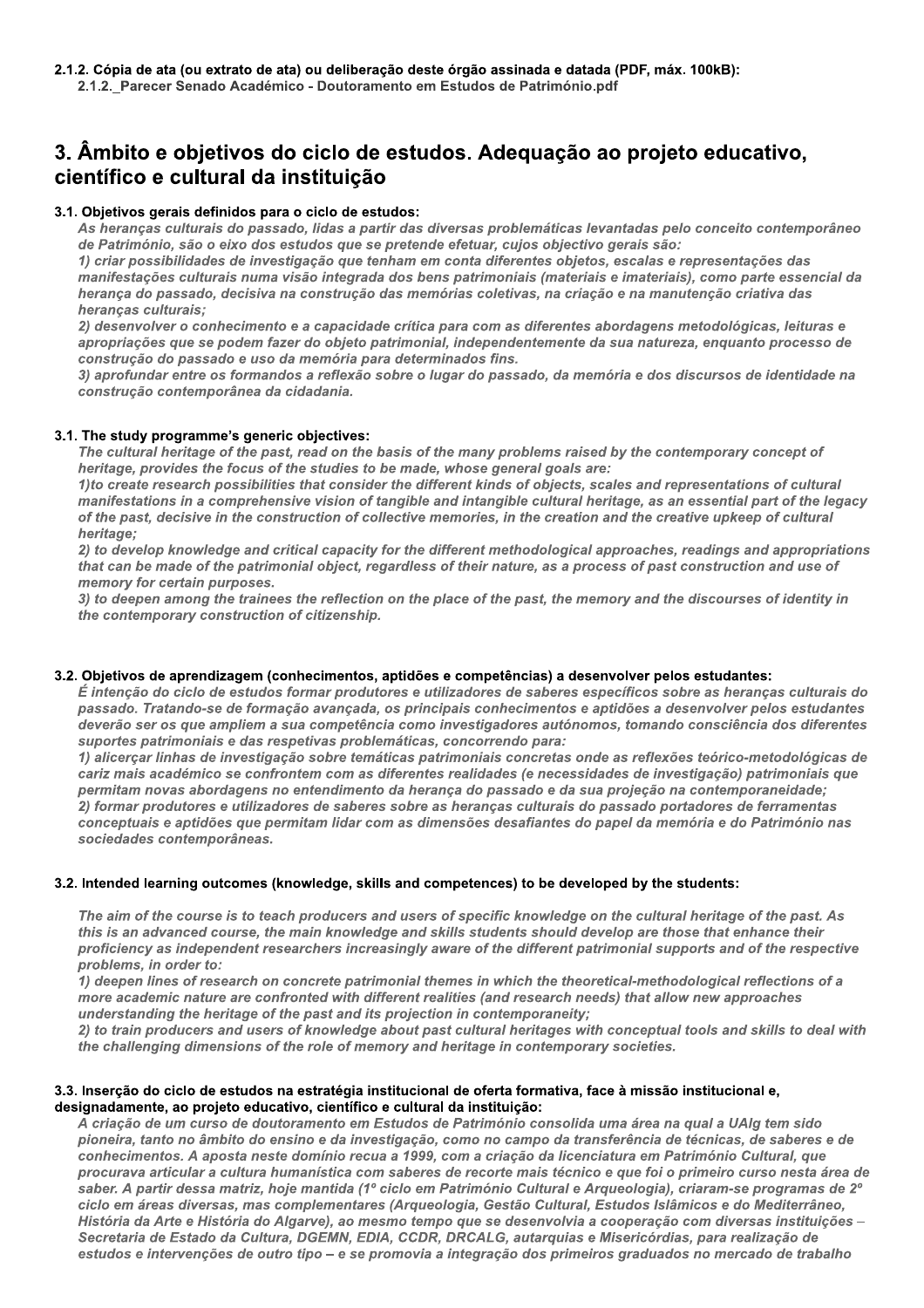da reglao e do pais. Também se ensalou a colaboração com empresas privadas, dal resultando o projeto Gulas Redescobrir: Aigarve Medieval, galardoado em 2015 com o premio de divulgação turistica da Associação Portuguesa de Museus.

Com a aposta estrategica da Universidade do Algarve has Artes e no Património, reconnecidas desde 2012 como uma esas privadas, daí resultando o projeto Guida<br>de divulgação turística da Associação Po<br>no Património, reconhecidas desde 2012 da com a criação do mestrado em História e<br>se numa formação única as áreas científicas<br>identidad das suas areas-ancora, consolidou-se a oferta formativa nesta area com a criação do mestrado em Historia e Patrimonios. Atraves deste novo cíclo, ja na quarta edição, reuniu-se numa formação unica as areas científicas que mais contribuem para o estudo dos processos de sedimentação das identidades culturais do passado, juntando as areas da Historia e da Historia da Arte o dominio dos estudos sobre os patrimonios da palavra e da literatura, assim valorizando essa importante dimensão da nerança coletiva. O curso de 3º ciclo que ora se propoe nerda e amplia essa iambém se ensaiou a colaboração com em<br>Medieval, galardoado em 2015 com o prér<br>gica da Universidade do Algarve nas Artes<br>a, consolidou-se a oferta formativa nesta a<br>deste novo ciclo, já na quarta edição, reur<br>n o estudo do as, daí resultando o projeto Guias<br>cão turística da Associação Portuguesa<br>nio, reconhecidas desde 2012 como uma<br>ação do mestrado em História e<br>ormação única as áreas científicas que<br>des culturais do passado, juntando às<br>nó mesma filosofia, assente numa abordagem focada em bens patrimoniais tangiveis e intangiveis, essencial tanto para a construção da memoria coletiva quanto para a manutenção criativa e inspiradora da herança do passado. e no Património, reconhecidas desde 201<br>
irea com a criação do mestrado em Históri<br>
iu-se numa formação única as áreas cient<br>
idu-se numa formação única as áreas cient<br>
o das identidades culturais do passado, jui<br>
obre os Do ponto de vista institucional, a criação deste curso de 3º ciclo permitira que a UAIg ofereça uma formação integrada nesta area de saber, quer aos alunos dos seus cursos de 1º e 2º ciclo, quer aos alunos dos cursos que promove em associação (2º ciclo em Historia do Mediterraneo Islamico e Medieval) e em consorcio (3º ciclo em Patrimónios de influencia Portuguesa), quer, aínda, a todos os que procuram uma formação de qualidade neste dominio. Desse ponto de vista, o curso ora proposto faz justiça a missão da Universidade. Não so porque integrara os aluños nas tradições de connecimento, de reflexão e de debate das ciencias humanas e sociais, mas essencialmente porque promovera a valorizando essa importante<br>mesma filosofia, assente nu<br>construção da memória colo<br>Do ponto de vista institucio<br>nesta área de saber, quer ac<br>associação (2º ciclo em Hisi<br>Influência Portuguesa), que<br>de vista, o curso ora pr nsão da herança coletiva. O curso de 3º ciondagem focada em bens patrimoniais tan<br>uanto para a manutenção criativa e inspira<br>viação deste curso de 3º ciclo permitirá qu<br>os dos seus cursos de 1º e 2º ciclo, quer a<br>pos dos s descoberta da enorme complexidade do real e a importancia do pensamento crítico e autonomo, essenciais para i formar cidadaos informados, ativos e el

construção da menória coleida quando para a manuferão criativa e inspiradora da herança do passociação (2º ciclo em História do Mediterrâneo Islâmico e Medieval) e em consórcio (3º ciclo em Patrimónios de associação (2º ci creation of the PhD course in History and Heritage consolidates an area in which the Algarve University has been a de vista, o curso ora proposto faz jus<br>de conhecimento, de reflexão e de de<br>descoberta da enorme complexidade<br>formar cidadãos informados, ativos e<br>3.3. Insertion of the study programme in t<br>and its educational, scientific de vista, o curso ora proposto faz justiça de conhecimento, de reflexão e de debate<br>descoberta da enorme complexidade do r<br>formar cidadãos informados, ativos e emp<br>formar cidadãos informados, ativos e emp<br>.<br>Insertion of th rsidade. Não só porque integrará os alunos n<br>anas e sociais, mas essencialmente porque p<br>a do pensamento crítico e autónomo, essenci<br>tional offer strategy, in light of the mission of<br>solidates an area in which the Algarve de. Não só porque integrará os alunos nas<br>e sociais, mas essencialmente porque pro<br>ensamento crítico e autónomo, essenciais<br>offer strategy, in light of the mission of the<br>tes an area in which the Algarve University<br>f disse grará os alunos nas tradições<br>ialmente porque promoverá a<br>utónomo, essenciais para<br>of the mission of the institution<br>e Algarve University has been a<br>hniques, knowledge and<br>in 1999 of the degree course in<br>e technical nature pioneer, both in terms of teaching and research, and in the field of dissemination of techniques, knowledge al de conhecimento, de reflexão e a<br>descoberta da enorme complexic<br>formar cidadãos informados, ativ<br>3.3. Insertion of the study programm<br>and its educational, scientific and cu<br>*The creation of the PhD course in*<br>pioneer, both ecimento, de reflexão e de debate das ciêntra da enorme complexidade do real e a inidadãos informados, ativos e empenhados<br>
n of the study programme in the institution<br>
cational, scientific and cultural project:<br>
tition of exão e de debate das ciências humanas e<br>
emplexidade do real e a importância do per<br>
dos, ativos e empenhados.<br>
ogramme in the institutional educational of<br>
cand cultural project:<br>
course in History and Heritage consolidat debate das ciências humanas e sociais, m<br>de do real e a importância do pensamento<br>s e empenhados.<br>in the institutional educational offer strates<br>ural project:<br>listory and Heritage consolidates an area i<br>and research, and i esociais, mas essencialmente porque promensamento crítico e autónomo, essenciais<br>
offer strategy, in light of the mission of the<br>
es an area in which the Algarve University<br>
idissemination of techniques, knowledge<br>
ide, wi descoberta da enorme complexidade do real e a importância do pensamento crítico e autónomo, essenciais partómar cidadãos informados, ativos e empenhados.<br>
3.3. Insertion of the study programme in the institutional educatio investment in this area in now well into its second decade, with the creation in 1999 of the degree course in  $\,$ coberta da enorme complexidade do real e<br>ar cidadãos informados, ativos e empenha<br>rtion of the study programme in the institu<br>ducational, scientific and cultural project:<br>creation of the PhD course in History and<br>eer, both portância do pensamento crítico e autónor<br>al educational offer strategy, in light of the<br>age consolidates an area in which the Alga<br>d in the field of dissemination of technique<br>is second decade, with the creation in 1999<br>t rtância do pensamento crítico e autónomo<br>
educational offer strategy, in light of the mi<br>
e consolidates an area in which the Algary<br>
n the field of dissemination of techniques,<br>
second decade, with the creation in 1999 o<br> crítico e autónomo, essenciais para<br>gy, in light of the mission of the institution<br>in which the Algarve University has been a<br>tion of techniques, knowledge and<br>e creation in 1999 of the degree course in<br>e of a more technic Cultural Heritage, which almed to combine numanistic culture with knowledge of a more technical hature and w formar cidadãos informados, ativos e emperados<br>3. Insertion of the study programme in the insertion of the study programme in the insertion of the PhD course in History are pioneer, both in terms of teaching and resease kn mados, ativos e empenhados.<br>
programme in the institutional educationa<br>
tific and cultural project:<br>
D course in History and Heritage consolid<br>
of teaching and research, and in the field<br>
in this area in now well into its nhados.<br>
itiutional educational offer strategy, in lightitiutional educational offer strategy, in lightitic<br>
ct:<br>
d Heritage consolidates an area in which t<br>
rch, and in the field of dissemination of tee<br>
Ill into its seco strategy, in light of the mission of the inst<br>
area in which the Algarve University has<br>
emination of techniques, knowledge and<br>
with the creation in 1999 of the degree coun<br>
wiedge of a more technical nature and wh<br>
imed formar cidadãos informados, ativos e empenhados.<br>
Insertion of the study programme in the institutional educational offer strategy, in light of the mission of the institution<br>
its educational, scientific and cultural proje 3.3. Insertion of the study prop<br>and its educational, scientific<br>The creation of the PhD cc<br>pioneer, both in terms of t<br>knowhow. Investment in th<br>Cultural Heritage, which ai<br>was the first course in this<br>and Archaeology), t first course in this field. From this initial course blueprint, retained to this day (degree level in Cultural Heritage sertion of the study programme in the inst<br>seducational, scientific and cultural projective creation of the PhD course in History an<br>oneer, both in terms of teaching and reseal<br>owhow. Investment in this area in now well<br>ul udy programme in the institutional educat<br>cientific and cultural project:<br>e PhD course in History and Heritage cons<br>rms of teaching and research, and in the fi<br>nent in this area in now well into its second<br>which aimed to c cational offer strategy, in light of the missi<br>
onsolidates an area in which the Algarve U,<br>
e field of dissemination of techniques, kno<br>
ond decade, with the creation in 1999 of th<br>
lture with knowledge of a more technica and Archaeology), two master's degree courses have been created in diverse yet complementary areas (A  $\mu$ 3.3. Insertion of the study prograph<br>and its educational, scientific an<br>The creation of the PhD cour<br>pioneer, both in terms of tead<br>knowhow. Investment in this<br>Cultural Heritage, which aime<br>was the first course in this fii ramme in the institutional educational offe<br>nd cultural project:<br>irse in History and Heritage consolidates a<br>aching and research, and in the field of dis<br>s area in now well into its second decade,<br>ned to combine humanistic Insertion of the study programme in the institutional educational offer strategy, in light of the mission of the institution<br>
its educational, scientific and cultural project:<br>
The creation of the PhD course in History and wanagement, islamic and wediterranean Studies, History of Art and History of the Algarve), while at the same ffer strategy, in light of the mission of the<br>s an area in which the Algarve University is<br>dissemination of techniques, knowledge a<br>de, with the creation in 1999 of the degree (<br>knowledge of a more technical nature and<br>ret n light of the mission of the institution<br>hich the Algarve University has been a<br>of techniques, knowledge and<br>aation in 1999 of the degree course in<br>a more technical nature and which<br>s day (degree level in Cultural Heritag of the mission of the institution<br>
Palgarve University has been a<br>
niques, knowledge and<br>
n 1999 of the degree course in<br>
technical nature and which<br>
legree level in Cultural Heritage<br>
ementary areas (Archaeology,<br>
he Alga time developing cooperative ties with various institutions – Portuguese Secretary of State for Culture, DGEMN (former I, scientific and cultural project:<br>
if the PhD course in History and Heritage complement in this area in now well into its sectory, then the stand in the stand in this area in now well into its sectory which aimed to comb body responsible for hational buildings and monuments), EDIA (Alqueva Development and infrastructures Company),  $\mathtt{CCDR}$  (Algarve Regional Coordination and Development Commission), DRCALG (Algarve Regional Culture A pioneer, both in terms of teaching and research, and in the field of dissemination of techniques, knowledge and<br>knowhow. Investment in this area in now well into its second decade, with the creation in 1999 of the degree c knowhow. Investment in this a<br>Cultural Heritage, which aime<br>was the first course in this fie<br>and Archaeology), two mastel<br>Cultural Management, Islamic<br>time developing cooperative t<br>body responsible for national<br>CCDR (Algar and charity organisations  $-$  to carry out studies and other kinds of activities, and promoting tr mowhow. Investment in this area in now we<br>Cultural Heritage, which aimed to combine<br>vas the first course in this field. From this i<br>nd Archaeology), two master's degree cou<br>Cultural Management, Islamic and Mediterra<br>ime de its second decade, with the creation in 19<br>
istic culture with knowledge of a more tec.<br>
ourse blueprint, retained to this day (degrative been created in diverse yet compleme<br>
Studies, History of Art and History of the A<br> knowhow. Investment in this area in now well into its second decade, with the creation in 1999 of the degree course in the form that interests are a more technical nature and which was the first course in this field. From or graduates in the work market in the region and the country. Collaborative activities with private al Heritage, which aimed to combine huma<br>
e first course in this field. From this initial<br>
chaeology), two master's degree courses<br>
al Management, Islamic and Mediterranean<br>
eveloping cooperative ties with various ins<br>
esp imed to combine humanistic culture with k<br>s field. From this initial course blueprint, re<br>ster's degree courses have been created i<br>mic and Mediterranean Studies, History of<br>ive ties with various institutions – Portugu<br>ona ne humanistic culture with knowledge of a<br>is initial course blueprint, retained to this courses have been created in diverse yet corranean Studies, History of Art and Histor<br>rious institutions – Portuguese Secretary of<br>and of a more technical nature and which<br>is day (degree level in Cultural Heritage<br>et complementary areas (Archaeology,<br>story of the Algarve), while at the same<br>rry of State for Culture, DGEMN (former<br>opment and Infrastructure companies nave also been undertaken, resulting in the Gulas Redescobrir: Algarve Medieval project, which was g was the first course in this field.<br>
and Archaeology), two master's<br>
Cultural Management, Islamic an<br>
time developing cooperative ties<br>
body responsible for national bu<br>
CCDR (Algarve Regional Coordin<br>
local authorities an l. From this initial course blueprint, retaine<br>s degree courses have been created in divinal<br>mod Mediterranean Studies, History of Art a<br>s with various institutions – Portuguese S<br>uildings and monuments), EDIA (Alqueva<br>ina day (degree level in Cultural Heritage<br>complementary areas (Archaeology,<br>ry of the Algarve), while at the same<br>of State for Culture, DGEMN (former<br>ment and Infrastructures Company),<br>Algarve Regional Culture Authority),<br>f a and Archaeology), two master's degree courses have been created in diverse yet complementary areas (Archaeology), while atter and interest of the Algarve), while atter as the course of the Algarve), while atter as the dist tourism promotion' award by the Portuguese Museum A ogy), two master's degree courses have be<br>agement, Islamic and Mediterranean Studie<br>ing cooperative ties with various institution<br>ible for national buildings and monuments<br>reed Regional Coordination and Developmen<br>ies and

Cultural Management, Islamic and Mediterranean Studies, History of Art time developing cooperative ties with various institutions – Portuguese Solony responsible for national buildings and monuments), EDIA (Alqueva<br>CCDR (A **Cultural Management, Islamagement, Islamagement, Islamagement is developing cooperative body responsible for nation CCDR (Algarve Regional C local authorities and charifed incompanies have also been the 'tourism promotion** University's strategic focus on the Arts and on Heritage, recognised since 2012 as anchor areas, the range of nt, Islamic and Mediterranean Studies, His<br>pperative ties with various institutions – Per<br>preative ties with various institutions – Per<br>preational Duildings and monuments), EDI.<br>ional Coordination and Development Com<br>d cha nd History of the Algarve), while at the same cretary of State for Culture, DGEMN (form<br>
bevelopment and Infrastructures Company<br>
CALG (Algarve Regional Culture Authority<br>
kinds of activities, and promoting the<br>
Collaborat of the Algarve), while at the same<br>
State for Culture, DGEMN (former<br>
t and Infrastructures Company),<br>
arve Regional Culture Authority),<br>
tivities, and promoting the<br>
ve activities with private<br>
edieval project, which was courses in these areas has been consolidated with the creation of the master's degree in History and H time developing cooperative ties<br>body responsible for national bu.<br>CCDR (Algarve Regional Coordin<br>local authorities and charity orga<br>integration of graduates in the w<br>companies have also been under<br>the 'tourism promotion' me developing cooperative ties with variou<br>ody responsible for national buildings and<br>CDR (Algarve Regional Coordination and L<br>cal authorities and charity organisations –<br>tegration of graduates in the work market i<br>mpanies ties with various institutions – Portugues<br>al buildings and monuments), EDIA (Alque<br>ordination and Development Commission),<br>organisations – to carry out studies and o<br>he work market in the region and the count<br>indertaken, is with various institutions – Portuguese S<br>suildings and monuments), EDIA (Alqueva<br>lination and Development Commission), D<br>ganisations – to carry out studies and othe<br>work market in the region and the country<br>lertaken, re institutions – Portuguese Secretary of Sta<br>
conuments), EDIA (Alqueva Development a<br>
velopment Commission), DRCALG (Algarv<br>
o carry out studies and other kinds of activ<br>
the region and the country. Collaborative<br>
ing in th body responsible for national buildings and monuments), EDIA (Alqueva Development and Infrastructures Comparent and Development Commission), DRCALG (Algrave Regional Culture Auth<br>local authorities and charity organisations body responsible for national k<br>CCDR (Algarve Regional Coord<br>local authorities and charity or<br>integration of graduates in the<br>companies have also been und<br>the 'tourism promotion' award<br>With the University's strategic<br>cours new addition, now in its second edition, scientific areas have been assembled in a single course, w numents), EDIA (Alqueva Development and<br>
lopment Commission), DRCALG (Algarve I<br>
arry out studies and other kinds of activitive<br>
ergion and the country. Collaborative activitive<br>
e Museum Association.<br>
and on Heritage, rec body responsible for national buildings and monuments). EDIA (Alqueva Development and Infrastructures Company), bCCALG (Algarve Regional Cutture Authority), local authorities and charity organisations – to carry out studie to the study of the processes of sedimentation of cultural identities of the past, adding to the areas of CCDR (Algarve Regional Coordination<br>local authorities and charity organis<br>integration of graduates in the work<br>companies have also been undertak<br>the 'tourism promotion' award by the<br>With the University's strategic focus<br>co (Algarve Regional Coordination and Devel<br>uthorities and charity organisations – to cation of graduates in the work market in the<br>nies have also been undertaken, resulting<br>urism promotion' award by the Portuguese<br>ne Univers mission), DRCALG (Algarve Regional Cultutes and other kinds of activities, and promothe country. Collaborative activities with production.<br>Redescobrir: Algarve Medieval project, whis collation.<br>See, recognised since 2012 a (Algarve Regional Culture Authority),<br>of activities, and promoting the<br>prative activities with private<br>ve Medieval project, which was given<br>ce 2012 as anchor areas, the range of<br>egree in History and Heritage.<br>sssembled in History and History of Art the field of studies on written heritage and literature, thus valuing these important authorities and charity organisations – to cation of graduates in the work market in thanies have also been undertaken, resulting<br>urism promotion' award by the Portugues<br>the University's strategic focus on the Arts<br>es in t isations – to carry out studies and other kilometric<br>
k market in the region and the country. Co.<br>
ken, resulting in the Guias Redescobrir: A<br>
he Portuguese Museum Association.<br>
is on the Arts and on Heritage, recognised<br> udies and other kinds of activities, and promptom and the country. Collaborative activities with<br>as Redescobrir: Algarve Medieval project,<br>Association.<br>ritage, recognised since 2012 as anchor and<br>ation of the master's degr ner kinds of activities, and promoting the<br>y. Collaborative activities with private<br>rir: Algarve Medieval project, which was g<br>nised since 2012 as anchor areas, the rang<br>aster's degree in History and Heritage.<br>we been asse almensions of the collective heritage. The doctoral course herein proposed takes on and expands tr integration of graduates in the work<br>companies have also been undertake<br>the "tourism promotion" award by the<br>With the University's strategic focus<br>courses in these areas has been con<br>Through this new addition, now in its<br>c ion of graduates in the work market in the<br>lies have also been undertaken, resulting i<br>rism promotion' award by the Portuguese<br>a University's strategic focus on the Arts a<br>in these areas has been consolidated with<br>h this n luates in the work market in the region and<br>lso been undertaken, resulting in the Guias<br>otion' award by the Portuguese Museum A<br>y's strategic focus on the Arts and on Heri<br>reas has been consolidated with the creat<br>addition narket in the region and the country. Collal,<br>n, resulting in the Guias Redescobrir: Alga<br>Portuguese Museum Association.<br>In the Arts and on Heritage, recognised sincolidated with the creation of the master's second edition aborative activities with private<br>garve Medieval project, which was given<br>since 2012 as anchor areas, the range of<br>s degree in History and Heritage.<br>en assembled in a single course, which<br>s of the past, adding to the areas companies have also been underdaken, resulting in the Guias Redescobrir: Algarve Medieval project, which<br>the 'tourism promotion' award by the Portuguese Museum Association.<br>With the University's strategic focus on the Arts working to an approach focused on tangible and intangible cultural heritage, essential as much in tr ive also been undertaken, resulting in the viromotion' award by the Portuguese Museumsity's strategic focus on the Arts and on<br>see areas has been consolidated with the conse areas has been consolidated with the conse areas as Redescobrir: Algarve Medieval project,<br>Association.<br>Tritage, recognised since 2012 as anchor artion of the master's degree in History and<br>tific areas have been assembled in a singl<br>of cultural identities of the past, ad ledieval project, which was given<br>
)12 as anchor areas, the range of<br>
e in History and Heritage.<br>
mbled in a single course, which<br>
past, adding to the areas of<br>
raluing these important<br>
and expands this very<br>
age, essentia companies have also been underlaken, resulting in the Guias Redescobrir: Algarve Medieval project, which was given<br>the 'tourism promotion' award by the Portuguese Museum Association.<br>With the University's strategic focus o or the collective memory as in the creative and inspiring maintenance of the heritage of the past. the 'tourism promotion' award by the<br>With the University's strategic focus c<br>courses in these areas has been cons<br>Through this new addition, now in its<br>contributes to the study of the proces<br>History and History of Art the award by the Portuguese Museum Associrategic focus on the Arts and on Heritage,<br>rategic focus on the Arts and on Heritage,<br>has been consolidated with the creation of<br>ion, now in its second edition, scientific are<br>of the pr iation.<br>The master's degree in History and Herita<br>The master's degree in History and Herita<br>eas have been assembled in a single cour:<br>ural identities of the past, adding to the arm<br>and literature, thus valuing these import on.<br>
ognised since 2012 as anchor areas, the rangular e master's degree in History and Heritage.<br>
i have been assembled in a single course,<br>
il identities of the past, adding to the areas<br>
literature, thus valuing these im ce 2012 as anchor areas, the range of<br>legree in History and Heritage.<br>assembled in a single course, which<br>of the past, adding to the areas of<br>nus valuing these important<br>is on and expands this very<br>neritage, essential as m From this point of view, this course contributes to the mission of the University. Not only because it will integrate With the University's strated<br>courses in these areas has<br>Through this new addition,<br>contributes to the study of t<br>History and History of Art the<br>dimensions of the collective<br>philosophy, working to an a<br>construction of the h the University's strategic focus on the Ar<br>rses in these areas has been consolidated<br>ough this new addition, now in its second<br>tributes to the study of the processes of s<br>(ory and History of Art the field of studies (<br>en focus on the Arts and on Heritage, recogn<br>en consolidated with the creation of the m<br>w in its second edition, scientific areas ha<br>processes of sedimentation of cultural id<br>field of studies on written heritage and lite<br>erit rts and on Heritage, recognised since 201<br>d with the creation of the master's degree ledition, scientific areas have been assem.<br>sedimentation of cultural identities of the p<br>on written heritage and literature, thus val<br>ct students into the traditions of knowledge, reflection and debate of the numan and social sciences, but essentially courses in these areas has been co<br>Through this new addition, now in i<br>contributes to the study of the proc<br>History and History of Art the field d<br>dimensions of the collective heritag<br>philosophy, working to an approach<br>con with the creation of the master's degree in<br>edition, scientific areas have been assemb<br>edimentation of cultural identities of the pa<br>nn written heritage and literature, thus valu<br>toral course herein proposed takes on and<br>n th the creation of the master's degree in Hison, scientific areas have been assembled<br>mentation of cultural identities of the past,<br>written heritage and literature, thus valuing<br>al course herein proposed takes on and ex<br>an because it will promote the discovery of the enormous complexity of reality and the importance of critical and ough this new addition, now in its second<br>tributes to the study of the processes of s<br>tory and History of Art the field of studies<br>ensions of the collective heritage. The doo<br>losophy, working to an approach focused<br>structi dition, now in its second edition, scientificudy of the processes of sedimentation of of Art the field of studies on written heritage.<br>Of Art the field of studies on written heritage of art the field of studies on written ific areas have been assembled in a single<br>of cultural identities of the past, adding to t<br>tage and literature, thus valuing these imp<br>erein proposed takes on and expands this<br>d intangible cultural heritage, essential as<br>l autonomous tninking, essential for educating informed, active and committed citizens. contributes to the study of the procentributes to the study of the procentristively and History of Art the field dimensions of the collective herital philosophy, working to an approacentration of the collective memoral con

# 4. Desenvolvimento curricular

4.1. Ramos, opções, perfis, maior/menor ou outras formas de organização em que o ciclo de estudos se estrutura (a preencher apenas quando aplicável)

4.1. Ramos, opções, perfis, maior/menor ou outras formas de organização em que o ciclo de estudos se estrutura (a preencher apenas quando aplicável) / Branches, options, profiles, major/minor or other forms of organisation (if applicable)

eNOFAR>FLfgBAR>LBCGEAR>ONEFChOB@FC>FI>FIDCNA>GFCONA>JB>FCMN@EiNfjF>BO>kIB>F QEQPF>JB>BADIJFA>AB>BADCIDICNT oCN@QHBAR>FLDEF@AR>LCFGEPBAR>ONSFChOE@FC>FC>FDHBC GFCOA>FG>FCMN@EANDEF@T  $N/A$ 

## 4.2. Estrutura curricular (a repetir para cada um dos percursos alternativos)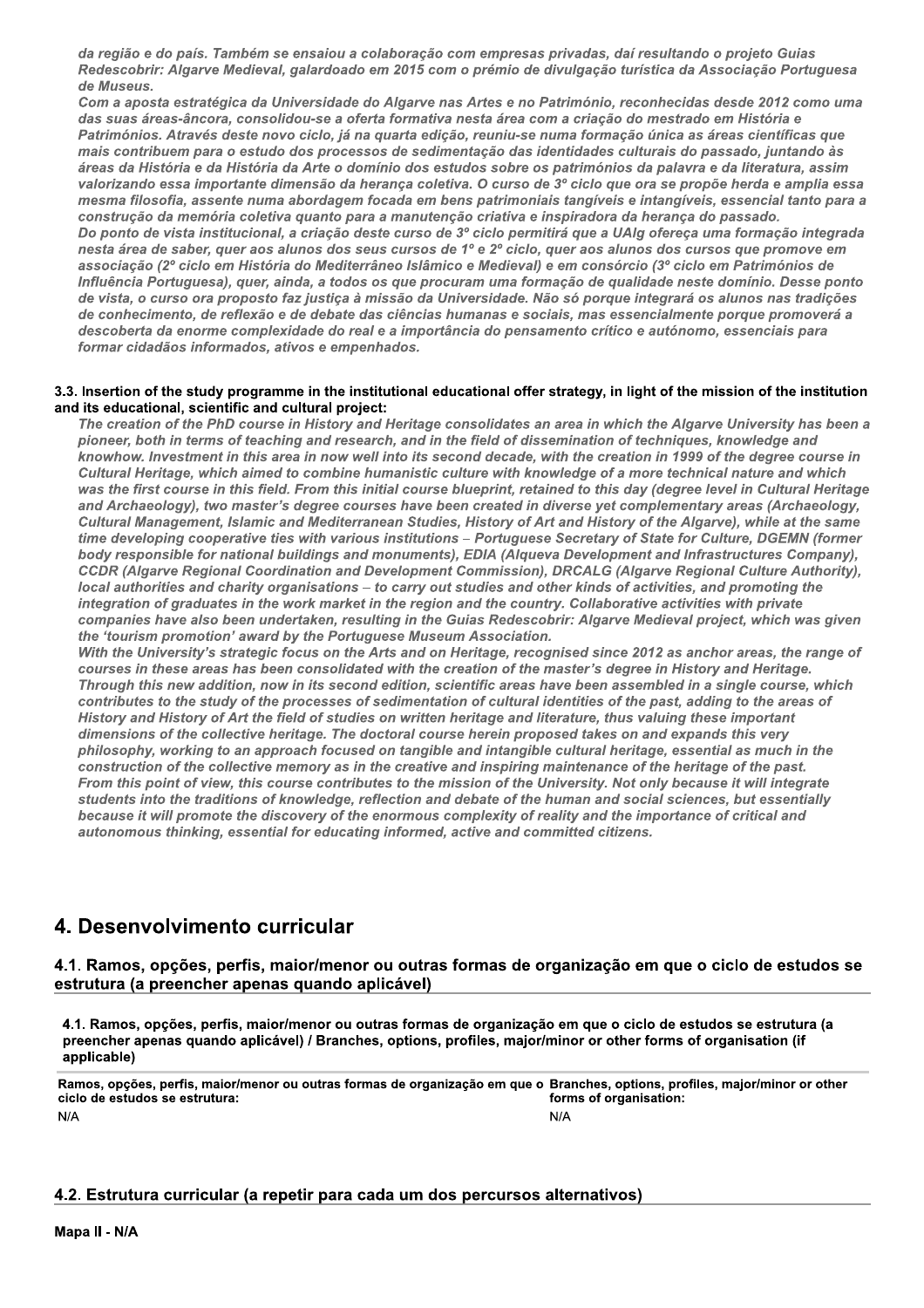- 4.2.1. Ramo, opção, perfil, maior/menor ou outra (se aplicável):  $N/A$
- 4.2.1. Branch, option, profile, major/minor or other (if applicable):

 $N/A$ 

## 4.2.2. Áreas científicas e créditos necessários à obtenção do grau / Scientific areas and credits necessary for awarding the degree

| Area Científica /<br><b>Scientific Area</b> | Siala /<br>Acronym | <b>ECTS Obrigatórios /</b><br><b>Mandatory ECTS</b> | <b>ECTS Minimos optativos* / Minimum</b><br><b>Optional ECTS*</b> | Observações /<br><b>Observations</b> |
|---------------------------------------------|--------------------|-----------------------------------------------------|-------------------------------------------------------------------|--------------------------------------|
| História                                    | н                  | 210                                                 |                                                                   |                                      |
| História/História<br>daArte/Literatura      | H/HA/Lit           |                                                     | 30                                                                |                                      |
| (2 Items)                                   |                    | 210                                                 | 30                                                                |                                      |

## 4.3 Plano de estudos

## Mapa III - N/A - 1ª Ano /1º Semestre

4.3.1. Ramo, opção, perfil, maior/menor ou outra (se aplicável):  $N/A$ 

## 4.3.1. Branch, option, profile, major/minor or other (if applicable):  $N/A$

## 4.3.2. Ano/semestre/trimestre curricular:

1ª Ano /1º Semestre

## 4.3.3 Plano de Estudos / Study plan

| Unidade Curricular /<br><b>Curricular Unit</b> | Area Científica /<br>Scientific Area (1) | Duração /<br>Duration (2) | Horas Trabalho /<br><b>Working Hours (3)</b> | Horas Contacto /<br><b>Contact Hours (4)</b> |    | ECTS Observações /<br>Observations (5) |
|------------------------------------------------|------------------------------------------|---------------------------|----------------------------------------------|----------------------------------------------|----|----------------------------------------|
| Património, Memória e H<br>História            |                                          | Semestral                 | 420                                          | $S - 39: OT - 5$                             | 15 |                                        |
| Opção 1                                        | H / HA / Lit                             | Semestral                 | 420                                          | $S - 39: OT - 5$                             | 15 | Optativa                               |
| (2 Items)                                      |                                          |                           |                                              |                                              |    |                                        |

## Mapa III - N/A - 1º Ano/2º Semestre

- 4.3.1. Ramo, opção, perfil, maior/menor ou outra (se aplicável):  $N/A$
- 4.3.1. Branch, option, profile, major/minor or other (if applicable):  $N/A$

## 4.3.2. Ano/semestre/trimestre curricular:

1º Ano/2º Semestre

## 4.3.3 Plano de Estudos / Study plan

| Unidade Curricular /<br><b>Curricular Unit</b> | Area Científica /<br><b>Scientific Area (1)</b> | Duracão /<br>Duration (2) | Horas Trabalho /<br><b>Working Hours (3)</b> | Horas Contacto /<br><b>Contact Hours (4)</b> |    | ECTS Observações /<br>Observations (5) |
|------------------------------------------------|-------------------------------------------------|---------------------------|----------------------------------------------|----------------------------------------------|----|----------------------------------------|
| Opção 2                                        | H / HA / Lit                                    | Semestral                 | 420                                          | $S - 39: OT - 5$                             | 15 | optativa                               |
| Seminário de projecto<br>de Tese               | $\mathbf{H}$                                    | Semestral                 | 420                                          | $S - 12: OT - 30$                            | 15 |                                        |
| (2 Items)                                      |                                                 |                           |                                              |                                              |    |                                        |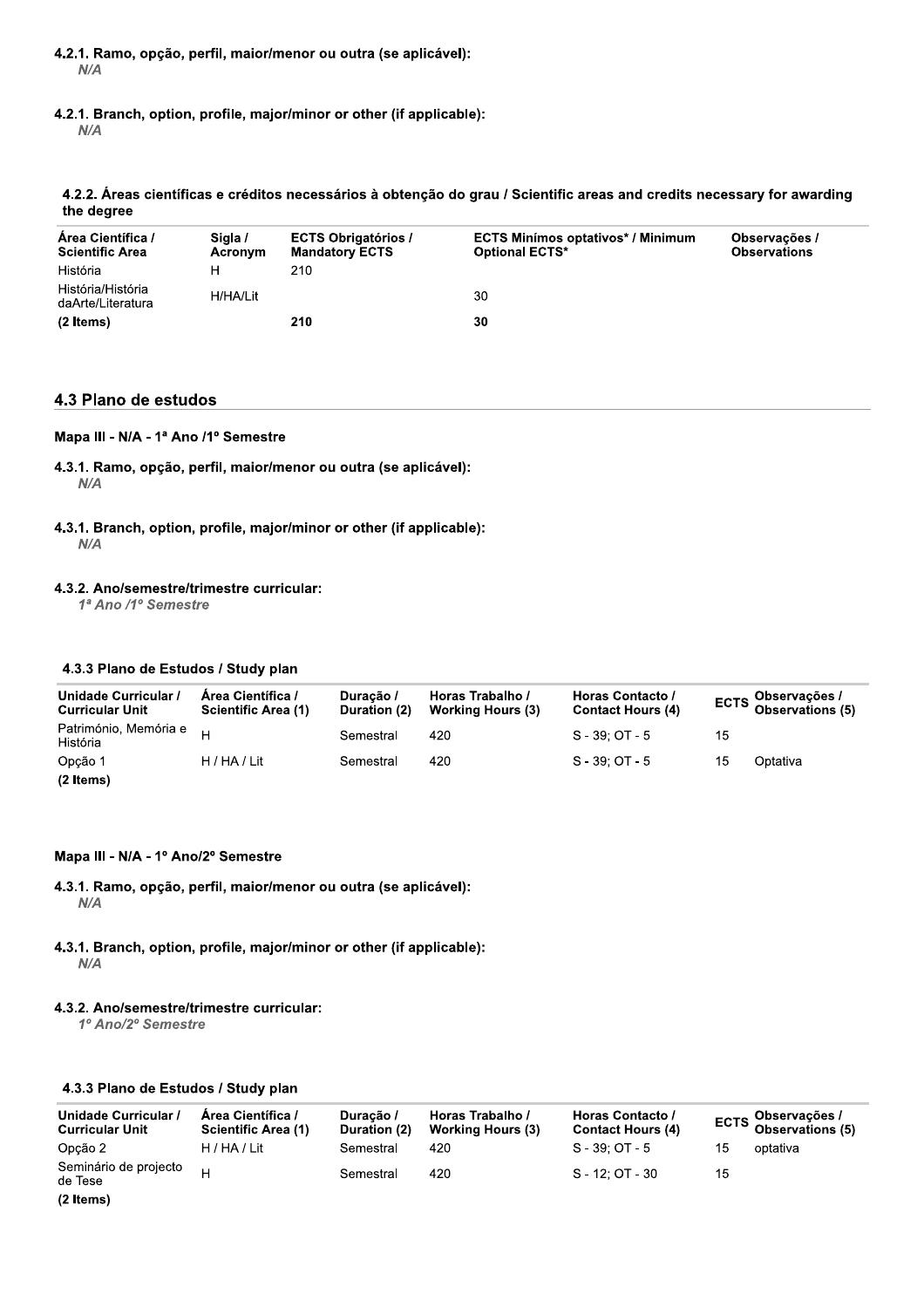#### Mapa III - N/A - 2º Ano / 1º Semestre

- 4.3.1. Ramo, opção, perfil, maior/menor ou outra (se aplicável):  $N/A$
- 4.3.1. Branch, option, profile, major/minor or other (if applicable):  $N/A$

#### 4.3.2. Ano/semestre/trimestre curricular:

2º Ano / 1º Semestre

## 4.3.3 Plano de Estudos / Study plan

| Unidade Curricular<br>/ Curricular Unit | Area Científica /<br><b>Scientific Area (1)</b> | Duracão / | Horas Trabalho /<br>Duration (2) Working Hours (3) | Horas Contacto /<br><b>Contact Hours (4)</b> |    | ECTS Observações / Observations                                  |
|-----------------------------------------|-------------------------------------------------|-----------|----------------------------------------------------|----------------------------------------------|----|------------------------------------------------------------------|
| Seminário de<br>acompanhamento I        |                                                 | Semestral | 560                                                | $S - 12: OT - 30$                            | 20 | Discussão e avaliação pública<br>do projeto de tese desenvolvido |
| Tese                                    |                                                 | Anual     | 280                                                | $OT - 15$                                    | 10 |                                                                  |
| (2 Items)                               |                                                 |           |                                                    |                                              |    |                                                                  |

Mapa III - N/A - 2º Ano / 2º Semestre

4.3.1. Ramo, opção, perfil, maior/menor ou outra (se aplicável):  $N/A$ 

4.3.1. Branch, option, profile, major/minor or other (if applicable):  $N/A$ 

#### 4.3.2. Ano/semestre/trimestre curricular:

2º Ano / 2º Semestre

## 4.3.3 Plano de Estudos / Study plan

| Unidade Curricular /<br><b>Curricular Unit</b> | Area Científica /<br><b>Scientific Area (1)</b> | Duração /<br>Duration (2) | Horas Trabalho /<br><b>Working Hours (3)</b> | Horas Contacto /<br><b>Contact Hours (4)</b> | ECTS Observações /<br>Observations (5) |
|------------------------------------------------|-------------------------------------------------|---------------------------|----------------------------------------------|----------------------------------------------|----------------------------------------|
| Seminário de<br>Acompanhamento II              | н                                               | Semestral                 | 280                                          | $S - 12: OT - 15$                            | 10                                     |
| Tese                                           |                                                 | Anual                     | 560                                          | OT - 15                                      | 20                                     |
| (2 Items)                                      |                                                 |                           |                                              |                                              |                                        |

## Mapa III - N/A - 3º e 4º Anos / 4º - 8º Semestres

- 4.3.1. Ramo, opção, perfil, maior/menor ou outra (se aplicável):  $N/A$
- 4.3.1. Branch, option, profile, major/minor or other (if applicable):  $N/A$

## 4.3.2. Ano/semestre/trimestre curricular:

3º e 4º Anos / 4º - 8º Semestres

## 4.3.3 Plano de Estudos / Study plan

| Unidade Curricular /<br><b>Curricular Unit</b> | Area Científica /<br><b>Scientific Area (1)</b> | Duracão /<br>Duration (2) | Horas Trabalho /<br>Working Hours (3) | Horas Contacto /<br><b>Contact Hours (4)</b> | ECTS Observações /<br>Observations (5) |
|------------------------------------------------|-------------------------------------------------|---------------------------|---------------------------------------|----------------------------------------------|----------------------------------------|
| Tese                                           |                                                 | Anual                     | 3360                                  | $OT - 60$                                    | 120                                    |
| $(1$ Item)                                     |                                                 |                           |                                       |                                              |                                        |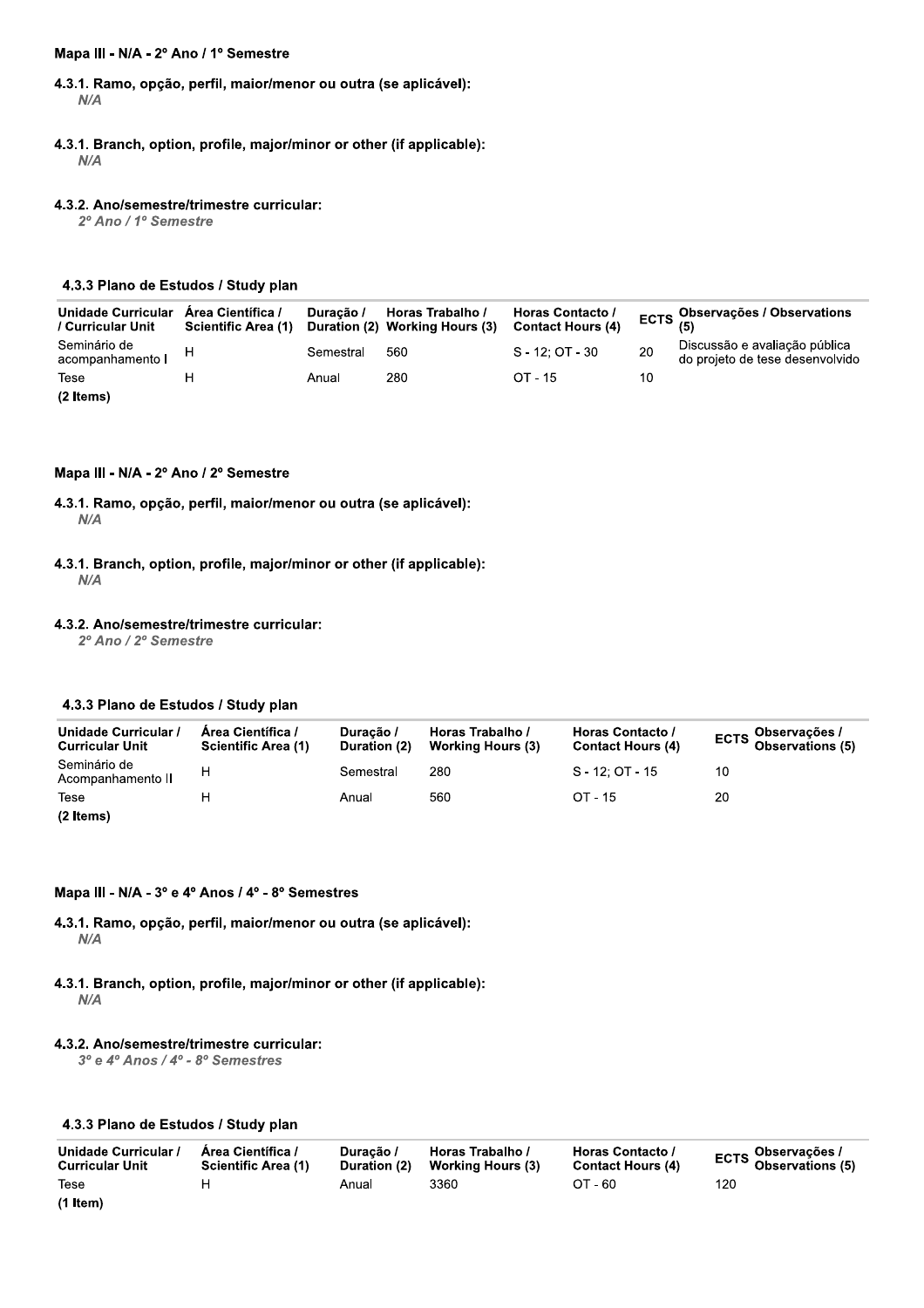## Mapa IV - Património, Memória e História

#### 4.4.1.1. Designação da unidade curricular: Património, Memória e História

## 4.4.1.1. Title of curricular unit:

**Heritage, Memory, and History** 

## 4.4.1.2. Sigla da área científica em que se insere:

 $H$ 

4.4.1.3. Duração:

Semestral

4.4.1.4. Horas de trabalho:

 $420$ 

4.4.1.5. Horas de contacto:

 $S - 39: OT - 5$ 

## 4.4.1.6. ECTS:

 $15$ 

#### 4.4.1.7. Observações: **Unidade Curricular Obrigatória**

## 4.4.1.7. Observations:

<no answer>

4.4.2. Docente responsável e respetiva carga letiva na Unidade Curricular (preencher o nome completo): Renata Klautau Malcher de Araujo (S - 15; OT - 2)

## 4.4.3. Outros docentes e respetivas cargas letivas na unidade curricular:

António Paulo Dias Oliveira (S - 15; OT - 2) Pedro Alfonso Ferré da Ponte (S - 9; OT - 1)

## 4.4. Objetivos de aprendizagem (conhecimentos, aptidões e competências a desenvolver pelos estudantes):

A intenção desta unidade curricular obrigatória é apresentar e discutir conceitos-chave relativos às diversas áreas das humanidades congregadas pelo conceito contemporâneo de património. Pretende-se que os alunos reflitam sobre a historicidade do próprio conceito de património e que tomem contacto com textos fundamentais para a perceção das suas diversas implicações. Pretende-se que alunos adquiram uma capacidade de abordagem, consciente e fundamentada, às diferentes problemáticas e dimensões do património cultural na atualidade.

## 4.4.4. Intended learning outcomes (knowledge, skills and competences to be developed by the students):

The main purpose of the CU is to present and discuss key concepts related to the many areas of the Humanities. reunited under the contemporary concept of heritage. Students are expected to reflect upon the historicity of the concept of heritage itself, and to get in contact with texts that are fundamental for understanding its implications. At the end of the CU, they will have acquired the capacity to approach with awareness and upon solid grounding the different problematics and dimensions of the current cultural heritage.

## 4.4.5. Conteúdos programáticos:

1. O conceito de património cultural: história, evolução e problemática Em nome do pai, em nome da nação, em nome da terra. Os tempos e as conjugações verbais do património: passado, presente, futuro. As escalas de perceção e representação: do objeto à paisagem. Ruínas x restauro: a latência contínua da perda. 2. Memória e História As questões da memória individual e coletiva: do luto ao rito. Documentos / Monumentos: imagens, textos e objetos da construção da História. Arquivos, coleções, exposições, comemorações: instrumentos de retenção e divulgação. 3. O património e as narrativas identitárias da contemporaneidade: entre o local e o global Diásporas e mestiçagens; traduções e interculturalidades.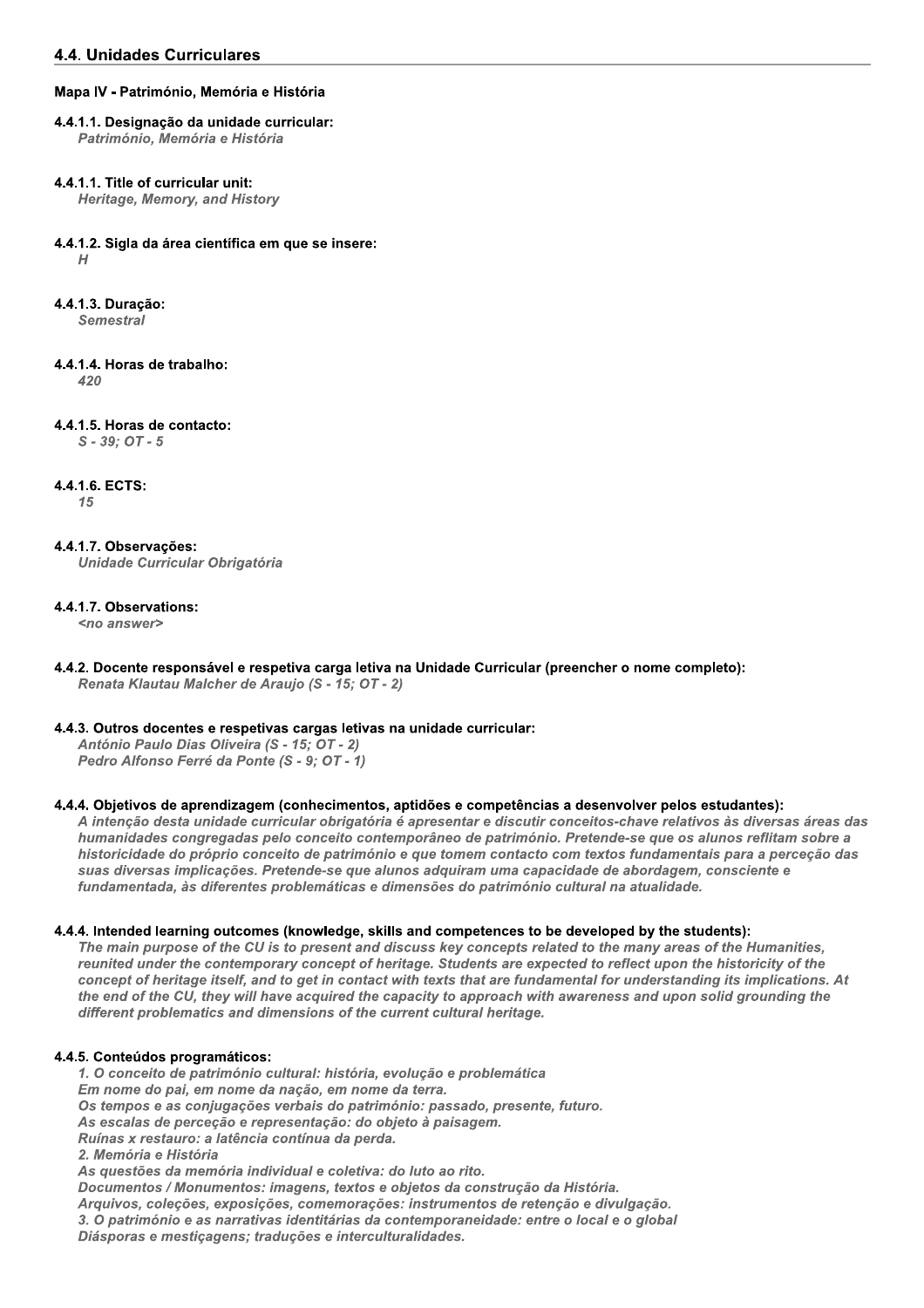Tradição, mutação e contaminação. Língua e património.

## 4.4.5. Syllabus:

1. The concept of cultural heritage: history, evolution, and problematic In the name of the father, In the name of the nation, In the name of the land Times and verbal conjunctions of heritage: past, present, future Scales of perception and representation: from object to landscape Ruins x restauration: the perpetual latency of loss

## 2. Memory and History

Topics of individual and collective memory: from mourning to rites Documents/Monuments: images, texts and objects of the construction of History Archives, collection, exhibitions, commemorations: instruments to retain and propagate

3. Heritage and identity narratives of the contemporaneity: from local to global Diaspora and miscegenation; translations and interculturalities Tradition, mutation, contamination **Language and heritage** 

#### 4.4.6. Demonstração da coerência dos conteúdos programáticos com os objetivos de aprendizagem da unidade curricular:

Património é um dos conceitos chaves da contemporaneidade. Nascido do confronto do sentimento de perda provocado pelas mudanças sucessivas do presente, o próprio conceito foi-se alterando ao longo do tempo e continua de certo modo a alterar-se tendo em conta as vicissitudes que cada nova abrangência coloca. A condição de património abrange as mais diversificadas manifestações culturais, desde as de suporte material e natural às intangíveis. A uni-las o reconhecimento da sua capacidade de representar valores e necessidades que estabelecem vínculos entre o presente e o passado ou sublinham aquilo que tem de específico cada grupo. Importa estudar a história e evolução do conceito e discutir de maneira ampla as suas muitas implicações em diferentes aspetos da cultura contemporânea.

#### 4.4.6. Evidence of the syllabus coherence with the curricular unit's intended learning outcomes:

Heritage is a key concept in our times. Stemming from the confrontation between the feeling of loss (caused by successive changes in the present), the concept itself was altered along time and still suffers alterations that bear in account the vicissitudes posed by each new approach. The condition of heritage ranges a great number of cultural manifestations, from those on material and natural supports to intangible ones. All are bound by the recognition of their capacity to represent values and necessities that establish links between the present and the past, or that underline what is characteristic to each group. The history and evolution of the concept must be studied, and its manifold implications discussed at length in the various aspects of contemporary culture.

## 4.4.7. Metodologias de ensino (avaliação incluída):

Os métodos de ensino consistem, essencialmente, no debate e reflexão coletivos feitos a partir de tópicos e/ou textos relevantes definidos no início do semestre. Ao longo do semestre os alunos deverão realizar tarefas específicas, nomeadamente de apresentação de textos ou temas, que serão decididas e programadas no início das aulas. Deverão também elaborar pelo menos um texto, no formato de um breve artigo, sobre tema que se enquadre nas temáticas abordadas no seminário.

## 4.4.7. Teaching methodologies (including students' assessment):

The teaching methods essentially consist of collective debate and reflection made from relevant topics and/or texts defined at the beginning of the semester. Students will have to undertake specific tasks, including the presentation of texts or topics, which shall be decided and programmed at the beginning of classes. They should also write at least one text, in the format of a brief article, on the subject of the topics covered in the seminar.

#### 4.4.8. Demonstração da coerência das metodologias de ensino com os objetivos de aprendizagem da unidade curricular:

Trata-se de uma cadeira obrigatória e introdutória. Os métodos de ensino são os adequados a um seminário de doutoramento. O objetivo principal da disciplina é criar entre os alunos um ambiente de discussão que lhes forneça bases conceituais e, ao mesmo tempo, proporcione a abertura de horizontes de investigação. Neste sentido, a exploração teórica dos conteúdos do programa da unidade curricular, aprofundada através da apresentação dos textos e da realização dos trabalhos, permitirá dotar os alunos do suporte teórico de conhecimento sobre as diferentes temáticas associadas ao património cultural que lhes permitam avançar depois nos seus projetos próprios de investigação.

## 4.4.8. Evidence of the coherence between the teaching methodologies and the intended learning outcomes:

This is a mandatory and introductory CU. Teaching methods are appropriate for a PhD seminar. The main objective is to create among the students a discussion environment that provides them with conceptual bases while broadening up research horizons. Thus, a theoretical exploitation of the contents of the curricular unit program, deepened with the presentation of texts and the assignments, will provide students theoretical support of knowledge on the different themes of the associated to the cultural heritage, that will allow them to move forward in their own research projects.

## 4.4.9. Bibliografia de consulta/existência obrigatória: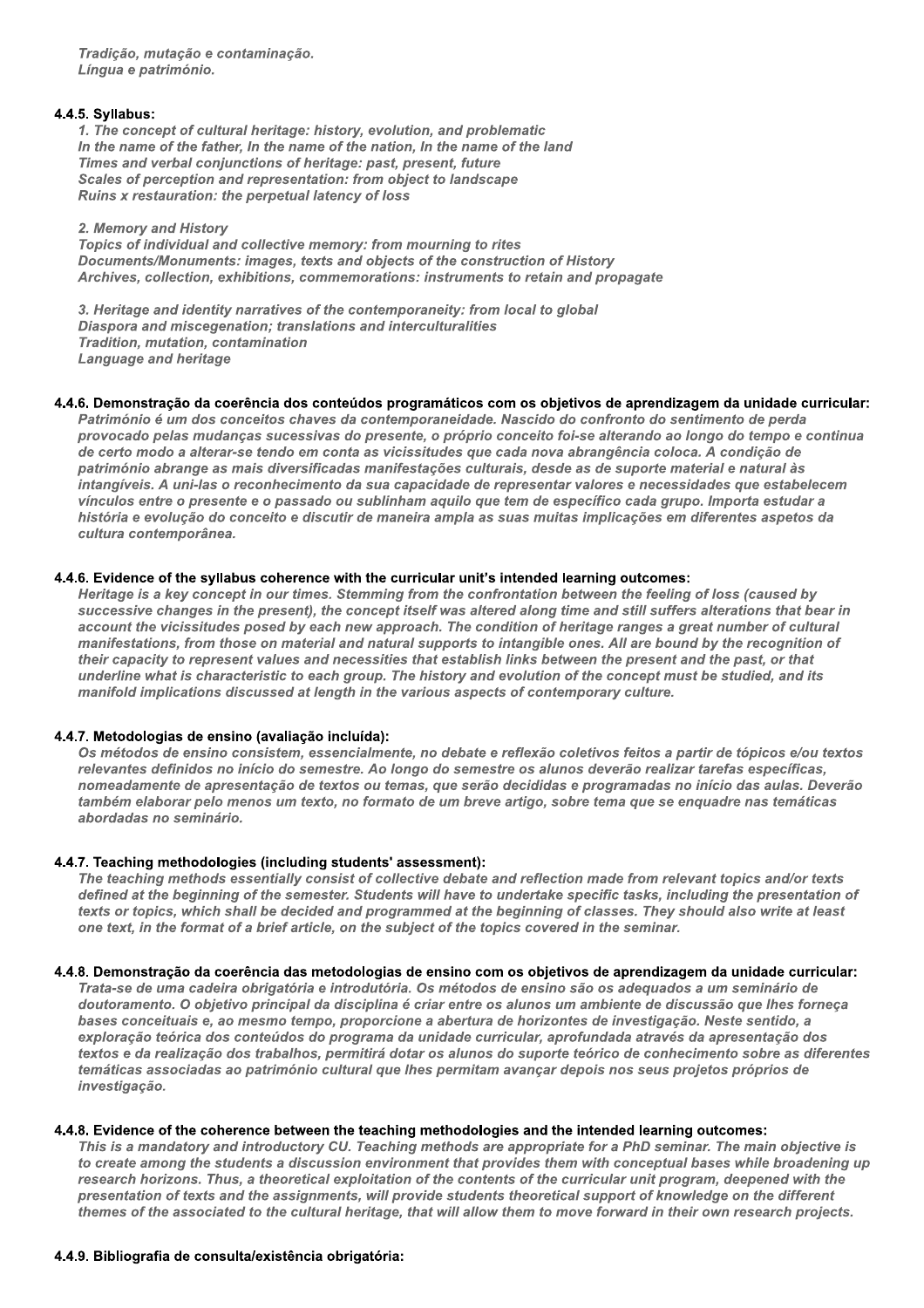CHOAY, F. (2006a), A Alegoria do Património, Lisboa: Edicões 70, CHOAY, F. (2006b). Património e mundialização. Évora: Casa do Sul Editora, Centro de História da Arte da Universidade de Évora. CUSTÓDIO, J. (coord.) (2010). 100 Anos de Património, Memória e Identidade. Portugal 1910-2010. Lisboa: IGESPAR.

GUILLAUME, M. (2003). A política do património, Porto: Campo de Letras Editores.

HALL, S. (1999). "Whose Heritage? Un settling the Heritage, re-imagining the post-nation". Third Text. London: Routledge, nº 49, pp. 3-13.

HOBSBAWM, E.; RANGER, T. (1983). The invention of tradition. Cambridge: Cambridge University Press. JEUDY, H. (dir.) (2001). La machinerie patrimoniale Paris: Sens & Tonka.

Le GOFF, J. (1984). "Memória", "Passado-Presente", Enciclopédia Eunaudi, Vol. 1. Lisboa: IN-CM, pp. 11-50; 296-310. NORA, P. (1993). Les lieux de mémoire. Paris : Gallimard.

RIEGL, A. (2013). O culto moderno dos monumentos e outros ensaios estéticos. Lisboa: Edições 70.

#### Mapa IV - História e Património

## 4.4.1.1. Designação da unidade curricular:

História e Património

## 4.4.1.1. Title of curricular unit:

**History and Cultural Heritage** 

#### 4.4.1.2. Sigla da área científica em que se insere:  $H$

4.4.1.3. Duracão:

**Semestral** 

#### 4.4.1.4. Horas de trabalho:  $420$

4.4.1.5. Horas de contacto:  $S - 39$ ;  $OT - 5$ 

## 4.4.1.6. ECTS:

 $15$ 

## 4.4.1.7. Observações:

**Unidade Curricular Optativa** 

## 4.4.1.7. Observations:

<no answer>

4.4.2. Docente responsável e respetiva carga letiva na Unidade Curricular (preencher o nome completo): Luís Filipe Simões Dias de Oliveira (S - 30; OT - 5)

## 4.4.3. Outros docentes e respetivas cargas letivas na unidade curricular:

António Paulo Simões Dias de Oliveira (S - 3) Renata Malcher de Araujo (S - 6)

## 4.4. Objetivos de aprendizagem (conhecimentos, aptidões e competências a desenvolver pelos estudantes):

Pretende-se que os alunos entrem em contacto com as tradições de investigação e de reflexão das ciências sociais e humanas, para refletirem sobre o modo complexo como o investigador lida com o passado. Que se questionem, por um lado, sobre as noções tradicionais de fonte, de documento e de vestígio, recuperando os problemas associados à produção, e, sobretudo, à conservação dos testemunhos do passado, no quadro de uma reflexão sobre a história dos arquivos e sobre o seu papel enquanto espacos de memória e de poder. Que se interroquem em sequida sobre as noções de época e de periodização, ou sobre os conceitos usados pelos investigadores, para discutirem a relação do presente com passado, através do contacto com os modos como poderes e sociedades concretas construíram discursos e memórias sobre o passado, desde os cronistas aos historiadores das academias e das universidades, até aos usos políticos e sociais do passado e da memória na construção de identidades coletivas.

## 4.4.4. Intended learning outcomes (knowledge, skills and competences to be developed by the students):

Students are to come in contact with the traditions of research and reflection of the social sciences and the Humanities, to reflect on the complex way researchers deal with the past. They should question on the one hand about the traditional notions of source, document and trace, retrieving problems associated with the production and in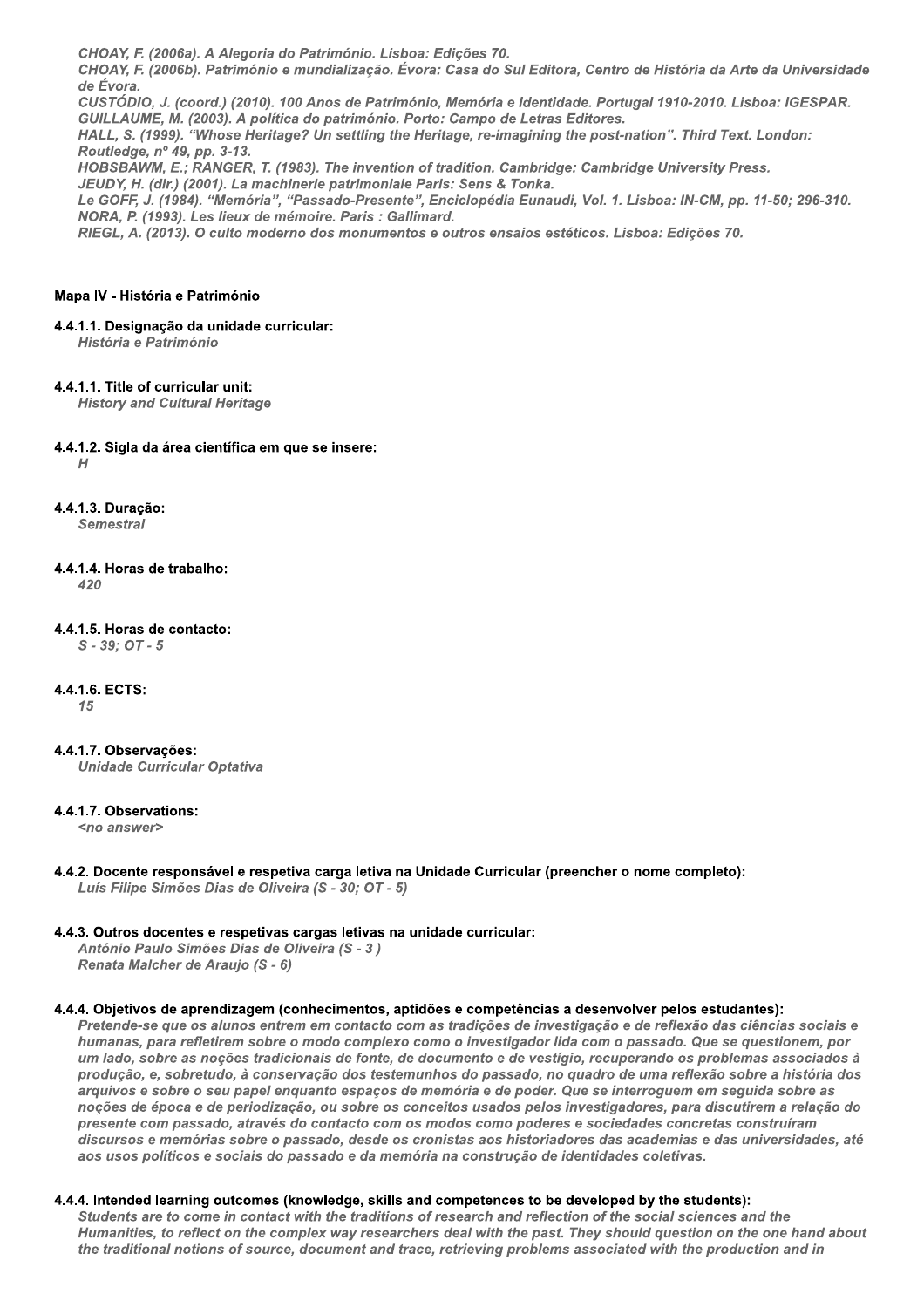particular with the conservation of the testimonies of the past, in the framework of a reflection on the history of the archives and on their role as a place of memory and power. They have to then ask about the notions of time and ages, or about the concepts used by researchers, to discuss the relationship of the present with the past, through contact with the way that powers and concrete societies built speeches and memories about the past, from chroniclers to historians of the academies and universities, up to the political and social uses of the past and memory in the construction of collective identities.

## 4.4.5. Conteúdos programáticos:

- 1. Os Arquivos
- 1.1. O poder da escrita e do arquivo.
- 1.2. Os cartórios particulares e o arquivo do reino e dos domínios da Coroa.
- 1.3. A constituição dos arquivos nacionais.
- 2. A História
- 1.1. As produções cronísticas e a construção do reino.
- 1.2. A modernidade e a invenção do passado.
- 1.3. As Academias, as Universidades e a profissionalização da História.
- 1.4. Tendências atuais da investigação.
- 3. A Memória
- 3.1. Das memórias locais à afirmação da memória régia do reino.
- 3.2. As memórias da descoberta e do desencontro.
- 3.3. A construção da memória nacional
- 3.3.1. As comemorações e os Monumentos nacionais.
- 3.3.2. História e Memória.

## 4.4.5. Syllabus:

- 1. Archives
- 1.1. Archives and the power of writing
- 1.2. The private offices and the archive of the Realm and the dominion of the Crown
- 1.3. The Constitution of the national archives
- 2. History
- 2.1. Chronicle production and the construction of the Realm
- 2.2. Modernity and the invention of the past
- 2.3. The Academies, universities and the professionalization of history
- 2.4. Current trends in research
- 3. Memory
- 3.1. From regional memories to the affirmation of the royal memory of the kingdom
- 3.2. Memories of discovery and mismatch
- 3.3. The construction of a national memory
- 3.3.1. National monuments and public celebrations.
- 3.3.2 History and memory

## 4.4.6. Demonstração da coerência dos conteúdos programáticos com os objetivos de aprendizagem da unidade curricular:

A organização de três blocos temáticos (arquivos, história e memória), permite que os alunos tenham acesso a casos e a problemas concretos, sendo obrigados a lidar e a refletir, quer sobre os problemas associados à conservação, à avaliação e à utilização dos testemunhos do passado, quer sobre as diversas dimensões sociais e institucionais que condicionaram e condicionam a produção de saberes históricos pelos investigadores, quer sobre os problemas postos pela comunicação, pela circulação e pelos inúmeros usos sociais desses saberes.

## 4.4.6. Evidence of the syllabus coherence with the curricular unit's intended learning outcomes:

The organization of three thematic blocks (archives, history and memory) allows students to have access to concrete cases and problems and to deal with and reflect on problems associated with the conservation, evaluation and use of testimonies of the past, and about the various social and institutional dimensions that determined and still determine the production of historical knowledge by researchers, as well as the problems posed by communication, circulation and the numerous social uses of this knowledge.

## 4.4.7. Metodologias de ensino (avaliação incluída):

O contacto com problemas, textos, contextos, conceitos e autores será feita em ambiente de seminário, com apresentações individuais, ou em grupo, acompanhadas por uma reflexão participada e coletiva. Os relatórios finais dessas apresentações serão objeto de avaliação.

## 4.4.7. Teaching methodologies (including students' assessment):

The contact with problems, texts, contexts, concepts and authors will be done in a seminar environment, with individual presentations, or in a group, accompanied by a participatory and collective reflection. Papers resulting from these presentations will be evaluated.

#### 4.4.8. Demonstração da coerência das metodologias de ensino com os objetivos de aprendizagem da unidade curricular: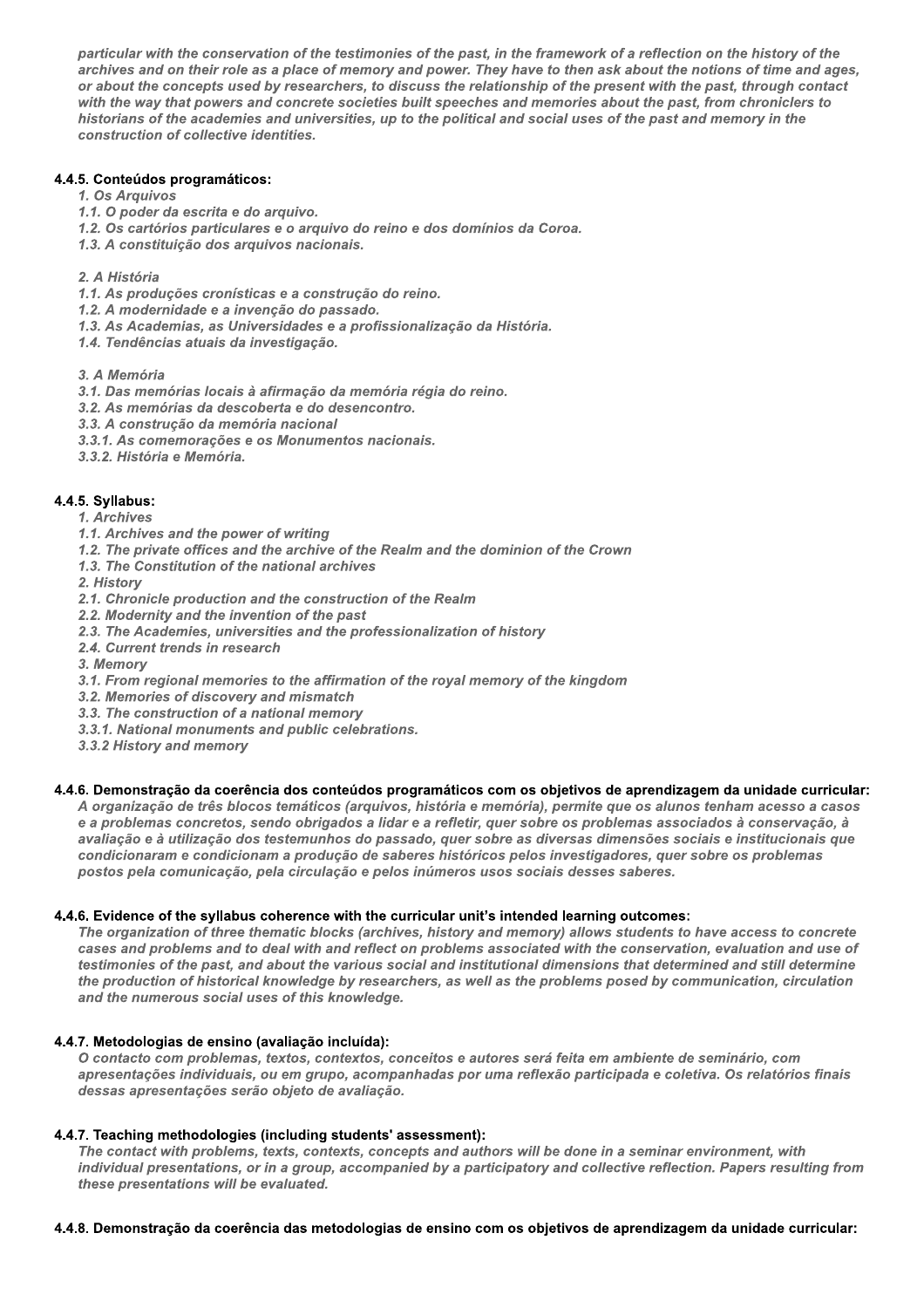O contacto com os materiais produzidos e conservados pelas diferentes épocas, com o património arquivístico, cronístico e historiográfico, e sobretudo, com os problemas postos pela sua conservação, pela sua interpretação e pelos seus demais usos sociais, é fundamental para recuperar os modos como as sociedades lidaram com o passado, como sobre ele construíram memórias, discursos e saberes e como estas foram sedimentando diferentes identidades coletivas.

## 4.4.8. Evidence of the coherence between the teaching methodologies and the intended learning outcomes:

Contact with the materials produced and preserved by the different ages, with the archival, chronical and historiographic heritage, and above all the problems posed by their conservation, their interpretation and their other social uses, is key to recover the ways in which societies have dealt with the past, how they build memories, narratives, and knowledge, and how they have established collective identities.

## 4.4.9. Bibliografia de consulta/existência obrigatória:

ANHEIM Étienne, CHASTANG Pierre, MORA Francine et ROCHEBOUET Anne (dir.) L'écriture de l'histoire au Moyen Âge (XIe-XVe s.). Contraintes génériques, contraintes documentaires, Paris, 2015.

Bourdé, Guy, Martin, Hervé, As Escolas Históricas, Mem-Martins, 1990, Burke, P. A Revolução Francesa da Historiografia: A Escola dos Annales (1929-1989), 2ª ed., São Paulo, 1992

Catroga. F., Memória, História e Historiografia, Coimbra, 2001.

Guerreau, A., L'Avenir d'un passé incertain. Quelle histoire du Moyen Âge au XXIe siècle?, Paris, 2001 Krus, L., A Construção do Passado Medieval. Textos inéditos e publicados, Lisboa, 2011

Mattoso, J., A Escrita da História, Lisboa, 2002.

Rosa. M. L.. Fazer e Pensar a História Medieval Hoje. Guia de Estudo, Investigação e Docência, Coimbra, 2017. SILVA, Armando Malheiro da et. al., Arguivística : teoria e prática de uma ciência da informação, 2ª ed, Porto, 200 Torgal, L., Mendes, J. A., Catroga, F., História da História em Portugal, 2 vols., Lisboa, 1996.

## Mapa IV - Literaturas da Memória

## 4.4.1.1. Designação da unidade curricular:

Literaturas da Memória

## 4.4.1.1. Title of curricular unit:

**Literatures of the Memory** 

#### 4.4.1.2. Sigla da área científica em que se insere:  $\int$  if

- 4.4.1.3. Duração:
	- Semestral

# 4.4.1.4. Horas de trabalho:

 $420$ 

# 4.4.1.5. Horas de contacto:

 $S - 39: OT - 5$ 

## 4.4.1.6. ECTS:

15

## 4.4.1.7. Observações:

**Unidade Curricular Optativa** 

## 4.4.1.7. Observations:

<no answer>

- 4.4.2. Docente responsável e respetiva carga letiva na Unidade Curricular (preencher o nome completo): Pedro Alfonso Ferré da Ponte (S - 20; OT - 2)
- 4.4.3. Outros docentes e respetivas cargas letivas na unidade curricular: João Manuel Minhoto Marques (S - 19; OT - 3)
- 4.4.4. Objetivos de aprendizagem (conhecimentos, aptidões e competências a desenvolver pelos estudantes): Com esta optativa, pretende-se que os alunos entendam as diferenças entre a literatura destinada a ser fixada em suportes materiais e aquela cuja vida se processa, essencialmente, através de sucessivas memorizações e que, por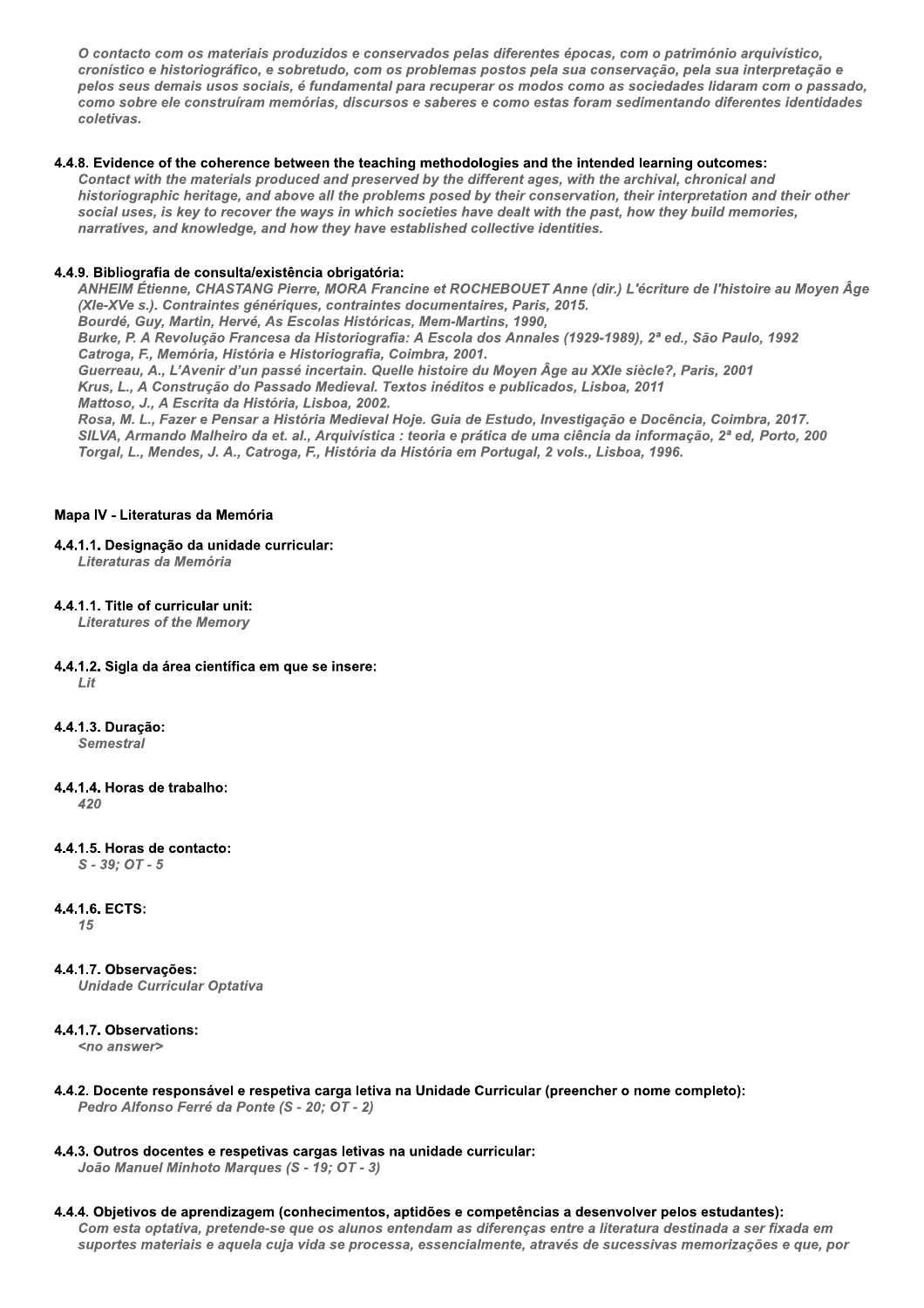isso mesmo, adquire a característica de se tradicionalizar. Do mesmo modo, no final desta unidade curricular, os alunos deverão estar familiarizados com os resultados e consequências operados por estas divergentes formas de conservação do 'texto' literário e entender a dimensão patrimonial deste tipo de criações literárias.

## 4.4.4. Intended learning outcomes (knowledge, skills and competences to be developed by the students):

Students are expected to understand the differences between literature destined to be established on material supports, and literature whose existence is essentially processed through successive memorizations - and which, therefore, gains the trace of tradition. Likewise, at the end of this CU students should be familiar with the results and consequences operated by these diverging forms of preservation of the literary 'text', and to understand the heritage dimension of this type of literary creation.

## 4.4.5. Conteúdos programáticos:

1. Literatura oral e literatura escrita: um falso problema.

- 2.As várias formas e suportes de conservação da criação literária.
- 3. Memória e escrita.
- 4. Variante e invariante.
- 5. Processos de transmissão e conservação da literatura de suporte memorial.
- 6. Metodologias de recolha e de fixação das literaturas da memória.

## 4.4.5. Syllabus:

- 1. Literatura oral e literatura escrita: um falso problema
- 2. As várias formas e suportes de conservação da criação literária
- 3. Memória e escrita
- 4. Variante e invariante
- 5. Processos de transmissão e conservação da literatura de suporte memorial
- 6. Metodologias de recolha e de fixação das literaturas da memória
- 1. Oral and written literature: a false problem
- 2. The many forms and supports for preservation of the literary creation
- 3. Memory and writing
- 4. Variants and invariants
- 5. Processes of transmission and preservation of literature in a memorial support
- 6. Methodologies for recollecting and establishing literatures of the memory

## 4.4.6. Demonstração da coerência dos conteúdos programáticos com os objetivos de aprendizagem da unidade curricular:

Tem sido traçada, de forma pouco rigorosa, uma dicotomia entre literatura oral e escrita. De facto, a oposição entre o chamado 'texto oral' e o 'texto escrito' não assenta na oralidade do primeiro nem na fixação por escrito do segundo (qualquer texto escrito é "oralizável"), mas sim no seu modo de conservação. Com efeito, a literatura destinada a ser 'guardada' na memória e não no papiro, pergaminho, papel ou outros suportes físicos, adquire mecanismos de funcionamento bem distintos dos da literatura escrita. Assim, a variação nas literaturas da memória adquire contornos próprios e que requerem uma análise aturada, a qual será levada a cabo nesta unidade curricular, de forma a atingir os objetivos aqui propostos.

## 4.4.6. Evidence of the syllabus coherence with the curricular unit's intended learning outcomes:

A dichotomy has been imprecisely established between oral and written literature. In fact, opposition between the so called 'oral text' and 'written text' is supported neither by the orality of the former, nor by the written establishment of the latter (any written text is 'oralizable'), but by its preservation mode. Literature meant to be 'kept' in the memory and not on papyrus, parchment, paper, or other physical support, acquires working mechanisms very different from those of written literature. Thus, the variation in literatures of the memory gains a particular frame which requires a thorough analysis - and that shall be the aim of this CU in order to accomplish the objectives stated herein.

## 4.4.7. Metodologias de ensino (avaliação incluída):

A docência assenta em aulas teóricas, por um lado, e por outro, na análise e comentário de textos e na realização de trabalhos em grupo, ou individuais, explorando, desse modo, temas específicos do programa, e na apresentação, discussão e avaliação desses trabalhos. Por sua vez, realizar-se-ão trabalhos de campo a fim de coligir textos patrimoniais conservados na memória coletiva. Finalmente, os doutorandos beneficiarão da investigação que é realizada, neste domínio, no CIAC (Universidade do Algarve) e no IELT (Universidade Nova de Lisboa), nela se integrando e colaborando.

## 4.4.7. Teaching methodologies (including students' assessment):

Teaching is based on theoretical classes, on the one hand, and on text analysis and comment, as well as in the completion of group or individual assignments, to explore specific topics from the syllabus - with the presentation, discussion, and assessment of those assignments. There will also be field work to collect heritage texts preserved in the collective memory. PhD students will benefit from the research conducted in this field at the research centers CIAC (Universidade do Algarve) and the IELT (Universidade Nova de Lisboa), integrating and collaborating in that research.

## 4.4.8. Demonstração da coerência das metodologias de ensino com os objetivos de aprendizagem da unidade curricular:

As aulas teóricas permitirão aos alunos conhecer o 'estado da arte' assim como as principais fontes de informação à disposição dos investigadores. Por outro lado, as aulas práticas e os trabalhos em grupo (nomeadamente os trabalhos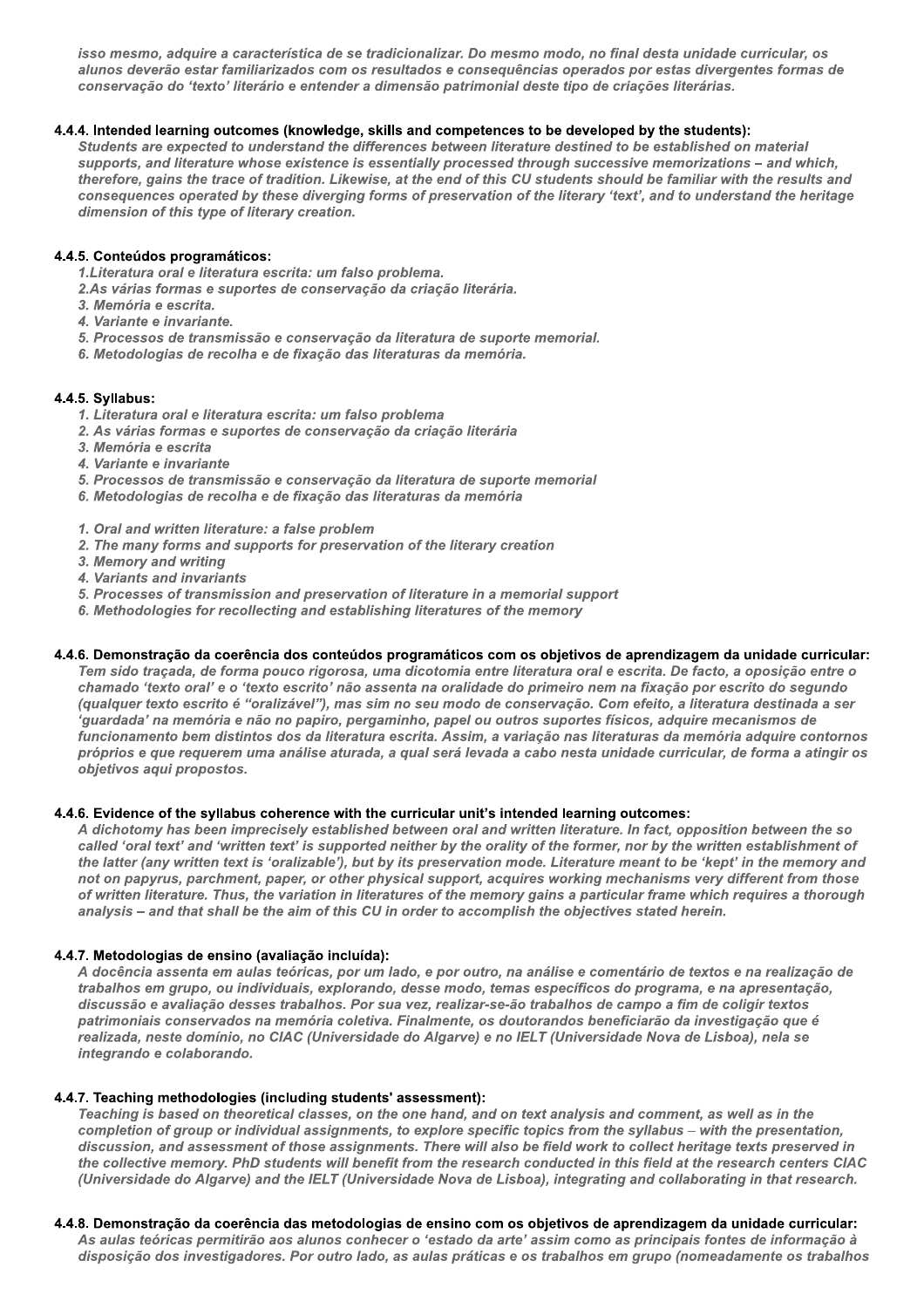de campo), ou individuais, proporcionarão aos alunos o contacto direto com os problemas discutidos nesta unidade curricular, permitindo-lhes desenvolver a capacidade crítica e de reflexão, assim como as competências adquiridas na apresentação dos resultados.

## 4.4.8. Evidence of the coherence between the teaching methodologies and the intended learning outcomes:

Theoretical classes will offer the students an insight into the 'state of the art', as well as into the main sources of information available to researchers. Practical classesand group or individual work, on the other hand (especially field work), will allow students to directly contact with topics discussed in the CU, which will foster in them critical and reflective skills as well as those skills acquired during the presentation of results.

#### 4.4.9. Bibliografia de consulta/existência obrigatória:

Catalán, D., Arte poética del romancero oral, 2 vols. Madrid, 1997.

Ferré, P., "Romanceiro e Memória" in Memória e Sabedoria, Lisboa, 2011, pp. 435-458.

----------, "Da fixação oitocentista à redescoberta da voz original" in P. Ferré, P. Piñero e A. Valenciano, Miscelánea de Estudios sobre el Romancero, Sevilha-Faro, Editorial Universidad de Sevilla-Universidade do Algarve, 2015, pp. 223-249

Nascimento, B., Estudos sobre o Romanceiro Tradicional, João Pessoa, 2004. Ong, W. Orality and Literacy, Nova York, 1982. Zumthor, P., La poésie et la voix dans la civilisation médiévale, Paris, 1984.

#### Mapa IV - Cidade: memória e mudança

## 4.4.1.1. Designação da unidade curricular:

Cidade: memória e mudança

## 4.4.1.1. Title of curricular unit:

City: memory and change

#### 4.4.1.2. Sigla da área científica em que se insere:  $H$

- 4.4.1.3. Duração: **Semestral**
- 4.4.1.4. Horas de trabalho:

 $420$ 

4.4.1.5. Horas de contacto:

 $S - 39; OT - 5$ 

4.4.1.6. ECTS:

 $15$ 

4.4.1.7. Observações: Unidade curricular optativa

## 4.4.1.7. Observations:

 $\langle$ no answer $\rangle$ 

#### 4.4.2. Docente responsável e respetiva carga letiva na Unidade Curricular (preencher o nome completo): Renata Klautau Malcher de Araujo (S - 27; OT - 4)

## 4.4.3. Outros docentes e respetivas cargas letivas na unidade curricular:

Ana Catarina Almeida Marado (S - 12; OT - 1)

## 4.4.4. Objetivos de aprendizagem (conhecimentos, aptidões e competências a desenvolver pelos estudantes):

Desde os seus primórdios, as cidades representam, ao mesmo tempo, o locus privilegiado da memória e da mudança das sociedades e comunidades que nelas sucessivamente habitam. A intenção deste seminário de opção é discutir de maneira aberta e problematizante esta paradoxal simbiose, em especial no contexto da contemporaneidade, tendo em conta, por um lado, as questões que se vinculam aos discursos e políticas de preservação patrimonial e, por outro, às pressões transformadoras de vária ordem que se manifestam no espaço urbano.

#### 4.4.4. Intended learning outcomes (knowledge, skills and competences to be developed by the students):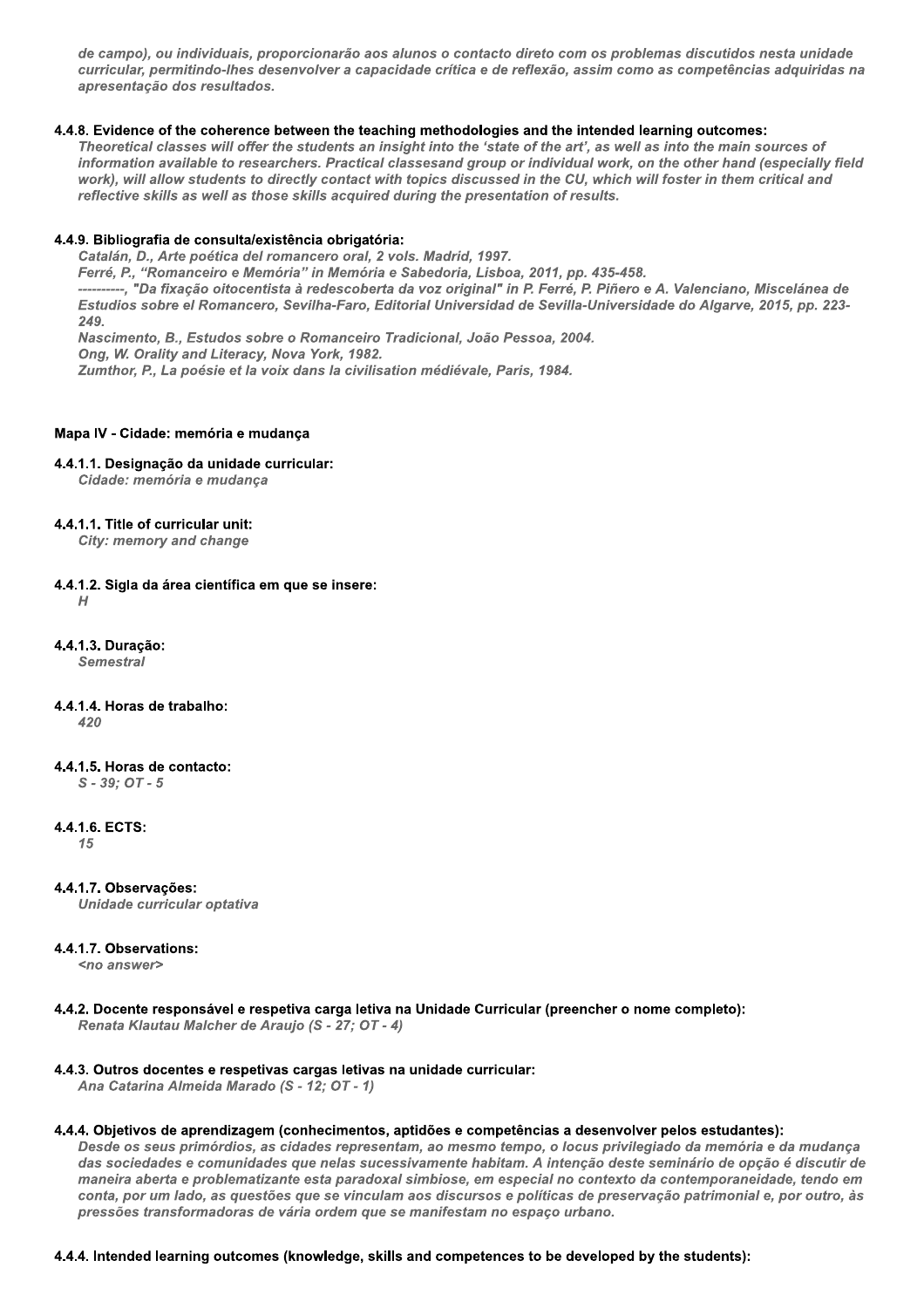Since their early days, cities represent at once the privileged locus of memory and change of societies and the communities that have successively dwelt in them. The intention of the seminar is to openly discuss this paradoxical symbiosis, in particular in the context of the contemporary age, taking into account, on the one side, the issues linked to heritage preservation policies and speeches; and, on the other, the transforming pressures of various kinds that manifest themselves in the urban space.

## 4.4.5. Conteúdos programáticos:

As cidades sobrepostas na cidade O tecido urbano como palimpsesto. Velhas cidades e construções recentes. As questões levantadas por Giovannoni. Dialética, escalas e problemas do património urbano.

As cidades refletidas na cidade Retratos de cidade e representações do urbano (texto e imagem). Identidades construídas. Cidades visíveis e cidades invisíveis.

As cidades escondidas na cidade As comunidades urbanas. Espaços e vivências. As migrações e os fluxos. As contaminações e as mutações.

As cidades perdidas na cidade Sobre o perder-se nas cidades: Baudelaire, Benjamin e Du Certeau. Ruínas e vazios. Espaços de luto ou de espera?

#### 4.4.5. Syllabus:

The cities superimposed in the city The urban fabric as palimpsest Old towns and recent constructions. The issues raised by Giovannoni. Dialectic, scales and problems of the urban heritage

The cities reflected in city Pictures of the city and urban representations (text and image) **Constructed identities** Visible and invisible cities

The cities hidden in the city The urban communities. Spaces and experiences **Migrations and flows Contaminations and mutations** 

The lost cities in the city About lost cities: Baudelaire, Benjamin and De Certeau Ruins and emptiness. Spaces of waiting, or of mourning?

#### 4.4.6. Demonstração da coerência dos conteúdos programáticos com os objetivos de aprendizagem da unidade curricular:

São muitas as facetas do fenómeno urbano. Uma cidade é sempre um conjunto inapreensível no seu todo, um dédalo de múltiplas possibilidades que se nos apresenta ao mesmo tempo como lugar de partilha e de isolamento. Estudar a cidade enquanto lugar de memória e de mudança implica procurar perceber as diversas camadas que sucessiva e continuamente se sobrepõem no espaço urbano, discutindo em especial acerca das questões que a contemporaneidade coloca ao património urbano. É também preciso refletir sobre os mecanismos de representação da identidade urbana, que constroem a sua imagem. Tudo na cidade remete para a diversidade de espaços e gentes de que ela é constituída e, neste sentido, para um conjunto também diversificado de memórias que nela convivem e que importa questionar.

#### 4.4.6. Evidence of the syllabus coherence with the curricular unit's intended learning outcomes:

There are many sides to the urban phenomenon. The whole of a city is always an elusive combination, a tangle of multiple possibilities that seems at once a place of sharing and of isolation. Studying the city as a place of memory and change implies a search to realize the various successive layers and their continuous overlap occurring in the urban space. Likewise, it implies discussing in particular about contemporary issues faced by urban heritage. It is also necessary to reflect on the mechanisms of representation of the urban identity building its image. Everything in the city refers to the diversity of spaces and people who share it - that is, to a diverse set of memories that coexist and that it is important to question and discuss.

#### 4.4.7. Metodologias de ensino (avaliação incluída):

A lecionação desta unidade curricular assenta em aulas teóricas e teórico-práticas. A primeira parte das aulas deve incluir a apresentação do tema em causa, e/ou a leitura de textos previamente selecionados, a que se seguirá a sua discussão pelos alunos e professor. Ao longo do semestre cada aluno deverá elaborar pelo menos um texto, no formato de um artigo (de reflexão ou de investigação) sobre tema de sua escolha, que se enquadre nas matérias abordadas no seminário. Os textos dos alunos serão, eles próprios, também objeto de discussão em classe.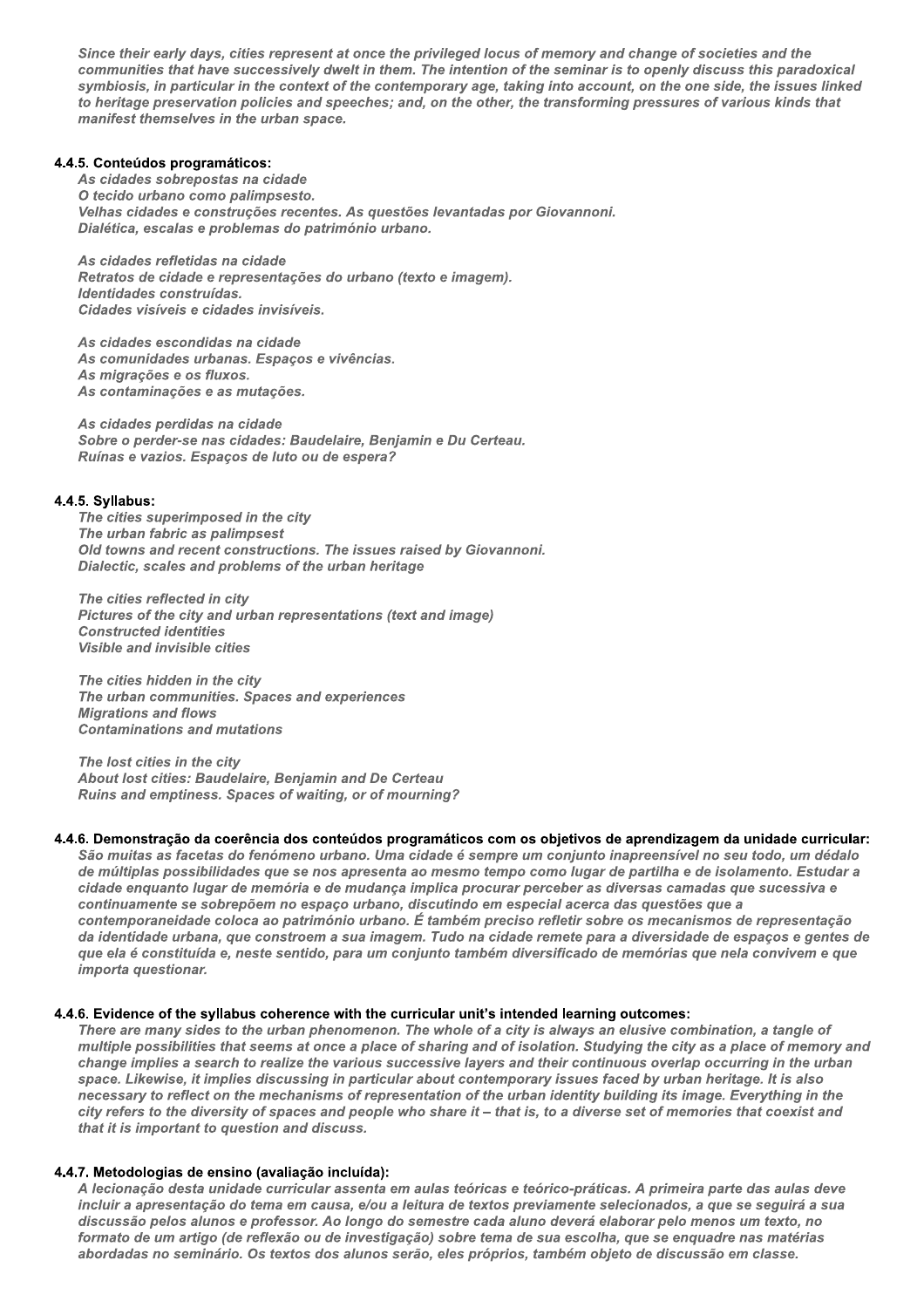## 4.4.7. Teaching methodologies (including students' assessment):

the classes must include the presentation of the theme concerned, or the reading of selected texts, followed by discussion. Throughout the semester, each student should prepare at least one paper (think tank or research) on a topic of his/her choice, to fit in the matters addressed in the seminar. The students' papers will also be subjects of discussion in class.

#### 4.4.8. Demonstração da coerência das metodologias de ensino com os objetivos de aprendizagem da unidade curricular:

A exploração teórica dos conteúdos do programa da unidade curricular, aprofundada através da realização dos trabalhos, permitirá dotar o aluno de um suporte teórico de conhecimento sobre as diferentes temáticas associadas a cidade enquanto base cultural da sociedade.

#### 4.4.8. Evidence of the coherence between the teaching methodologies and the intended learning outcomes:

Theoretical exploration of the content of the syllabus, deepened through the writing of articles, will provide the student with theoretical support knowledge about different themes related to the city as a cultural basis of society.

## 4.4.9. Bibliografia de consulta/existência obrigatória:

CANEVACCI, M., A Cidade Polifónica. Ensaio sobre a antropologia da comunicação urbana. São Paulo: Studio Nobel, 1993

DE SETA, C., Ritratti di città. Dal Rinascimento al secolo XVIII. Torino: Einaudi, 2011.

DU CERTEAU, M., A Invenção do Quotidiano. Petrópolis: Editora Vozes, 1998.

GIOVANNONI, G., Vecchie città ed edilizia nuova. Milano: Città Studi Edizioni, 1995. (L'urbanisme face aux villes anciennes. Paris: Éditions du Seuil, 1998.)

LIPPOLIS, L., Viagem aos confins da cidade: A metrópole e as artes no outono pós-moderno (1972-2001). Lisboa: Antígona, 2016

MUMFORD, L., A cidade na história, suas origens, transformações e perspectivas. São Paulo: Martins Fontes, 1982. ZEVI, L., Conservazione dell'avvenire. Macerata: Quodilibet, 2011.

## Mapa IV - Paisagem Cultural e Arquitetura Tradicional

#### 4.4.1.1. Designação da unidade curricular:

Paisagem Cultural e Arquitetura Tradicional

## 4.4.1.1. Title of curricular unit:

**Cultural Landscape and Traditional Architecture** 

## 4.4.1.2. Sigla da área científica em que se insere:

 $H$ 

4.4.1.3. Duracão: **Semestral** 

4.4.1.4. Horas de trabalho:

 $420$ 

## 4.4.1.5. Horas de contacto:

 $S - 39: OT - 5$ 

## 4.4.1.6. ECTS:

15

4.4.1.7. Observações: **Unidade Curricular Optativa** 

## 4.4.1.7. Observations:

<no answer>

4.4.2. Docente responsável e respetiva carga letiva na Unidade Curricular (preencher o nome completo): Miguel Reimão Lopes da Costa (S - 21; OT - 3)

## 4.4.3. Outros docentes e respetivas cargas letivas na unidade curricular:

Desidério Luís Soares Batista (S - 12; OT - 2) João Pedro Pereira da Costa Bernardes (S - 3)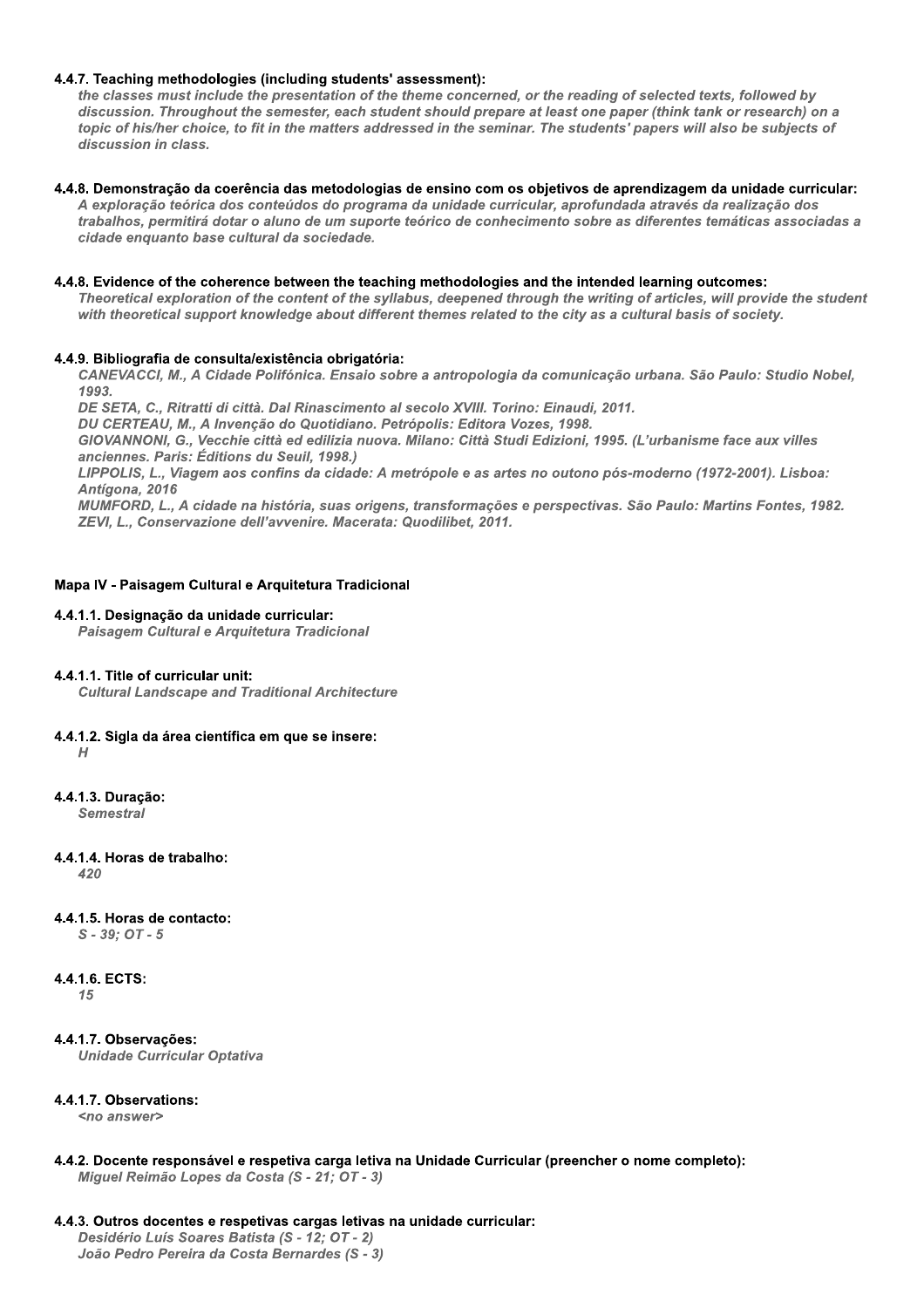## 4.4.4. Objetivos de aprendizagem (conhecimentos, aptidões e competências a desenvolver pelos estudantes):

O obietivo fundamental da presente unidade curricular é a interpretação da paisagem enquanto expressão de uma determinada cultura. Pretende-se que os estudantes relacionem, de forma integrada e às diferentes escalas, diversos sistemas e elementos de construção do território; reconheçam a importância da história no encadeamento de diversos modelos de organização da paisagem; descrevam as várias tipologias da arquitetura tradicional, na relação com o meio, desde o espaço doméstico à arquitetura de produção; identifiquem os principais sistemas de construção tradicional, considerando a diversidade geoclimática dos territórios; discutam a importância e a preponderância dos fatores abióticos, bióticos e culturais no modelo de organização das paisagens e dos assentamentos; e estabeleçam critérios para a delimitação das principais unidades e subunidades paisagísticas, privilegiando Portugal e o Mediterrâneo Ocidental.

## 4.4.4. Intended learning outcomes (knowledge, skills and competences to be developed by the students):

The main purpose of this course is the interpretation of the landscape as an expression of a given culture. In the end, students are expected to be able to: relate, in an integrated manner and at different scales, various systems and elements of the territorial construction process; recognize the importance of history in the succession of various models of landscape organization; describe some examples of traditional architecture. in relation to the environment. from the house to the production buildings; identify the main traditional construction processes, in the context of the different territories; discuss the preponderance of abiotic, biotic and cultural aspects in the model of landscape and settlement organization; and, establish criteria for the delimitation of the main landscape units and subunits, privileging Portugal and the Western Mediterranean.

## 4.4.5. Conteúdos programáticos:

1) Delimitação do objecto de estudo. Estado da questão

- 2) Introdução à história da paisagem: território e comunidade
- 3) O povoamento, os assentamentos rurais e a arquitetura tradicional da orla costeira à montanha
- 4) A organização dos aglomerados rurais. Recursos e organização da paisagem
- 5) A arquitetura tradicional em espaco rural. Os recursos e processos de construção tradicional
- 6) Critérios para a delimitação geográfica do Mediterrâneo e delimitação das grandes unidades de paisagem

7) Principais modelos de organização e gestão espacial. Analogias e (dis)semelhanças tendo como referência o processo de construção e transformação da paisagem meridional portuguesa

8) Principais causas da degradação e a necessidade de proteção e ordenamento paisagístico: da Carta da Paisagem Mediterrânea à Convenção Europeia da Paisagem

## 4.4.5. Syllabus:

1) Delineation of the object of study. State of the Art

- 2) Introduction to the History of Landscape: territory and community
- 3) Urban and rural settlements and traditional architecture in the coastal and mountain areas
- 4) The organization of rural settlements and community life. Resources and landscape
- 5) The traditional architecture in rural areas. Resources and traditional construction processes
- 6) Criteria for the geographical boundaries of the Mediterranean and delimitation of the landscape units

7) Main organizational models and spatial management. Analogies and (dis)similarities with reference to the process of construction and transformation of the Portuguese southern landscape

8) Main causes of degradation and the need for protection and planning of the landscape: from the Charter of the Mediterranean landscape to the European Landscape Convention

## 4.4.6. Demonstração da coerência dos conteúdos programáticos com os obietivos de aprendizagem da unidade curricular:

Uma parte dos conteúdos programáticos desta optativa introduz conceitos e informações necessárias para que sejam atingidos os objetivos de aprendizagem relacionados com a história da paisagem, considerando a sua dimensão patrimonial e identitária, através de uma abordagem integrada e inclusiva de temas da geografia, da agronomia, da arquitetura paisagista e da arquitetura.

Por outro lado, remetem também para a compreensão da paisagem mediterrânica tradicional e do seu processo de transformação, experimentando a aproximação às questões da paisagem contemporânea, no debate em torno à conservação do património e à dimensão cultural do território.

## 4.4.6. Evidence of the syllabus coherence with the curricular unit's intended learning outcomes:

A part of the syllabus points introduce concepts and information necessary for the initial learning objectives, reflecting aspects related to the History of the Landscape, its heritage and identity dimension and its integrated study from an inclusive approach (geography, agronomy, landscape architecture, and architecture). On the other hand, they also relate to the understanding of the traditional Mediterranean landscape and its transformation process, approaching contemporary landscape issues, debate on heritage conservation and the cultural dimension of the territory.

## 4.4.7. Metodologias de ensino (avaliação incluída):

A presente UC é composta por 13 aulas de seminário (3 h) das quais 3 são de trabalho de campo (3,5h). Nas aulas de seminário serão consideradas diferentes abordagens disciplinares para a caracterização da paisagem do Mediterrâneo, podendo compreender a presença de oradores convidados. Esta componente será complementada com uma visita de estudo, na qual se procurarão consolidar alguns dos aspetos anteriormente tratados, num território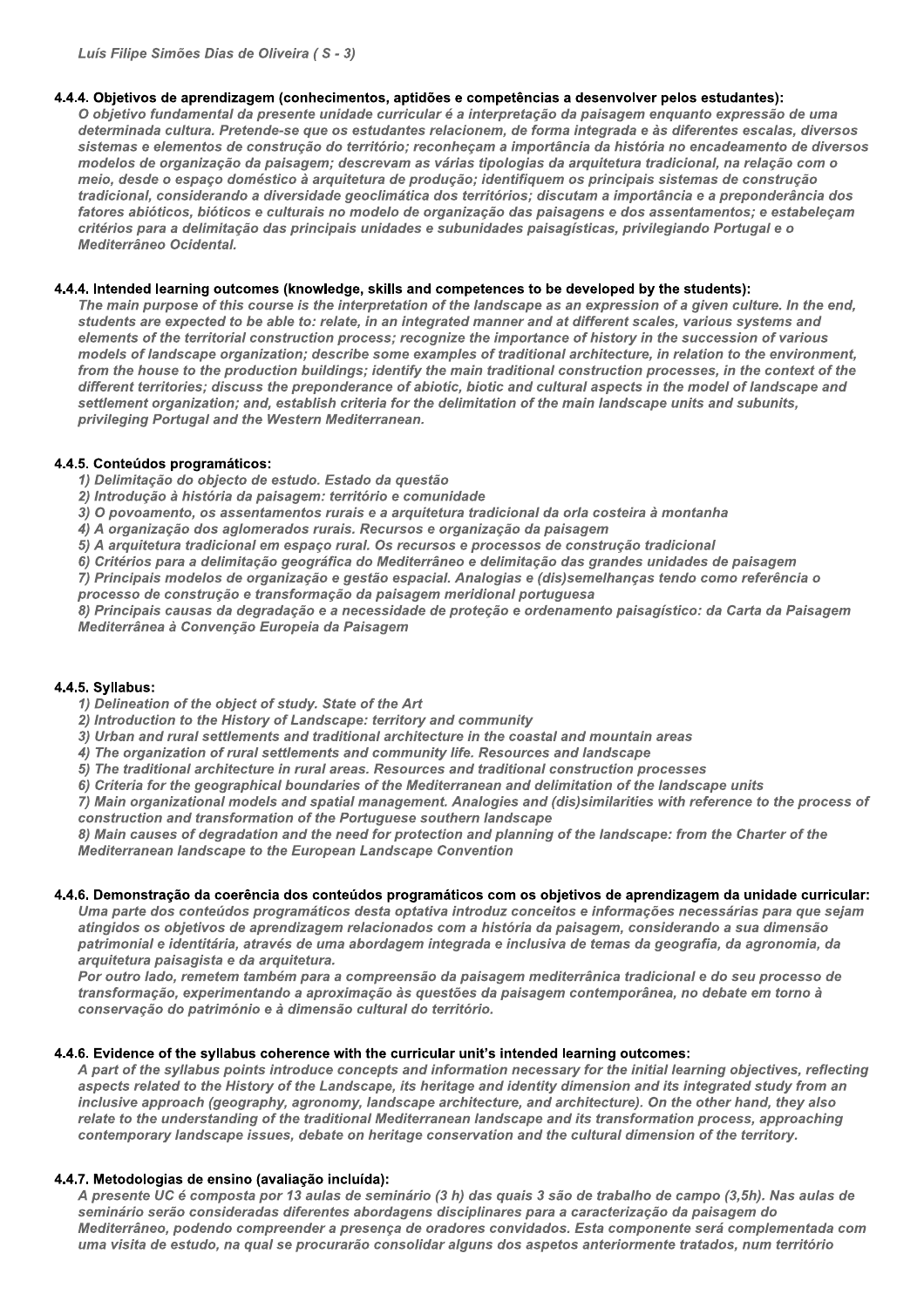específico e diversificado.

A avaliação resultará da elaboração de um trabalho de estudo de âmbito temático enquadrado no tema da UC e a delimitar pelo estudante em colaboração com os docentes, consistindo num trabalho escrito, com entrega e apresentação oral prevista para a última aula. A elaboração deste estudo será acompanhada, ao longo do semestre, tanto podendo ser privilegiado o trabalho de campo como a pesquisa através de fontes escritas ou outras.

## 4.4.7. Teaching methodologies (including students' assessment):

This Course consists of 13 seminar lessons (1.5 hours) and three fieldwork classes (3.5h). In seminar classes, different disciplinary approaches to the characterization of the Mediterranean landscape will be considered. Guest speakers will be invited for that purpose. This component will be complemented with a field trip, seeking to consolidate some of the aspects previously treated in a specific and diverse territory. The evaluation results from a study work regarding the theme of Course, delimited by the student in collaboration with teachers. Consists in a written work that can regard different methodologies, such as fieldwork or library and documentary research. The preparation of this study will be accompanied throughout the semester and it will culminate in an oral exposition presented by the students in the last class.

## 4.4.8. Demonstração da coerência das metodologias de ensino com os objetivos de aprendizagem da unidade curricular:

A exposição oral dos conteúdos programáticos nas aulas de seminários fornece as noções teóricas necessárias ao cumprimento dos objetivos de aprendizagem. A visão abrangente e interdisciplinar ao estudo da paisagem cultural e da arquitetura tradicional através da apresentação dos distintos conteúdos por oradores de diferentes áreas do saber (arquitetura, arquitetura paisagista, história, etc.) possibilita a aquisição de conhecimentos, aptidões e competências no âmbito do processo histórico de construção e transformação da paisagem mediterrânica.

As visitas de estudo e o trabalho de campo complementam a aprendizagem teórica através do reconhecimento das características naturais/biofísicas e culturais da paisagem, das suas permanências e metamorfoses, a partir do estudo de caso de uma determinada unidade de paisagem.

O trabalho de investigação realizado através do desenvolvimento de um tema em torno da paisagem cultural (paisagem tradicional, arquitetura vernácula, habitat rural, património natural e cultural, estrutura ecológica e estrutura cultural da paisagem, etc.) possibilita a aplicação dos conhecimentos e competências adquiridos.

## 4.4.8. Evidence of the coherence between the teaching methodologies and the intended learning outcomes:

The oral presentation of the programmatic syllabus in seminar classes provides the theoretical notions necessary to meet the learning objectives. A thorough and interdisciplinary approach to the study of the cultural landscape and traditional architecture by presenting different content by quest speakers from different areas of knowledge (history, architecture, landscape architecture, etc.) enables the acquisition of knowledge, skills and competences within the historical construction process of the landscape.

Field trips and fieldwork complement the theoretical learning through factual recognition of natural/biophysical and cultural characteristics of the Mediterranean landscape, their permanence and metamorphoses, through the case study of a particular landscape unit.

The research work carried out by developing a theme around the cultural landscape (traditional landscape, vernacular architecture, rural habitat, natural and cultural heritage, ecological structure and cultural structure of the landscape, etc.) enables the application of acquired knowledge and skills.

## 4.4.9. Bibliografia de consulta/existência obrigatória:

ABELLÁN, J & FORNEAU, F. (1998). El Paisaje Mediterráneo. Univ. Granada & Junta de Andalucía BAZZANA, A. [et al.] (2009). La Noria, l'aubergine et le fellah. Ghent: Ghent University. BRAUDEL, F. (1995). O Mediterrâneo e o Mundo Mediterrânico. Lisboa: Dom Quixote. CASTRO CALDAS, E. (1998). A agricultura na história de Portugal. Lisboa: EPN. COSTA, M. R., [et al.] (2015). Arquitetura tradicional no Mediterrâneo Ocidental. Lisboa: Argumentum/CAM. DIAS, J.; GALHANO, F. (1986). Aparelhos de elevar a água de rega. Lisboa: Dom Quixote. MATVEJEVIC, P. (1999). Mediterranean: A Cultural Landscape. Berkely: University of California Press NOURISSIER, J. [et al.] (2002). Arquitectura tradicional mediterránea. Barcelona: CAATEEB. PAIS DE BRITO, J. [et al.] - O voo do Arado. Lisboa: MNE, 1996. RIBEIRO, O. (1987). Mediterrâneo, ambiente e tradição. F. C. Gulbenkian. TORRES, C. [et al.] (2013). Hortas Tradicionais no Sul de Portugal. Mértola: CAM.

## Mapa IV - Arquivos da Terra

## 4.4.1.1. Designação da unidade curricular:

Arquivos da Terra

## 4.4.1.1. Title of curricular unit:

**Archives of the Earth** 

4.4.1.2. Sigla da área científica em que se insere:

 $H$ 

4.4.1.3. Duração: **Semestral**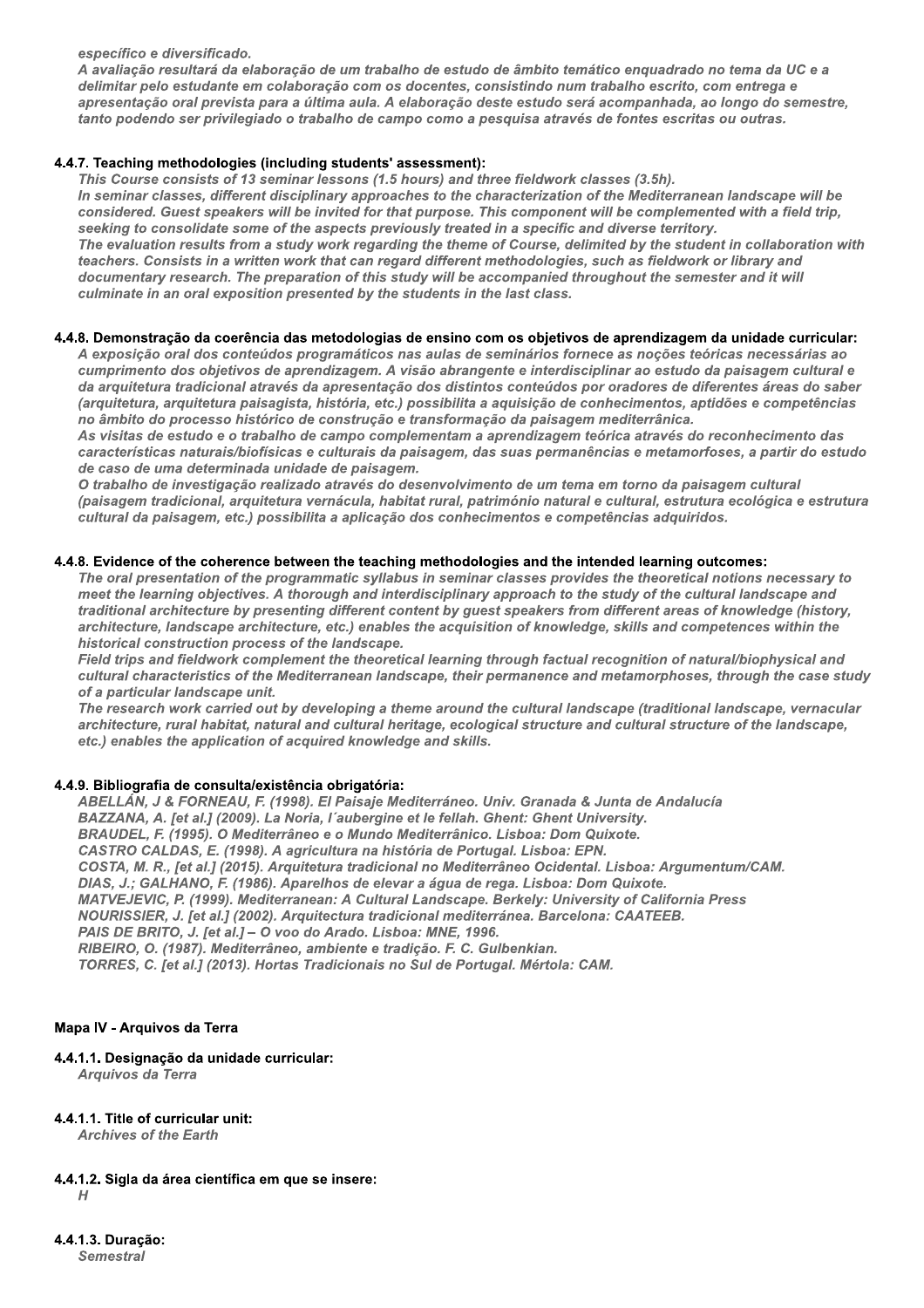## 4.4.1.4. Horas de trabalho:

420

## 4.4.1.5. Horas de contacto:

 $S - 39: OT - 5$ 

## 4.4.1.6. ECTS:

 $15$ 

## 4.4.1.7. Observações:

**Unidade Curricular Optativa** 

## 4.4.1.7. Observations:

<no answer>

4.4.2. Docente responsável e respetiva carga letiva na Unidade Curricular (preencher o nome completo): João Pedro Pereira da Costa Bernardes (S - 18; OT - 3)

## 4.4.3. Outros docentes e respetivas cargas letivas na unidade curricular:

Susana Gomez Martinez (S - 18; OT - 2) Nuno Gonçalo Viana Pereira Ferreira Bicho (S - 3)

#### 4.4.4. Objetivos de aprendizagem (conhecimentos, aptidões e competências a desenvolver pelos estudantes):

A apreensão da natureza e especificidades do Património Arqueológico enquanto fonte histórica constitui o principal objetivo desta Unidade Curricular optativa. Espera-se que os alunos adquiram competências no manuseamento de conceitos em torno das materialidades do passado; na discussão das abordagens aos bens arqueológicos em diferentes contextos, urbanos, rurais ou outros, enquanto fontes informativas e representativas do passado humano, mas também com as problemáticas relacionadas com a sua conservação; que desenvolvam um olhar crítico para com os diferentes níveis de apropriação das realidades arqueológicas, desde a sua integração na contemporaneidade, enquanto testemunhos do passado presentes, construtores de ambientes e lugares, até à sua manipulação para os mais diversos fins

## 4.4.4. Intended learning outcomes (knowledge, skills and competences to be developed by the students):

Understanding the nature and specificities of the Archaeological Heritage as historical source is the main objective of this Course Unit. Students should acquire skills in the manipulation of concepts around the materialities of the past; in the discussion of approaches to archaeological goods in different contexts, urban, rural or other, as informative and representative sources of the human past; they must develop a critical attitude towards the different levels of appropriation of archaeological realities, from their integration into contemporaneity as testimonies of the past present, builders of environments and places, until their use for the most diverse purposes.

## 4.4.5. Conteúdos programáticos:

1- Arquivos da terra, Arqueologia e Património Arqueológico: em torno de conceitos operativos (do sítio à paisagem construída).

- 2- As especificidades do Património Arqueológico: da imparcialidade dos dados às problemáticas interpretativas.
- 3- Centros Históricos e Cidades sobrepostas: a construção de lugares e de identidades.
- 4- Território e Património Arqueológico: a paisagem como monumento cultural.
- 5-Arquivos da terra e contemporaneidade: ciência, "pos-verdade" e (des)mitificação do passado

## 4.4.5. Syllabus:

- 1- Archives of the earth, Archeology and Archaeological Heritage: around operational concepts.
- 2 The specificities of the Archaeological Heritage: from the impartiality of the data to interpretative problems.
- 3 Historical Centers and overlapping Cities: the construction of places and identities.
- 4 Territory and Archaeological Heritage: landscape as a cultural monument.
- 5 Archives of the earth and contemporaneity: science, "post-truth" and (dis)mythification of the past

## 4.4.6. Demonstração da coerência dos conteúdos programáticos com os objetivos de aprendizagem da unidade curricular:

O objetivo principal, que se prende com a real compreensão da natureza e especificidades do Património Arqueológico, enquanto arquivos da terra interpretados, são diretamente introduzidos pelos pontos 1 e 2 dos conteúdos programáticos. Este objetivo, que começa por abordar o conceito de sítio arqueológico enquanto ruína ao de lugar patrimonial, vai-se consolidando e aprofundando nos pontos seguintes dos conteúdos programáticos, especificando-se, nos pontos 3 e 4, com a observação de diferentes realidades contextuais e respetivos problemas que levantam. O ponto 5 debruça-se sobre o lugar da Arqueologia e do Património Arqueológico na contemporaneidade, chamando a atenção que a ciência do passado tem sempre muito de conietural, porque interpretável e assente em dados fragmentários, o que suscita determinadas apropriações com objetivos vários, mais ou menos explícitos.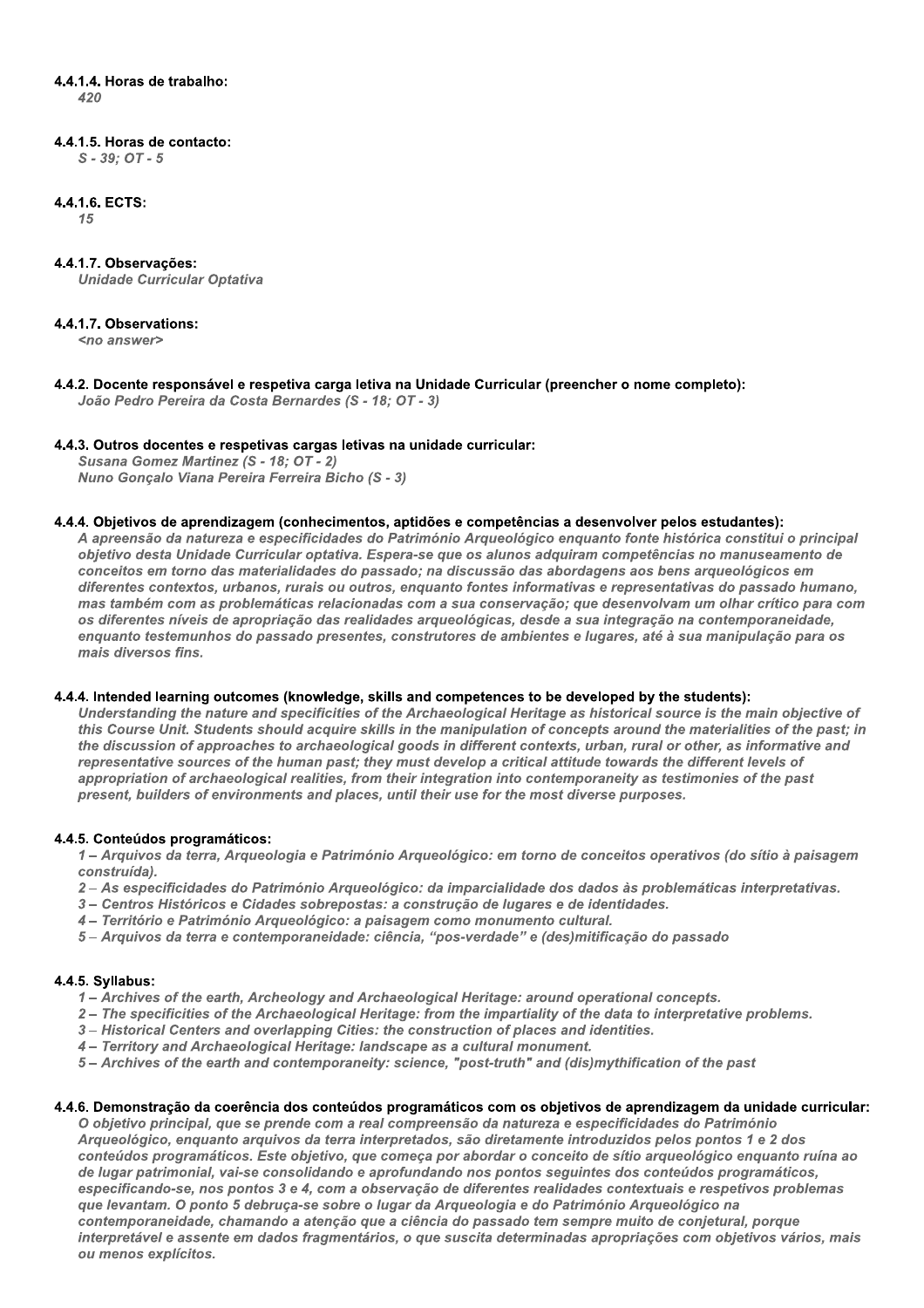## 4.4.6. Evidence of the syllabus coherence with the curricular unit's intended learning outcomes:

The main objective, related to understanding the nature and specificities of the Archaeological Heritage as interpreted land archives, is directly introduced by points 1 and 2 of the syllabus. This objective, which starts by approaching the concept of an archaeological site as ruins of a patrimonial place, will be consolidated and deepened in the following points of the syllabus, specifying in points 3 and 4 with the observation of different contextual realities and respective problems raised by them. Point 5 focuses on the place of Archeology and Archaeological Heritage in contemporary times, underlaying that the science of the past is always very conjectural, because it is interpretable and based on fragmentary data, which gives rise to certain appropriations with different more or less explicit objectives.

#### 4.4.7. Metodologias de ensino (avaliação incluída):

A presente UC assenta em aulas com partes expositivas por um lado e, por outro, em discussões e debates em torno dos temas dos conteúdos programáticos. Prevêem-se duas a três saídas de estudo a fim de aprofundar esses debates no seio de realidades arqueológicas ou patrimoniais que sirvam para ilustrar e alimentar in loco a reflexão e discussão bem como estimular a interpelação.

A avaliação resultará da preparação de um tema apresentado em ambiente de aula com vista a suscitar a discussão e o debate, bem como a apresentação escrita de um relatório incorporando todos os elementos e resultados da discussão. Acessoriamente será ainda valorizada toda e qualquer prestação do estudante nas reflexões e debates ao longo das aulas e/ou o seu protagonismo no seio do Centro de investigação em Artes Argueologia e Património (polos do Algarve e do Campo Arqueológico de Mértola).

#### 4.4.7. Teaching methodologies (including students' assessment):

This course unit is, on the one hand, based on classes with expository parts, and on the other, in discussions and debates around the topics of the programmatic contents. Two to three study visits are envisaged to deepen these debates within archaeological or patrimonial realities that serve to illustrate and reinforce reflection and discussion in loco as well as stimulate interpellation.

The evaluation will result from the preparation of a topic presented in a classroom environment in order to promote the discussion and the debate, as well as the written presentation of a report incorporating all the elements and results of the discussion. All the while, students' participation in the reflections and debates throughout the class will be valued.

#### 4.4.8. Demonstração da coerência das metodologias de ensino com os objetivos de aprendizagem da unidade curricular:

Tanto a exposição oral dos conteúdos programáticos como a apresentação de diferentes temáticas por parte dos alunos e sequente debate nas aulas de seminários, concorrem para se atingir os objetivos da aprendizagem. Da própria discussão e das diferentes perspetivas que dela possam emergir, nomeadamente na forma como o Património Arqueológico pode ser visto num ou noutro contexto, integrado ou apropriado, resultará a apreensão de ambiguidades e diferentes perspetivas que a natureza deste tipo de bens patrimoniais sempre suscita. Esses diferentes olhares e a reflexão sobre cada um deles será estimulada com as visitas de estudo e discussões em torno de bens patrimoniais, sendo possível, in loco, simular eventuais integrações, descartar possíveis interpretações ou experimentar diferentes apropriações. Através destas experiências letivas e reflexivas questionam-se os lugares sem "tempo" ou fora dele, ou os não lugares, confrontando-os com a noção da cidade histórica enquanto lugar de vários tempos que a torna genuína e autêntica. A noção de cidade como sítio arqueológico único pluriestratigrafado que deve transparecer do e no espaço urbano atual decorre daqui. Ao sítio arqueológico fora da cidade, a perceção de lugar dada pelo sítio arqueológico será alargada à noção de paisagem cultural e de território enquanto monumento e espaço de lugares construídos. Finalmente, através da discussão e análise crítica de imagens ou textos mais ou menos sensacionalistas, será abordada a forma como a Arqueologia e o Património Arqueológico tem servido para tentar legitimar diversos fins, manipulando, de forma mais ou menos subtil, dados dos Arquivos da Terra.

## 4.4.8. Evidence of the coherence between the teaching methodologies and the intended learning outcomes:

Both the oral presentation of the syllabus contents and the presentation of different subjects by the students and subsequent debate in the seminar classes, contributes to reach the learning objectives. From the very discussion and the different perspectives that may emerge from it, in particular how Archaeological Heritage can be seen in one or another context, integrated or appropriate, will result the apprehension of ambiguities and different perspectives that the nature of this type of heritage always provokes. These different looks and reflection towards each of the patrimonial assets will be stimulated with the study visits and discussions around them, being possible, in loco, to simulate eventual integrations, to discard interpretations or to try different appropriations. Through these thoughtful and reflective experiences, places without or outside time are questioned, confronting them with the notion of the historical city as a place of various times that makes it genuine and authentic. The notion of a city as a single pluristratigraphical archaeological site that must emerge from and in today's urban space stems from here. To the archaeological site outside the city the perception of place given by the archaeological site will be extended to the notion of cultural landscape and territory as monument and space of constructed places. Finally, through the discussion and critical analysis of more or less sensationalist images or texts, it will be discussed how Archeology and Archaeological Heritage have served to legitimize various purposes, manipulating, more or less subtly, data from the Archives of the Earth.

## 4.4.9. Bibliografia de consulta/existência obrigatória:

Alarcão, J. (2000). A Escrita do Tempo e a sua verdade. Coimbra: Quarteto.

Bernardes, J. P. (2009). "As Transformações no Fim do Mundo Rural Romano no Sudoeste Peninsular: evidências e problemas arqueológicos (sécs. V-VII)". Anales de Arqueologia Cordobense, XX. Córdoba, pp. 323-348. Mantas, V. G. (2017. "Arqueologia e ideologia. Reflexões sobre um tema incómodo". Conimbriga, 55. Coimbra, pp. 305-349.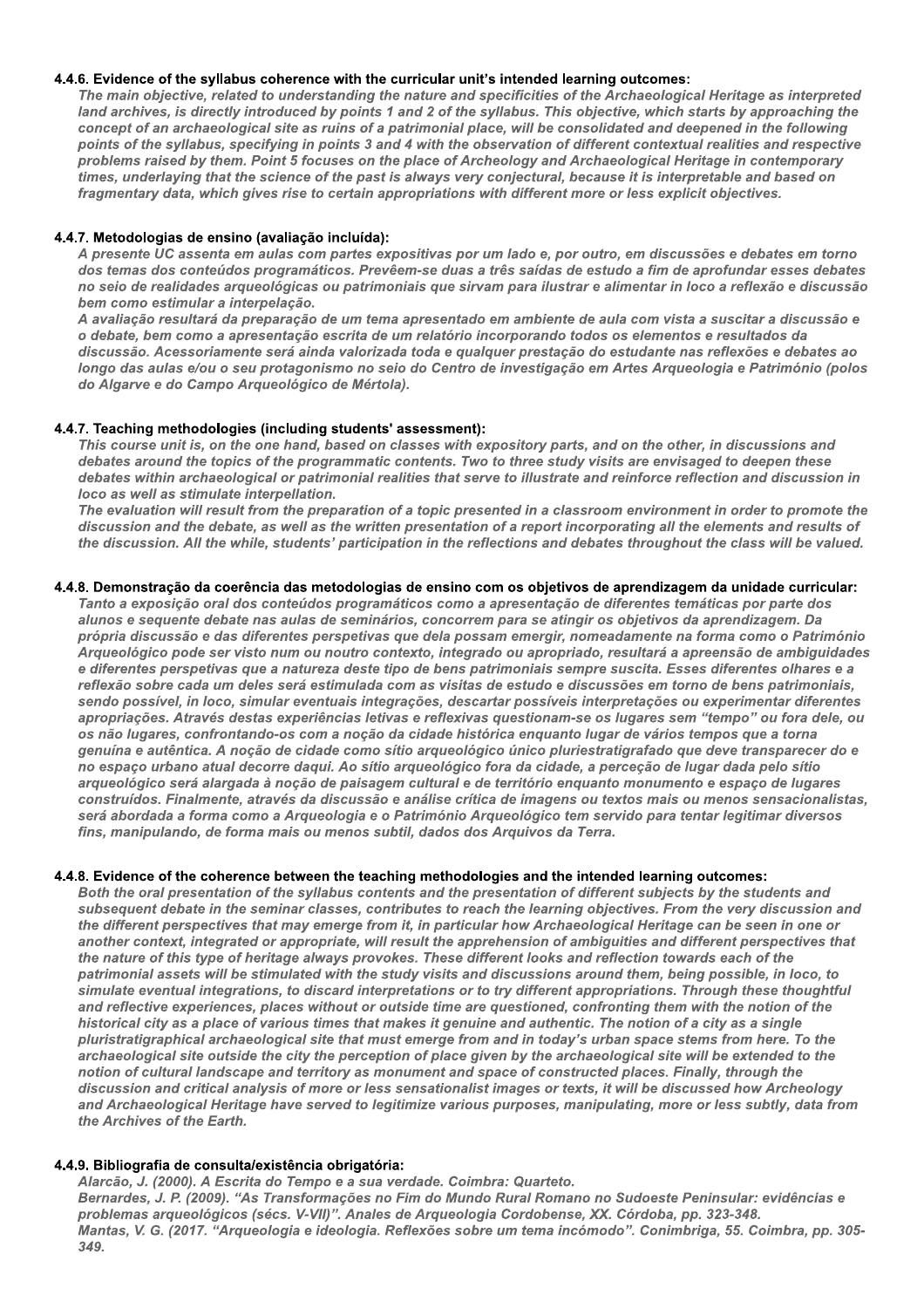Renfrew, c. & Bahn, P. - RENFREW, C. & BAHN, P. (2012). Archaeology. Theories, methods, and practice. London: Thames&Hudson (1ª ed. De 1991). Shanks, M. and Tilley, C. 1987. Re-constructing Archaeology: Theory and Practice. **Cambridge: Cambridge University Press.** 

## Mapa IV - Objectos de Culto

#### 4.4.1.1. Designação da unidade curricular:

Objectos de Culto

#### 4.4.1.1. Title of curricular unit:

**Cult Objects** 

4.4.1.2. Sigla da área científica em que se insere:  $HA$ 

4.4.1.3. Duracão:

**Semestral** 

4.4.1.4. Horas de trabalho:

 $420$ 

#### 4.4.1.5. Horas de contacto:

 $S - 39$ ;  $OT - 5$ 

## 4.4.1.6. ECTS:

15

# 4.4.1.7. Observações:

**Unidade Curricular Optativa** 

## 4.4.1.7. Observations:

<no answer>

4.4.2. Docente responsável e respetiva carga letiva na Unidade Curricular (preencher o nome completo): Francisco Ildefonso da Claudina Lameira (S - 21; OT - 3)

## 4.4.3. Outros docentes e respetivas cargas letivas na unidade curricular:

Francisco Manuel de Almeida Correia Teixeira (18 S; 2 OT)

## 4.4.4. Objetivos de aprendizagem (conhecimentos, aptidões e competências a desenvolver pelos estudantes):

As imagens e objetos de culto desempenham um papel fundamental na cultura da Idade Média e do Antigo Regime. Os objetivos desta Unidade Curricular optativa traduzem-se na aquisição de capacidades de reflexão e análise sobre a função e os processos de transformação ocorridos na interpretação destes objetos, no âmbito dos estudos da história da arte e do património. Os alunos, consequentemente, são levados a interpretar e a analisar as imagens e os objetos de culto, e a refletir acerca do seu papel nas vivências e mudanças sociais.

#### 4.4.4. Intended learning outcomes (knowledge, skills and competences to be developed by the students):

Cult images and objects played a fundamental role in the culture of the Middle Ages and in the Ancien Regime. The objectives of this CU materialize in the acquisition of reflexive and analytical skills to understand the function and the transformation processes occurred in the interpretation of these objects within the studies of heritage and art history. Students are therefore directed towards the interpretation and analysis of cult objects and images, and to reflect on the role they have played in social experiences and changes.

## 4.4.5. Conteúdos programáticos:

O seminário consiste na abordagem de diferentes imagens e objetos de culto das épocas medieval e moderna, nalguns casos ainda existentes no interior de edificações religiosas, noutros salvaguardados em museus. Esses objetos dizem respeito fundamentalmente a representações figurativas em diferentes suportes (madeira, alvenaria estucada, pedra, azulejaria, etc.:

a) Escultura funerária e de vulto

b) Escultura arquitetónica na sua diversidade

c) O retábulo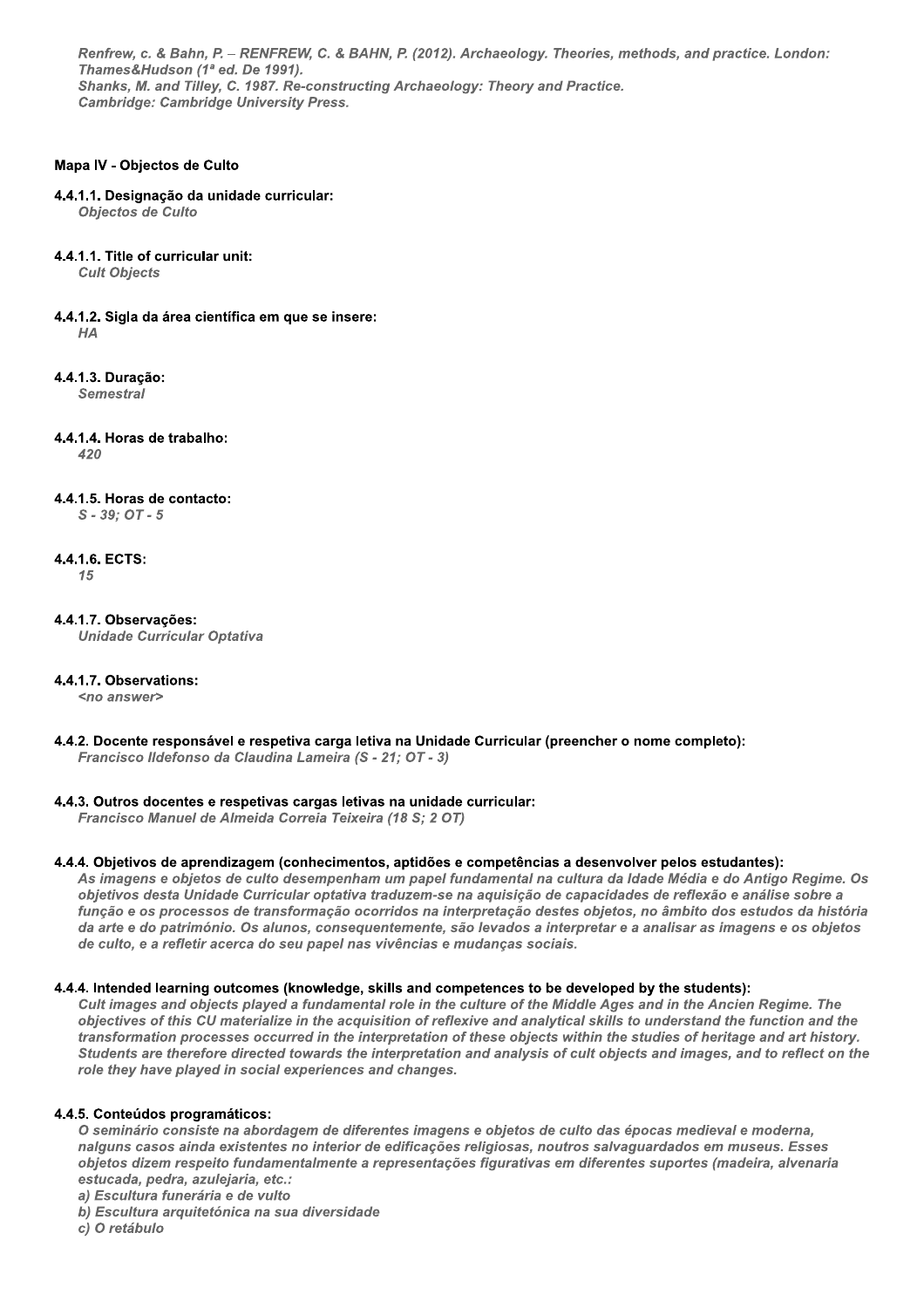d) A azulejaria

e) A pintura figurativa

## 4.4.5. Svllabus:

The seminar consists in approaching different cult objects and images from the medieval and modern times, some still extant within religious edifices, others kept in museums. Those objects are mainly related to figurative representations in different supports (wood, masonry stucco, stone, blue tiles, etc.):

- a) Funereal and whole body sculpture
- b) Architectural sculpture in its diversity

c) The altarpiece

d) Blue tiles

e) Figurative painting

## 4.4.6. Demonstração da coerência dos conteúdos programáticos com os objetivos de aprendizagem da unidade curricular:

Os objetivos da aprendizagem proporcionada pelo seminário deverão possibilitar que os alunos adquiram competências para aplicar os seus conhecimentos na interpretação e na análise dos vários objetos ainda remanescentes e que são parte importante do nosso património artístico e cultural.

## 4.4.6. Evidence of the syllabus coherence with the curricular unit's intended learning outcomes:

The objectives of the learning in this seminar shall offer students the skills to enable them to apply their knowledge in the interpretation and analysis of the many extant objects, which are a relevant part of our artistic and cultural heritage.

## 4.4.7. Metodologias de ensino (avaliação incluída):

Os métodos de ensino consistem no debate e reflexão coletivos dos exemplos indicados nas aulas. Cada um dos itens dos diversos projetos deverá ser discutido em uma ou mais sessões que serão programadas no início do semestre. A avaliação final da disciplina consiste na apresentação de um trabalho monográfico.

## 4.4.7. Teaching methodologies (including students' assessment):

Teaching methods consist in the collective discussion and reflection from the examples indicated in the classes. Each item from the different projects shall be discussed in one or more sessions, programmed at the start of the semester. Final evaluation of the discipline is on a monographic presentation.

#### 4.4.8. Demonstração da coerência das metodologias de ensino com os objetivos de aprendizagem da unidade curricular: É especialmente importante o desenvolvimento das capacidades críticas e autocríticas dos alunos proporcionada pelos debates, assim como a abertura de horizontes potencializada pelo contacto direto com os diferentes exemplos

## 4.4.8. Evidence of the coherence between the teaching methodologies and the intended learning outcomes:

It is particularly important that critical and self-critical skills are fostered in students by the successive discussions. Likewise, their horizons should be broadened by the direct contact with the examples presented in the classroom.

## 4.4.9. Bibliografia de consulta/existência obrigatória:

BOURDIEU, Pierre, O Poder simbólico, Difel, Lisboa, 1989.

DESWART Sylvie (coord.), À travers l'Image, Klincksieck, Paris, 1991.

GINZBURG, Carlo, Mitos, Emblemas, Sinais. Morfologia e História, Companhia das Letras, São Paulo, 1991.

PINHO, Elsa Garrett e FREITAS, Inês da Costa Freitas, Normas de inventário, Normas gerais, Artes plásticas e Artes Decorativas, Instituto Português de Museus, Lisboa, 2000.

SCHMITT, Jean-Claude, Le Corps des Images, Paris, Gallimard, 2002.

SEARS, Elizabeth Langsford e THOMAS, Thelma Katrina (eds), Reading Medieval Images, The Art Historian and the **Object. University of Michigan Press. 2002.** 

## Mapa IV - Patrimónios Imagéticos da Contemporaneidade

## 4.4.1.1. Designação da unidade curricular:

Patrimónios Imagéticos da Contemporaneidade

## 4.4.1.1. Title of curricular unit:

apresentados nas aulas.

**Contemporary Imagetic Heritage** 

4.4.1.2. Sigla da área científica em que se insere:

 $HA$ 

4.4.1.3. Duracão: **Semestral**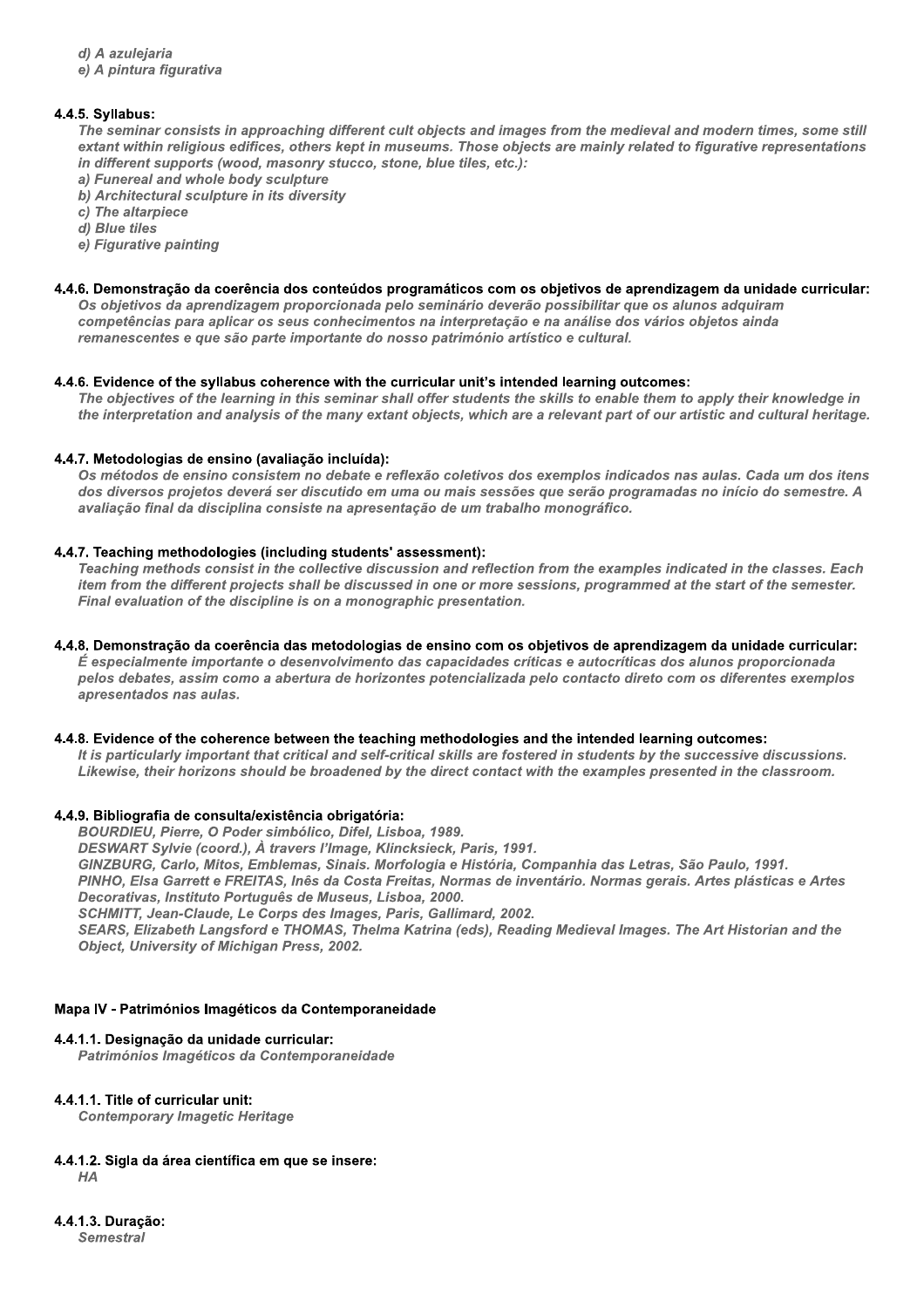# 4.4.1.4. Horas de trabalho:

 $\Delta$ 20

## 4.4.1.5. Horas de contacto:

 $S - 39; OT - 5$ 

## 4.4.1.6. ECTS:

15

## 4.4.1.7. Observações:

**Unidade Curricular Optativa** 

## 4.4.1.7. Observations:

<no answer>

4.4.2. Docente responsável e respetiva carga letiva na Unidade Curricular (preencher o nome completo): Mirian Estela Noqueira Tavares (S - 21; OT - 3)

## 4.4.3. Outros docentes e respetivas cargas letivas na unidade curricular:

Ana Isabel Candeias Dias Soares (S - 18: OT - 2)

## 4.4.4. Objetivos de aprendizagem (conhecimentos, aptidões e competências a desenvolver pelos estudantes):

O património, na contemporaneidade, gera uma interrogação epistemológica: o que conhecemos e de que modo conhecemos? Esta UC optativa centra-se no estudo da imagem, entendida como artefacto resultante de processos de construção e organização criativos, e da sua afirmação como património ao longo do séc. XX. Dedicaremos uma atenção especial ao estudo dos conceitos que definem a imagem na contemporaneidade, dos recursos operativos da linguagem visual de que faz uso e da criação de sentidos.

Esta UC tem por objetivos desenvolver as seguintes competências: Capacidade de compreender a relevância das imagens na contemporaneidade; Capacidade de observação, reflexão e manipulação dos pressupostos teóricos das teorias da imagem: Capacidade de trabalho interdisciplinar.

No final desta UC o estudante deverá ser capaz de analisar os recentes desdobramentos e transformações na Cultura Visual enguanto património e entender a complexidade dos sistemas de produção de sentidos no mundo contemporâneo.

## 4.4.4. Intended learning outcomes (knowledge, skills and competences to be developed by the students):

In our times, the heritage became an object of study and of epistemological guestioning; what do we know, and how is it that we know? This CU focuses on the study of images seen as visual artifacts resulting from creative constructive and organization processes, and from their affirmation as heritage along the twentieth century. We shall pay special attention to the study of concepts defining the contemporary image, the operative resources of the visual language, and the creation of meaning.

This CU aims at developing the following competences: Understanding the relevance of images within contemporary societies; Observing, reflecting upon, and manipulating the theoretical principles of image theories; Working interdisciplinarily.

At the end of this unit, students should be able to analyze recent developments and transformations in Visual Culture as heritage and understand the complexity of the systems of the production of meaning in the contemporary world.

## 4.4.5. Conteúdos programáticos:

Teoria da Imagem como domínio de investigação.

A questão da identidade na cultura moderna e contemporânea.

A fotografia e o cinema como discurso.

A patrimonialização da imagem.

O papel da imagem na construção das identidades contemporâneas.

Da cultura de imagens à cultura visual: preservação, disseminação, contaminação e excesso.

## 4.4.5. Syllabus:

Image Theory as a field of research The topic of identity in modern and contemporary culture Photography and cinema as discourse Image becoming heritage The role of the image in the construction of contemporary identities From a culture of images to visual culture: preservation, dissemination, contamination, and excess

4.4.6. Demonstração da coerência dos conteúdos programáticos com os objetivos de aprendizagem da unidade curricular: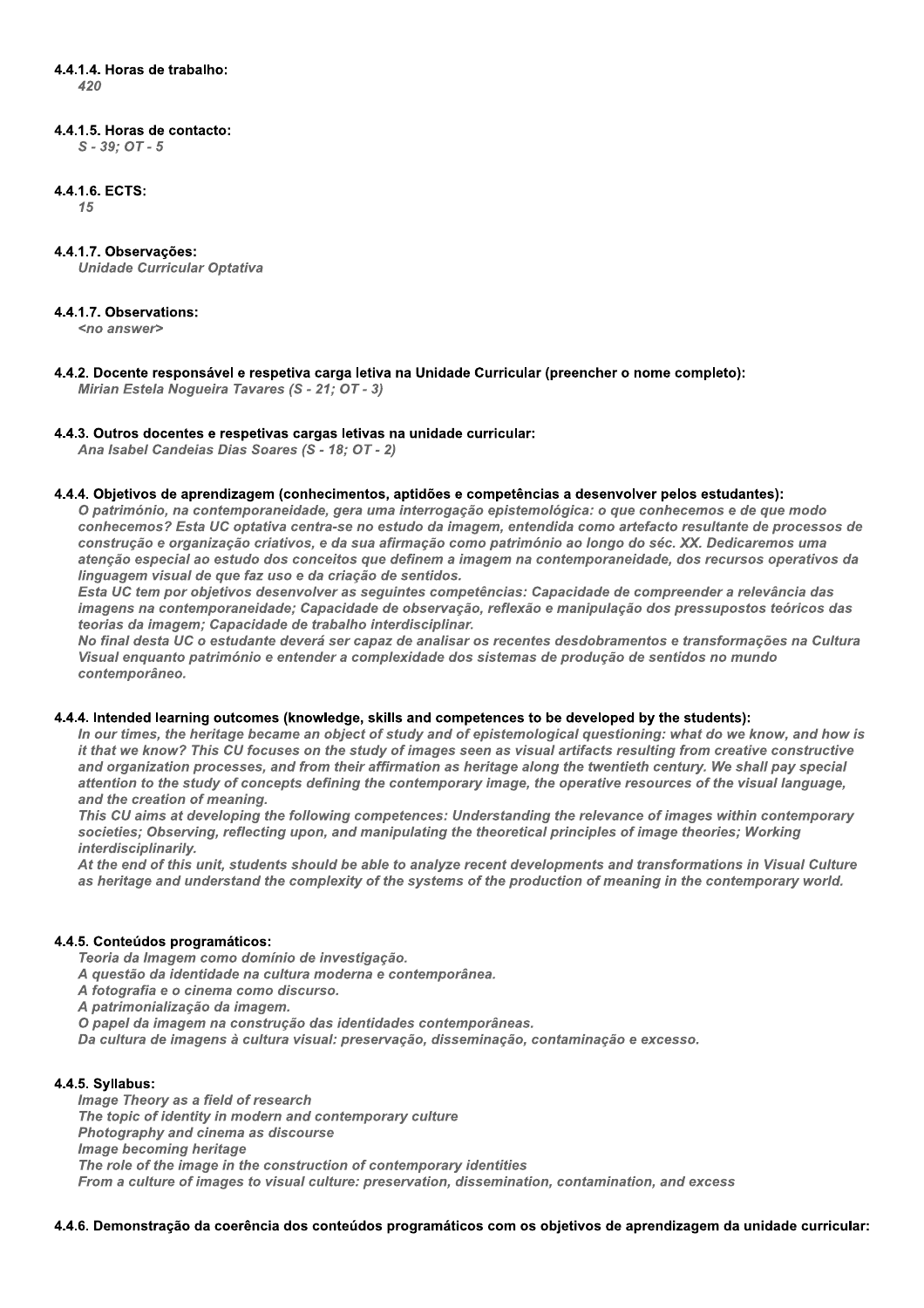No que respeita à reflexão sobre patrimónios imagéticos da contemporaneidade, a UC parte da exposição e problematização de conceitos, sobretudo através da discussão de textos fundadores e orientadores, para a identificação dos pressupostos e da sua aplicabilidade num curso centrado nos Estudos de Património.

## 4.4.6. Evidence of the syllabus coherence with the curricular unit's intended learning outcomes:

As far as a reflection on contemporary image heritage is concerned, this CU starts from exposing and problematizing concepts, namely through the discussion of seminal and guiding texts, towards the identification of the principles and their applicability in a course centered on Heritage Sudies.

## 4.4.7. Metodologias de ensino (avaliação incluída):

As metodologias de ensino-aprendizagem refletem-se na avaliação, que assenta em dois parâmetros: 1.Análise crítica, de cariz individual, sobre uma das problemáticas do programa, com acompanhamento ao longo do semestre

2. Producão de textos críticos sobre o material visionado

## 4.4.7. Teaching methodologies (including students' assessment):

- The teaching methods are mirrorred in the assessment process, based on two parameters:
- 1. Guided individual critical analysis of one of the topics in the syllabus
- 2. Production of critical texts on the viewed material

## 4.4.8. Demonstração da coerência das metodologias de ensino com os objetivos de aprendizagem da unidade curricular:

A exposição dos conceitos, modelos, teorias é constantemente complementada com leituras e visionamento de imagens. Pretende-se que os alunos participem, de forma ativa e preparada, sempre acompanhados pelo docente, em momentos de discussão académica, com o objetivo de tomar contacto com as mais recentes abordagens e investigações no campo das teorias da imagem e da Cultura Visual contemporânea.

## 4.4.8. Evidence of the coherence between the teaching methodologies and the intended learning outcomes:

Presenting concepts, models, and theories is permanently complemented with readings and image viewing. Students are expected to participate actively and preparedly and together with the teacher in stimulating academic discussions, so that they can acknowledge the most recent approaches and researches in the fields of contemporary Image Theory and Visual Culture.

## 4.4.9. Bibliografia de consulta/existência obrigatória:

CHARNEY, Leo e Schwartz, Vanessa R. (2001). O cinema e a Invenção da Vida Moderna. São Paulo: Cosac & Naify. DEBORD, G. (2012) [1967]. A Sociedade do Espetáculo. Lisboa: Antígona. DEBRAY, Régis (1993). Vida e morte da imagem. Petrópolis: Vozes. GUMBRECHT, Hans Ulrich. (2015). Nosso Amplo Presente: O tempo e a cultura contemporânea. São Paulo: UNESP. HUYGHE, René (1998). O Poder da Imagem. Lisboa: Ed. 70. KOSELLECK, Reinhart. (2014) Estratos do Tempo: Estudos sobre História. Rio de Janeiro: Contraponto. LIPOVETSKY, G., Serroy, J. (2010). O Ecrã Global. Lisboa: Edições 70.

## Mapa IV - Seminário de Projeto de Tese

4.4.1.1. Designação da unidade curricular:

Seminário de Projeto de Tese

## 4.4.1.1. Title of curricular unit:

**Thesis Proposal Tutorial** 

- 4.4.1.2. Sigla da área científica em que se insere:  $H$
- 4.4.1.3. Duracão: Semestral
- 4.4.1.4. Horas de trabalho:  $420$

## 4.4.1.5. Horas de contacto:

 $S - 12: OT - 30$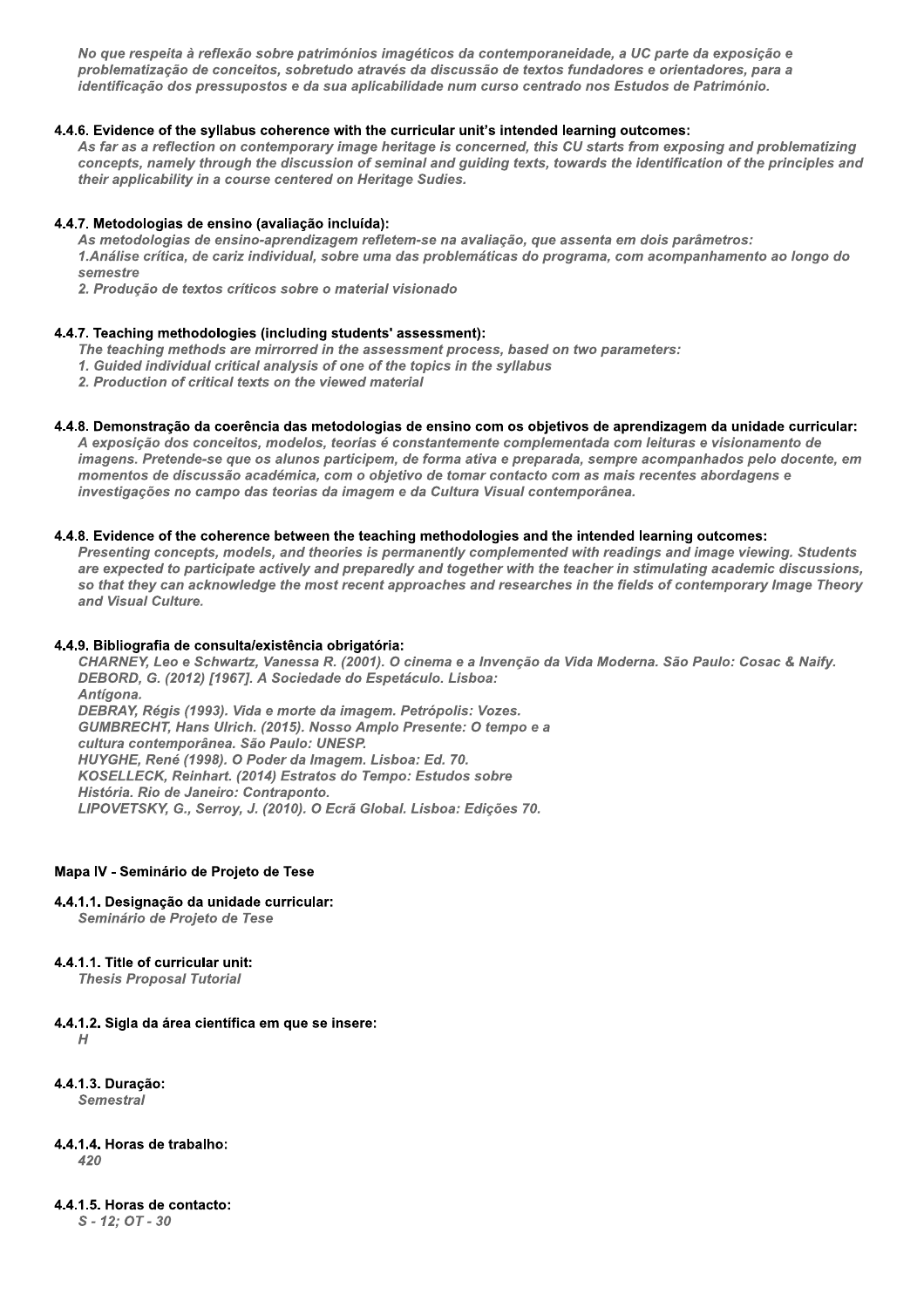## 4.4.1.7. Observações:

Unidade Curricular Obrigatória.

## 4.4.1.7. Observations:

<no answer>

4.4.2. Docente responsável e respetiva carga letiva na Unidade Curricular (preencher o nome completo): Luís Filipe Simões Dias de Oliveira (6 s; 15 OT)\*

#### 4.4.3. Outros docentes e respetivas cargas letivas na unidade curricular:

Pedro Ferré João Pedro Bernardes **Francisco Lameira** Renata Araujo (S - 6; OT - 15)\* **António Paulo Oliveira** João Minhoto Marques **Francisco Teixeira** Miguel Reimão **Desidério Batista** Catarina Marado Susana Gomez **Mirian Tavares Ana Soares** 

\* horas de contacto variáveis de acordo com as temáticas dos projetos de tese (\*Variable contact hours according to the themes of the thesis projects).

#### 4.4.4. Objetivos de aprendizagem (conhecimentos, aptidões e competências a desenvolver pelos estudantes):

Os objetivos deste seminário obrigatório traduzem-se na aquisição de capacidades teóricas e metodológicas no âmbito dos estudos de património, que conduzam os alunos à preparação dos seus respetivos projetos de tese, que deverão estar concluídos no final do semestre. Pretende-se ainda que os alunos adquiram competências para elaborar pedidos de bolsas ou de financiamento das suas investigações futuras.

#### 4.4.4. Intended learning outcomes (knowledge, skills and competences to be developed by the students):

The aims of the seminar include acquiring theoretical and methodological competences within the scope of History and Heritage Studies, which lead students to the preparation of their thesis proposals, which should be completed by the end of the semester. The goal is that students acquire skills in applying for grants or loans for future research.

## 4.4.5. Conteúdos programáticos:

O seminário consiste na discussão assistida do processo de construção e elaboração dos projetos de tese dos alunos. O debate sobre os diferentes projetos e propostas deverá envolver todos os alunos. Dever-se-á assegurar a presença nos debates de pelo menos um docente de cada área científica do curso, ajustados à natureza dos projetos dos alunos, visando a sua orientação interna. Os projetos deverão indicar com clareza o tema da tese; os objetivos gerais e específicos a alcançar; o estado da arte relativo ao tema; a identificação das fontes e da metodologia de abordagem; o cronograma de desenvolvimento dos trabalhos e as principais tarefas; o levantamento bibliográfico inicial e um índice provisório da tese. Se for o caso, os projetos deverão indicar também os potenciais coorientadores externos

## 4.4.5. Syllabus:

The seminar involves the supervised discussion of the process of developing and creating students' thesis proposals. Debate on the different projects and proposals should involve each and every student. The presence of at least one member of the teaching staff from each scientific area of the course should be ensured, in line with the nature of the proposals of the students, aimed at their internal supervision. The proposals should clearly indicate the subject matter of the thesis; the general and specific goals to be achieved; the state of the art with relation to the subject matter; identification of sources and of the approach methodology; the schedule of works to develop and the main tasks; initial bibliographic search and provisional contents listing for the dissertation. When appropriate, proposals should also indicate possible external advisors.

#### 4.4.6. Demonstração da coerência dos conteúdos programáticos com os obietivos de aprendizagem da unidade curricular:

Os obietivos da aprendizagem proporcionada pelo seminário deverão redundar no próprio projeto de tese. fundamental para a elaboração posterior da investigação. O debate, partilhado com todos os colegas e professores, deverá permitir a cada um dos alunos a aferição contínua das suas capacidades de expressão e a aquisição das competências específicas para a elaboração de outros projetos futuros de investigação, que exigem textos claros e sintéticos.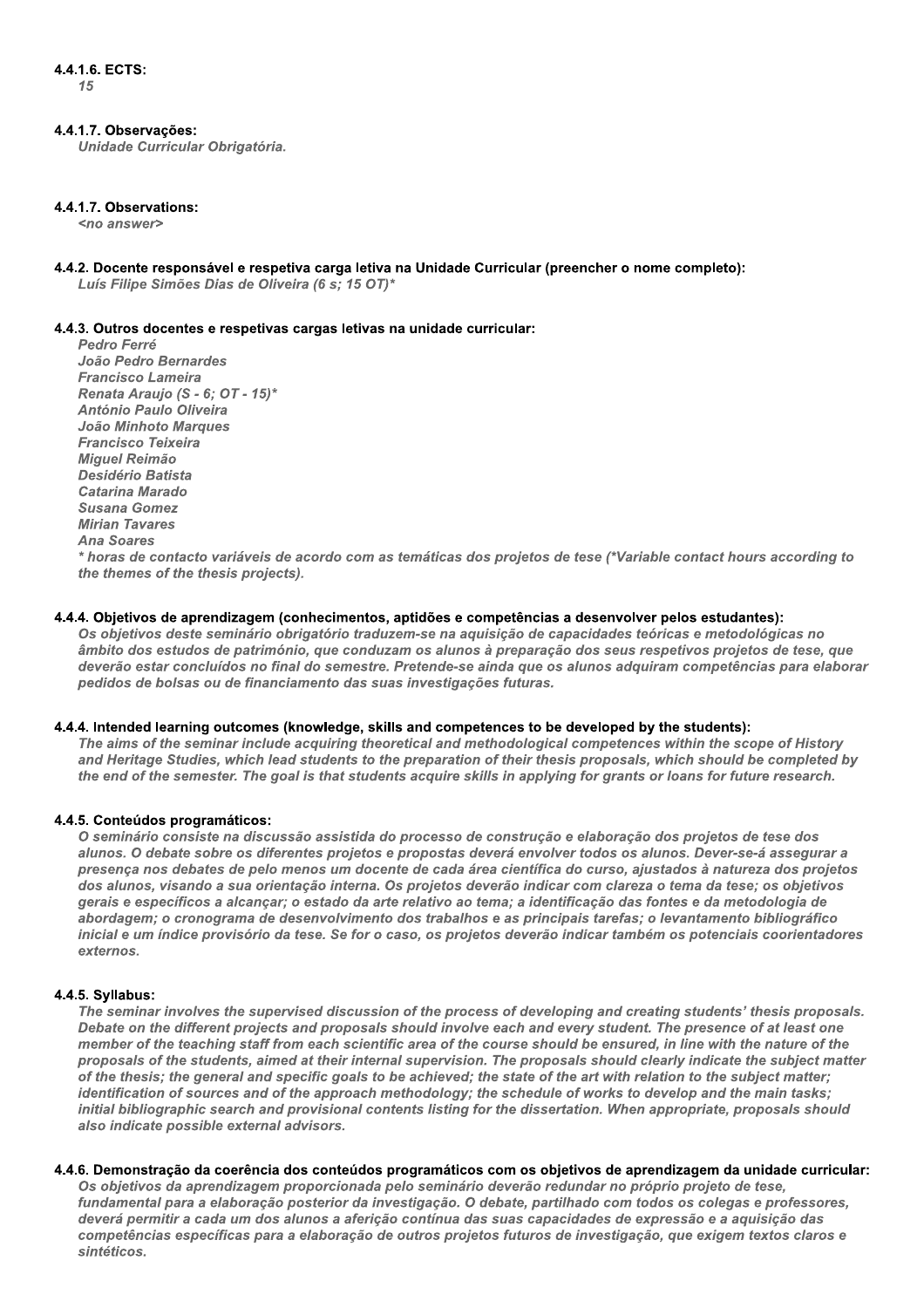## 4.4.6. Evidence of the syllabus coherence with the curricular unit's intended learning outcomes:

The educational goals provided by the tutorial should result in the thesis project itself, fundamental for subsequent research undertakings. Debate shared with all colleagues and professors should provide each student with continued assessment of their expression capacities and the acquisition of specific skills for undertaking other future research projects, which require clear and concise texts.

#### 4.4.7. Metodologias de ensino (avaliação incluída):

Os métodos de ensino consistem no debate e reflexão coletivos dos projetos de tese de todos os alunos do curso. Cada um dos itens dos diversos projetos deverá ser discutido em uma ou mais sessões que serão programadas no início do semestre. A avaliação final da disciplina consiste na apresentação do projeto de tese concluído.

## 4.4.7. Teaching methodologies (including students' assessment):

The teaching methods include collective debate and reflection of thesis proposals of each and every student in the course. Every item in the diverse proposals should be discussed in one or more sessions, to be planned at the start of the semester. The final assessment of the subject results from the evaluation of the presentation of the completed thesis proposal.

#### 4.4.8. Demonstração da coerência das metodologias de ensino com os objetivos de aprendizagem da unidade curricular:

É especialmente importante o desenvolvimento das capacidades críticas e autocríticas dos alunos proporcionada pelos debates, assim como a abertura de horizontes potencializada pelo contacto direto com os diferentes projetos dos colegas.

#### 4.4.8. Evidence of the coherence between the teaching methodologies and the intended learning outcomes:

The development of critical and self-critical abilities in students provided by debates is especially important, as well as the opening up of horizons through the direct contact with different proposals of their colleagues.

#### 4.4.9. Bibliografia de consulta/existência obrigatória:

ARGAN, Giulio Carlo e FAGIOLO, Maurizio. Guia de História da Arte. Lisboa: Ed. Estampa, 1992.

ECO, U. Como se faz uma tese em Ciências Humanas. Lisboa: Presença, 2015.

LOPES, F; CORREIA, M. B. Património Arquitectónico e Arqueológico. Cartas, Recomendações e Convenções Internacionais . Lisboa: Livros Horizonte. 2004.

MENESES, U. T. B. A cidade como um bem cultural. in Patrimonio: Actualizando o Debate, S. Paulo, 2006, pp. 34-76. RICOUER, Paul. A memória, a história, o esquecimento. Campinas: UNICAMP, 2007.

ROSSA, W.; RIBEIRO, M. C. (org.). Patrimónios de influência portuguesa: modos de olhar. Coimbra: Imprensa da Universidade de Coimbra / Fundação Calouste Gulbenkian, 2015.

#### Mapa IV - Seminário de Acompanhamento I

4.4.1.1. Designação da unidade curricular:

Seminário de Acompanhamento I

## 4.4.1.1. Title of curricular unit:

**Thesis Supervision Tutorial I** 

## 4.4.1.2. Sigla da área científica em que se insere:

 $H$ 

4.4.1.3. Duração:

**Semestral** 

## 4.4.1.4. Horas de trabalho:

560

## 4.4.1.5. Horas de contacto:

 $S - 12$ ; OT - 30

#### 4.4.1.6. ECTS:  $20$

4.4.1.7. Observações:

**Unidade Curricular Obrigatória**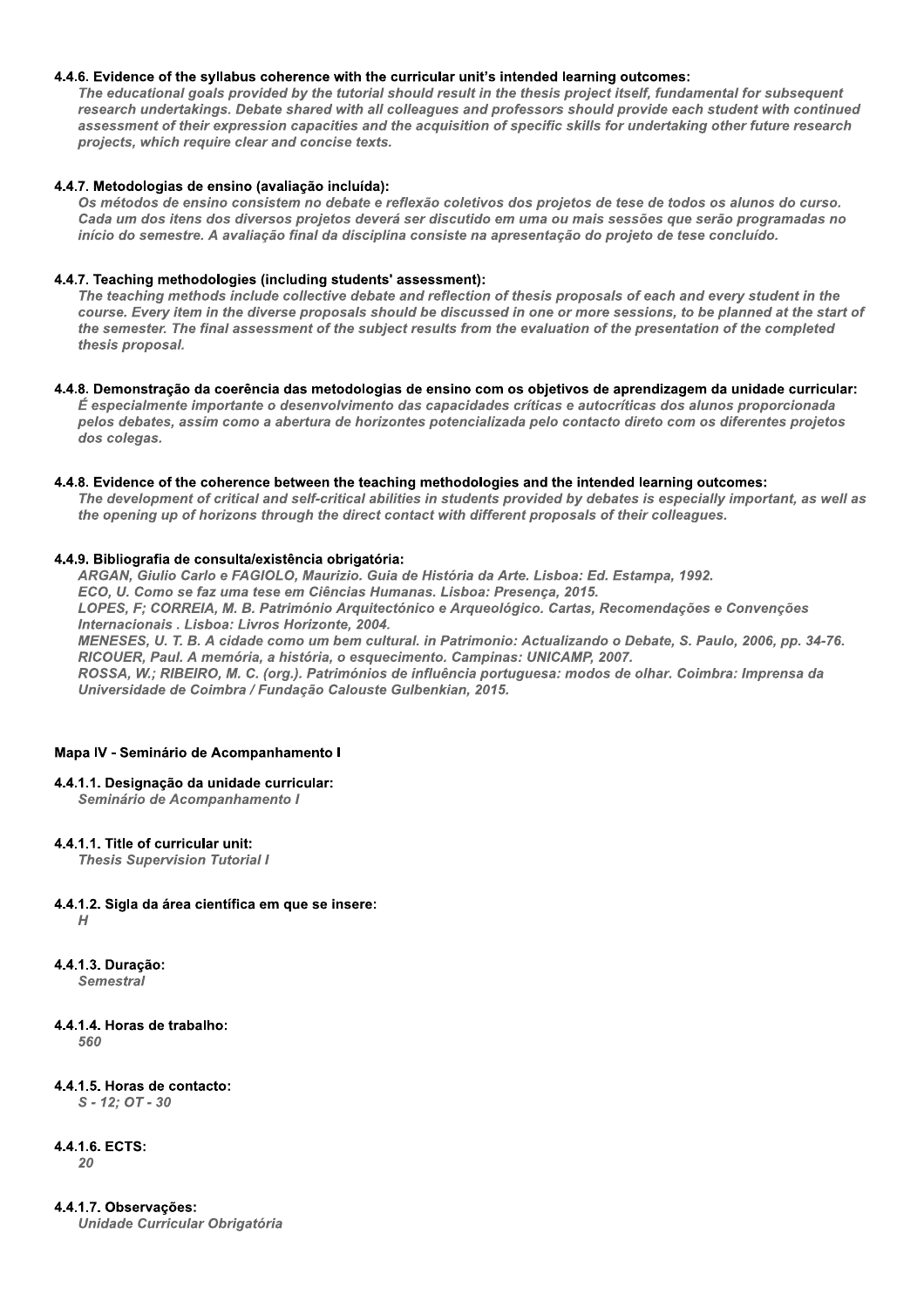## 4.4.1.7. Observations:

 $200 \text{ any}$ 

4.4.2. Docente responsável e respetiva carga letiva na Unidade Curricular (preencher o nome completo): Pedro Alfonso Ferré da Ponte (S - 6; OT - 15)\*

## 4.4.3. Outros docentes e respetivas cargas letivas na unidade curricular:

João Pedro Bernardes (S - 6; OT - 15)\* **Francisco Lameira** Luís Filipe Simões de Oliveira **Renata Araujo** António Paulo Oliveira João Minhoto Marques **Francisco Teixeira** Miguel Reimão Desidério Batista Catarina Marado **Susana Gomez Mirian Tavares Ana Soares** 

\* horas de contacto variáveis de acordo com as temáticas dos projetos de tese (\* Variable contact hours according to the themes of the thesis projects).

#### 4.4.4. Objetivos de aprendizagem (conhecimentos, aptidões e competências a desenvolver pelos estudantes):

Depois de concluídos os respetivos projetos de tese, os alunos deverão dar início à investigação propriamente dita. O objetivo deste seminário obrigatório é, por um lado, proporcionar o acompanhamento tutorial da primeira fase de trabalho e, por outro lado, garantir a continuidade do contacto com os colegas. Pretende-se com isso que os alunos possam ancorar mais solidamente os seus projetos e que estejam capazes de os defender no final do semestre, perante um júri nomeado para o efeito.

## 4.4.4. Intended learning outcomes (knowledge, skills and competences to be developed by the students):

Once the respective thesis proposals have been completed, students should begin the research itself. The aim of this tutorial is, on the one hand, to provide tutorial supervision of the first work phase and, on the other, to ensure the continuity of contact with colleagues. The aim is that the students are able to give a firmer footing to their proposals and to defend them at the end of the semester, before a jury nominated for the purpose.

## 4.4.5. Conteúdos programáticos:

O seminário consiste, essencialmente, no acompanhamento tutorial dos trabalhos iniciais da pesquisa por parte dos orientadores dos projetos de tese dos alunos. A par disso deverão ocorrer, ao longo do semestre, um conjunto de reuniões de seminário onde os alunos possam partilhar entre si as suas experiências de investigação, assim como refletir e discutir sobre as questões levantadas pelo processo de pesquisa em curso. No final do semestre, os alunos deverão apresentar, perante um júri nomeado para o efeito, os resultados da investigação entretanto desenvolvida.

## 4.4.5. Syllabus:

In essence, the tutorial includes the tutorial supervision of the initial research work by the advisors of the students' thesis proposals. In addition, a series of tutorial meetings should be held, in which students can share their research experiences, as well as reflect upon and discuss issues raised by the process of research underway. At the end of the semester students will have to present, before a jury nominated for this purpose, the results of the research developed in the meantime.

#### 4.4.6. Demonstração da coerência dos conteúdos programáticos com os objetivos de aprendizagem da unidade curricular:

O acompanhamento tutorial, associado ao debate partilhado com os colegas, deverá permitir a cada um dos alunos testar a viabilidade dos seus projetos, iniciando, ao mesmo tempo, o seu processo discursivo, adquirindo assim segurança e autonomia.

## 4.4.6. Evidence of the syllabus coherence with the curricular unit's intended learning outcomes:

Tutorial supervision, associated with debate shared with colleagues, should enable every student to test the viability of their proposals, while starting their discursive process, thus acquiring security and independence.

## 4.4.7. Metodologias de ensino (avaliação incluída):

Os métodos de ensino consistem no acompanhamento tutorial e no debate e reflexão coletivos do desenvolvimento dos projetos de tese de todos os alunos do curso. A avaliação final da disciplina consiste na apresentação, perante um júri nomeado para o efeito constituído por três professores, sendo um externo à Instituição, de uma parte da investigação já desenvolvida. O conteúdo do trabalho a apresentar perante o júri dependerá das especificidades do projeto de tese e deverá ser discutido previamente com o orientador. Poderá ser a redação preliminar de um dos capítulos da tese, ou a apresentação do levantamento e tratamento de fontes específicas, ou outro conteúdo adequado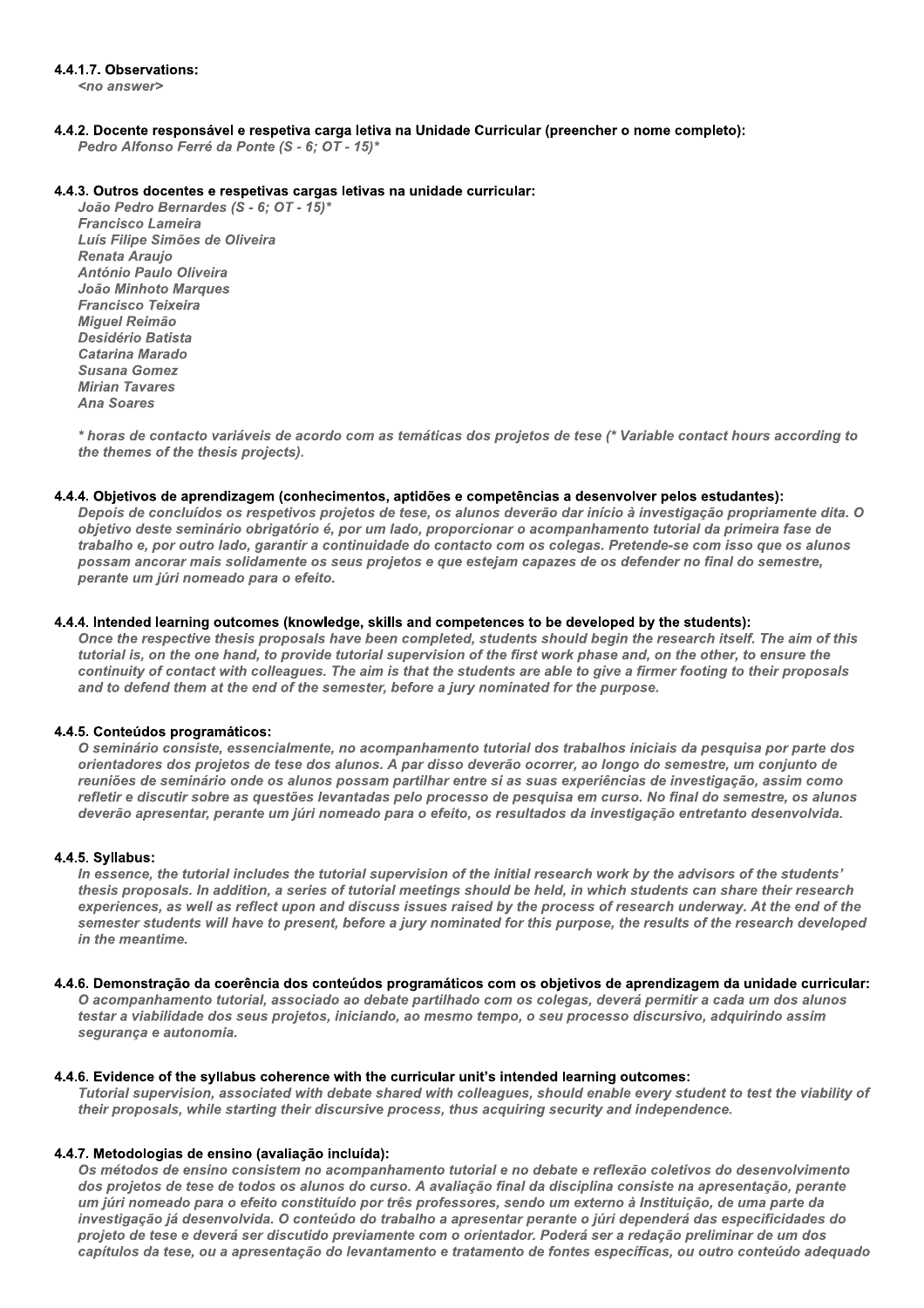ao projeto. De todos os modos, deverá constituir um desenvolvimento concreto da investigação não podendo apenas repetir genericamente os elementos constantes no projeto de tese.

## 4.4.7. Teaching methodologies (including students' assessment):

Teaching methods consist of tutorial supervision and of collective debate and reflection on the development of thesis proposals of each student on the course. The final assessment of the subject involves the presentation, before a jury nominated for this purpose, of part of the research already carried out. The jury will consist of three professors, one of which is external to the doctoral course. The content of the work to present before the jury will depend on the specific nature of the thesis proposal and should be discussed in advance with the advisor. It can be the preliminary draft of one of the chapters of the thesis, or the presentation of the survey and analysis of specific sources, or other content appropriate to the project. In any case, it should represent a concrete development of the research and not just generically replicate the elements appearing in the thesis proposal.

## 4.4.8. Demonstração da coerência das metodologias de ensino com os objetivos de aprendizagem da unidade curricular: As metodologias de acompanhamento correspondem aos objetivos do seminário que visam, em última instância, a

consolidação do projeto de tese de modo a assegurar a continuidade da investigação.

## 4.4.8. Evidence of the coherence between the teaching methodologies and the intended learning outcomes:

The supervision methods correspond to the goals of the tutorial, which, ultimately, aim at the consolidation of the thesis proposal, so as to ensure research continuity.

## 4.4.9. Bibliografia de consulta/existência obrigatória:

ANDERSON, B. Comunidades Imaginadas, reflexões sobre a origem e expansão do nacionalismo (1983). Lisboa: Edicões 70, 2012.

ANDERSON, Perry. O Fim da História - de Hegel a Fukuyama. Rio da Janeiro 1992. HALL, S. A Identidade cultural na pós-modernidade. Rio de Janeiro: DP&A Editora. 2011. Memória/História. Enciclopédia Einaudi, Vol. I. Lisboa: Imprensa Nacional Casa da Moeda, 1984. KUBLER, G. A forma do tempo: observações sobre a História dos Objectos. Lisboa, 1990 SIGERT, B. Cultural Techniques: Grids, filters, doors, and other articulations of the real. New York, 2015.

## Mapa IV - Seminário de Acompanhamento II

#### 4.4.1.1. Designação da unidade curricular: Seminário de Acompanhamento II

## 4.4.1.1. Title of curricular unit:

**Thesis Supervision Tutorial II** 

- 4.4.1.2. Sigla da área científica em que se insere:  $H$
- 4.4.1.3. Duracão: **Semestral**
- 4.4.1.4. Horas de trabalho:  $280$
- 4.4.1.5. Horas de contacto:

 $S - 12; OT - 15$ 

## 4.4.1.6. ECTS:

10

4.4.1.7. Observações: Unidade Curricular Obrigatória

## 4.4.1.7. Observations:

<no answer>

4.4.2. Docente responsável e respetiva carga letiva na Unidade Curricular (preencher o nome completo): João Pedro Pereira da Costa Bernardes (S - 6; OT - 15)\*

## 4.4.3. Outros docentes e respetivas cargas letivas na unidade curricular: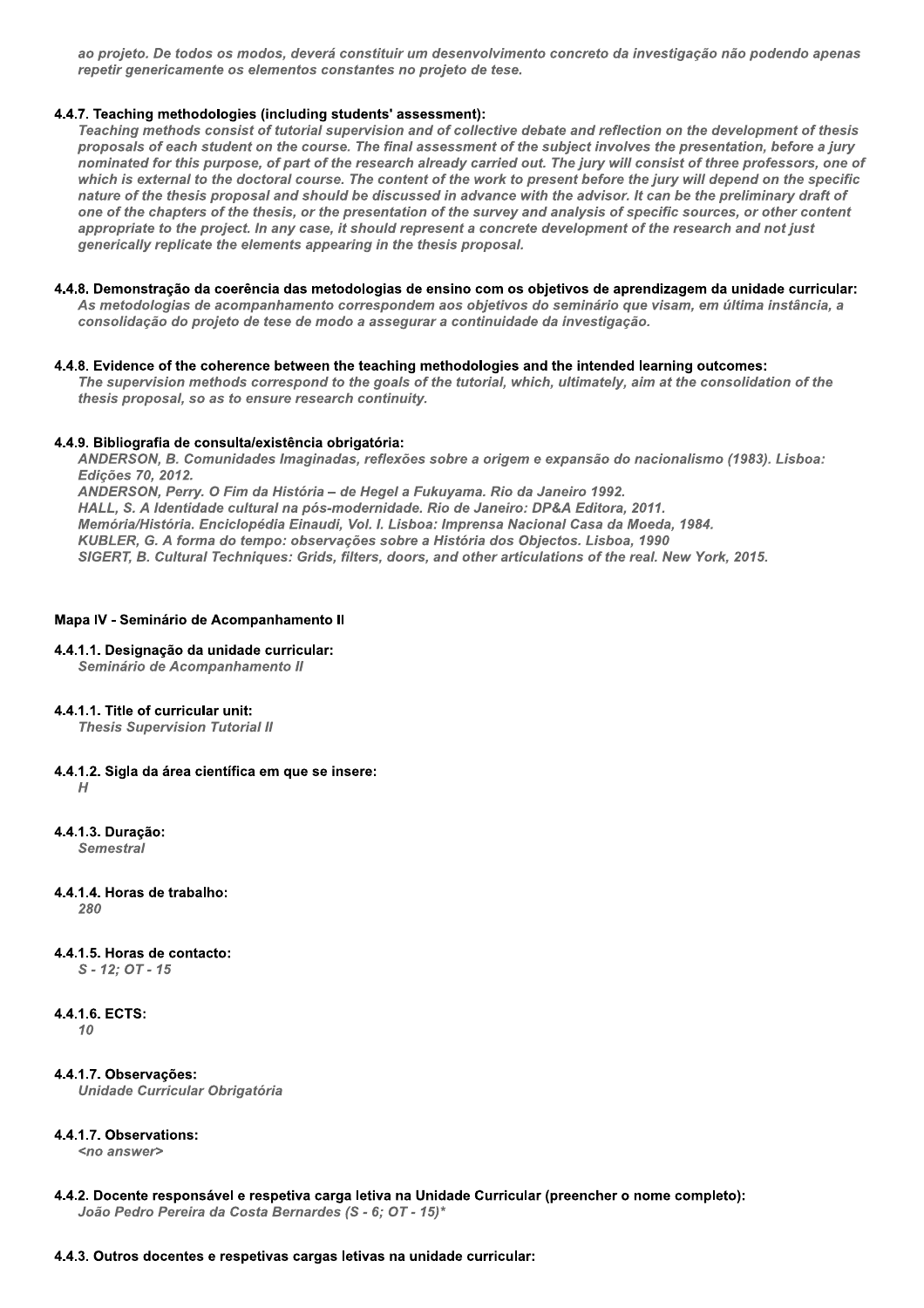Pedro Ferre de la Ponte (S - 6; OT - 15)^<br>— Francisco Lameira Luis Filipe Simoes de Oliveira Renata Araujo Antoni<br>. Pedro Ferré de la Ponte (S<br>Francisco Lameira<br>Luís Filipe Simões de Olive<br>Renata Araujo<br>António Paulo Oliveira<br>João Minhoto Marques<br>Francisco Teixeira<br>Miguel Reimão<br>Desidério Batista<br>Catarina Marado<br>Susana Gomez<br>Mirian Tava Pedro Ferré de la Ponte (S - 6; OT -<br>Francisco Lameira<br>Luís Filipe Simões de Oliveira<br>Renata Araujo<br>António Paulo Oliveira<br>João Minhoto Marques<br>Francisco Teixeira<br>Miguel Reimão<br>Desidério Batista<br>Catarina Marado<br>Susana Gome Pedro Ferré de la Poi<br>Francisco Lameira<br>Luís Filipe Simões de<br>Renata Araujo<br>António Paulo Oliveii<br>João Minhoto Marqui<br>Francisco Teixeira<br>Miguel Reimão<br>Desidério Batista<br>Catarina Marado<br>Susana Gomez<br>Mirian Tavares<br>Ana Soare Desidério Batista Catarina Marado Francisco Lameira<br>
Luís Filipe Simões de Oliveira<br>
Renata Araujo<br>
António Paulo Oliveira<br>
João Minhoto Marques<br>
Francisco Teixeira<br>
Miguel Reimão<br>
Desidério Batista<br>
Catarina Marado<br>
Susana Gomez<br>
Mirian Tavares<br>
Ana Soare Susana Gomez Renata Araujo<br>António Paulo Oliveii<br>João Minhoto Marque<br>Francisco Teixeira<br>Miguel Reimão<br>Desidério Batista<br>Catarina Marado<br>Susana Gomez<br>Mirian Tavares<br>Ana Soares<br>\* horas de contacto v<br>the themes of the the<br>4.4.4. Objetivos **Mirian Tavares** Ana Soares  $\hat{\ }$  horas de contacto variaveis de acordo com as tematicas dos projetos de tese ( $\hat{\ }$  variable contact hours according to the themes of the thesis projects.)

#### 4.4.4. Objetivos de aprendizagem (conhecimentos, aptidões e competências a desenvolver pelos estudantes):

Na sequencia do seminario anterior onde os alunos dao início a investigação propriamente dita, aqui devem mostrar os progresso dessa investigação. Com este seminario de acompanhamento pretende-se que os alunos possam consolidar a súa investigação questionando e interpelando os progressos dos respectivos projectos de tese de uns e ae outros.

## 4.4.4. Intended learning outcomes (knowledge, skills and competences to be developed by the students):

Following the previous seminar, in which students start the research itself, this course unit should demonstrate the progress of this research. With this follow-up seminar students are expected to consolidate their research by questioning the progress of their thesis projects as well as those of colleagues.

#### 4.4.5. Conteúdos programáticos:

Tal como o seminario de acompanhamento i, mas de uma forma progressivamente mais autonoma, os alunos deverão mostrar os progresso do seu trabalho. Para esse efeito, ao longo do semestre, os alunos partilharão as suas experiencias de investigação, atraves da apresentação publica do progresso das suas pesquisas.

#### 4.4.5. Syllabus:

As in the curricular unit Thesis Supervision Tutorial I, but in an increasingly autonomous way, students should show the progress of their work. To this end, throughout the semester, students will share their research experiences by presenting the progress of their research in public sessions.

4.4.6. Demonstração da coerência dos conteúdos programáticos com os objetivos de aprendizagem da unidade curricular: O acompannamento tutorial, associado ao debate partilhado com os colegas e ao progresso da investigação devera permitir a cada um dos alunos gannar cada vez mais autonomía e maturidade científica, consolidando o seu processo discursivo e autoconfiança no processo de investigação que desenvolvem.

## 4.4.6. Evidence of the syllabus coherence with the curricular unit's intended learning outcomes:

The tutorial follow-up, coupled with the debate shared with colleagues and the progress of research should allow each of the students to gain more and more autonomy and scientific maturity, consolidating their  $\,$ alscursive process and seir-confidence in the research process that they develop.

## 4.4.7. Metodologias de ensino (avaliação incluída):

Os metodos de ensino consistem no acompanhamento tutorial e no debate e reflexão coletivos do desenvolvimento dos projetos de tese de todos os alunos do curso e aínda na apresentação publica dos progressos da sua investigação. A avaliação decorre da solidez científica e argumentativa daquelas apresentações, bem como da i capacidade de responderem com segurança e ciareza quando interpeiados.

## 4.4.7. Teaching methodologies (including students' assessment):

reaching methods consist of tutorial supervision and of collective debate and reflection on the development of thesis proposais of each student on the course as well as on the public presentation of the progress of their research. The evaluation considers the scientific and argumentative solidity of these presentations and the ability of students to respond with security and clarity when challenged.

#### 4.4.8. Demonstração da coerência das metodologias de ensino com os obietivos de aprendizagem da unidade curricular:

As metodologías de acompannamento correspondem aos objetivos do seminário que visam, essencialmente, a consolidação e aprofundamento do projeto de tese de modo a assegurar um ritmo e uma dinamica de investigação de continuidade.

## 4.4.8. Evidence of the coherence between the teaching methodologies and the intended learning outcomes:

The supervision methods correspond to the goals of the tutorial, which, essentially, are almed at the consolidation and deepening of the thesis proposal, in order to ensure a good research dynamic and continuity.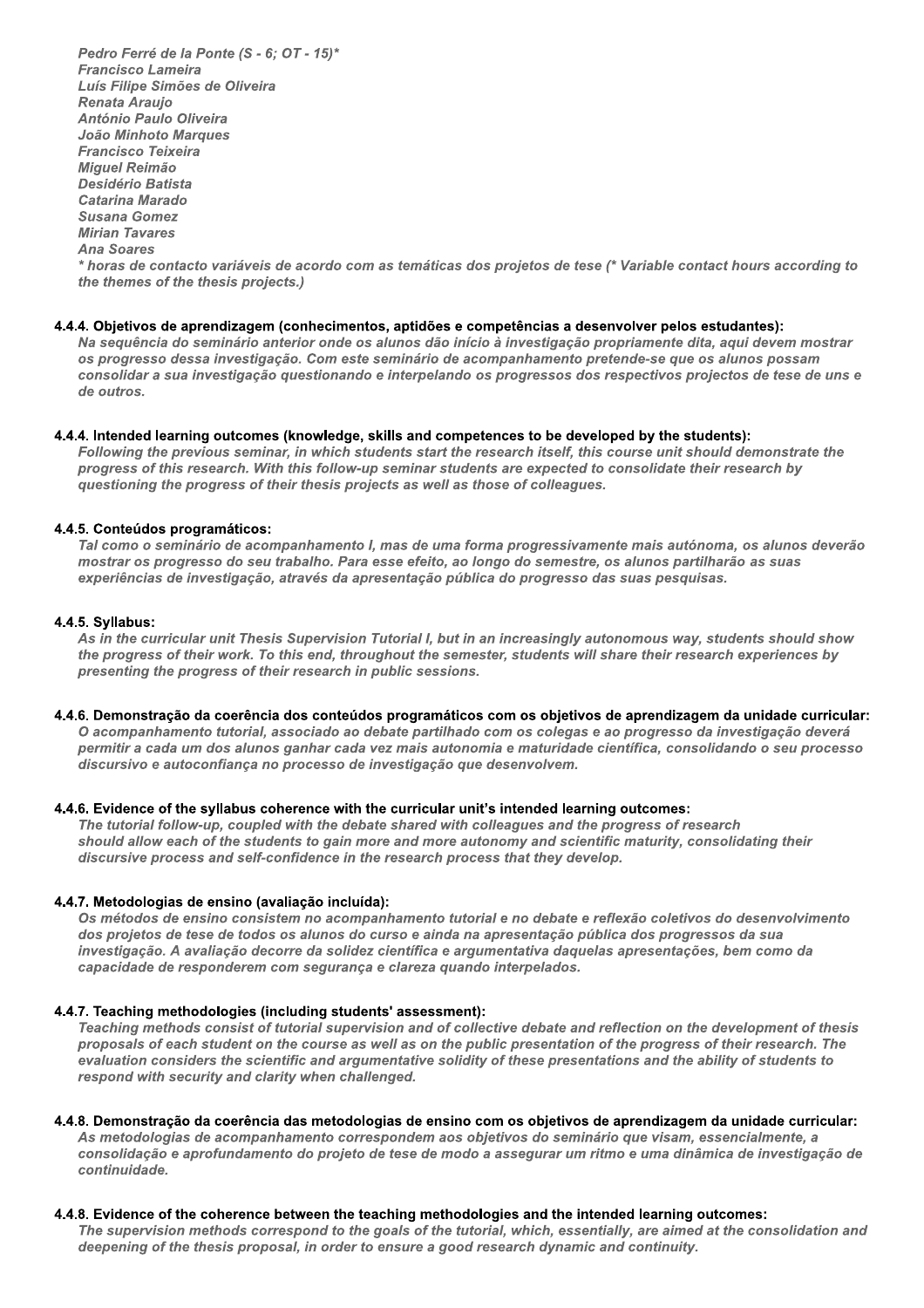## 4.4.9. Bibliografia de consulta/existência obrigatória:

ANDERSON, B. Comunidades Imaginadas, reflexões sobre a origem e expansão do nacionalismo (1983). Lisboa: Edições 70, 2012.

ANDERSON, Perry. O Fim da História - de Hegel a Fukuyama. Rio da Janeiro 1992. HALL, S. A Identidade cultural na pós-modernidade. Rio de Janeiro: DP&A Editora, 2011. Memória/História. Enciclopédia Einaudi, Vol. I. Lisboa: Imprensa Nacional Casa da Moeda, 1984. KUBLER, G. A forma do tempo: observações sobre a História dos Objectos. Lisboa, 1990 SIGERT, B. Cultural Techniques: Grids, filters, doors, and other articulations of the real. New York, 2015.

(e outra bibliografia de acordo com cada projecto de tese / and another bibliography according to each thesis project)

## 4.5. Metodologias de ensino e aprendizagem

#### 4.5.1. Adequação das metodologias de ensino e aprendizagem aos objetivos de aprendizagem (conhecimentos, aptidões e competências) definidos para o ciclo de estudos:

As metodologias da História e da Arqueologia, da História da Arte e da Literatura são convocadas como instrumentos de formação, mas não devem implicar leituras compartimentadas. Ao contrário, pretende-se que estas e outras disciplinas científicas se possam conjugar numa leitura multidisciplinar que contribua para uma visão alargada e integrada dos bens patrimoniais e para o seu estudo crítico. Nesse âmbito, o formando tem um leque de unidades curriculares optativas com diferentes enfoques que visam estimular o seu sentido crítico e ampliar-lhe os horizontes do conhecimento. Mas também dar competências e promover atitudes essenciais para a visão alargada e multidisciplinar que se quer que desenvolva durante as discussões e debates ao longo do curso e que se espera tenham reflexo no respetivo projeto de tese.

Aquelas possibilidades de investigação e desenvolvimento de capacidades críticas, são construídas por entre debates, conferências, seminários e no ambiente dos centros de I&D.

## 4.5.1. Evidence of the teaching and learning methodologies coherence with the intended learning outcomes of the study programme:

The methodologies of History and of Archaeology, of History of Art and of Literature, are summoned as teaching tools, but should not imply compartmentalised interpretations. On the contrary, the intention is that these and other scientific subjects are combined in a multidisciplinary interpretation that contributes to a far-reaching and comprehensive vision of cultural heritage and to its critical study. In this context, the trainee has a range of optional CU with different approaches which are aimed to stimulate their critical sense and broaden their horizons of knowledge, while offering them skills and promoting essential attitudes towards the broad and multidisciplinary vision that is intended to be developed during the discussions and debates along the course and which are expected to be mirrored in their thesis project.

Those possibilities for research and development of critical capabilities are built among debates, conferences, seminars and within the environment of R&D centers.

## 4.5.2. Forma de verificação de que a carga média de trabalho que será necessária aos estudantes corresponde ao estimado em ECTS:

Foi definido Institucionalmente que cada ECTS equivale a 28 horas de trabalho. O Sistema Integrado de Monitorização do Ensino e Aprendizagem - SIMEA, verifica o cumprimento da carga média de trabalho e ECTS correspondentes. O SIMEA inicia-se com a aplicação de um questionário, com questões de resposta fechada sobre a Perceção do Ensino e Aprendizagem, aos estudantes (PEA-E) e aos docentes (PEA-D).

Os questionários seguintes são aplicados sequencialmente (aos docentes Responsáveis pelas UC e aos Delegados de ano (em simultâneo), aos Diretores de Curso, ao C. Pedagógico, ao C. Científico e ao Diretor da Unidade Orgânica. Este incorporando os resultados dos questionários aplicados anteriormente e outra informação considerada pertinente, tendo em conta o interveniente, providencia a correção de eventuais desvios.

## 4.5.2. Means to verify that the required students' average workload corresponds the estimated in ECTS.:

According to institutional regulations, each ECTS is equivalent to 28 hours of work. The Integrated System for Monitoring Teaching and Learning (SIMEA) verifies the fulfillment of the average workload and corresponding ECTS. SIMEA begins with the application of a questionnaire, addressed to students (PEA-E) and to teachers (PEA-D), with questions of closed response about the perception of the process of Teaching and Learning. The following questionnaires are applied sequentially to the Teachers Responsible for the Curricular Units and the Year Delegates (simultaneously), the Course Directors, the Pedagogical Council, the Scientific Council and the Director of the Organic Unit. The latter incorporates the results of the previously applied questionnaires and other pertinent information, considering the intervening party, providing for the correction of possible deviations.

#### 4.5.3. Formas de garantia de que a avaliação da aprendizagem dos estudantes será feita em função dos objetivos de aprendizagem da unidade curricular:

No início do ano lectivo é lançada a Ficha da Unidade Curricular que inclui os objectivos de aprendizagem e o respetivo sistema de avaliação no Portal Académico (netP@). O questionário sobre a Perceção do Ensino e Aprendizagem, aos estudantes (PEA-E) e aos docentes (PEA-D), e demais dados do Simea, cruzados com a informação do netP@, permite detectar situações anómalas.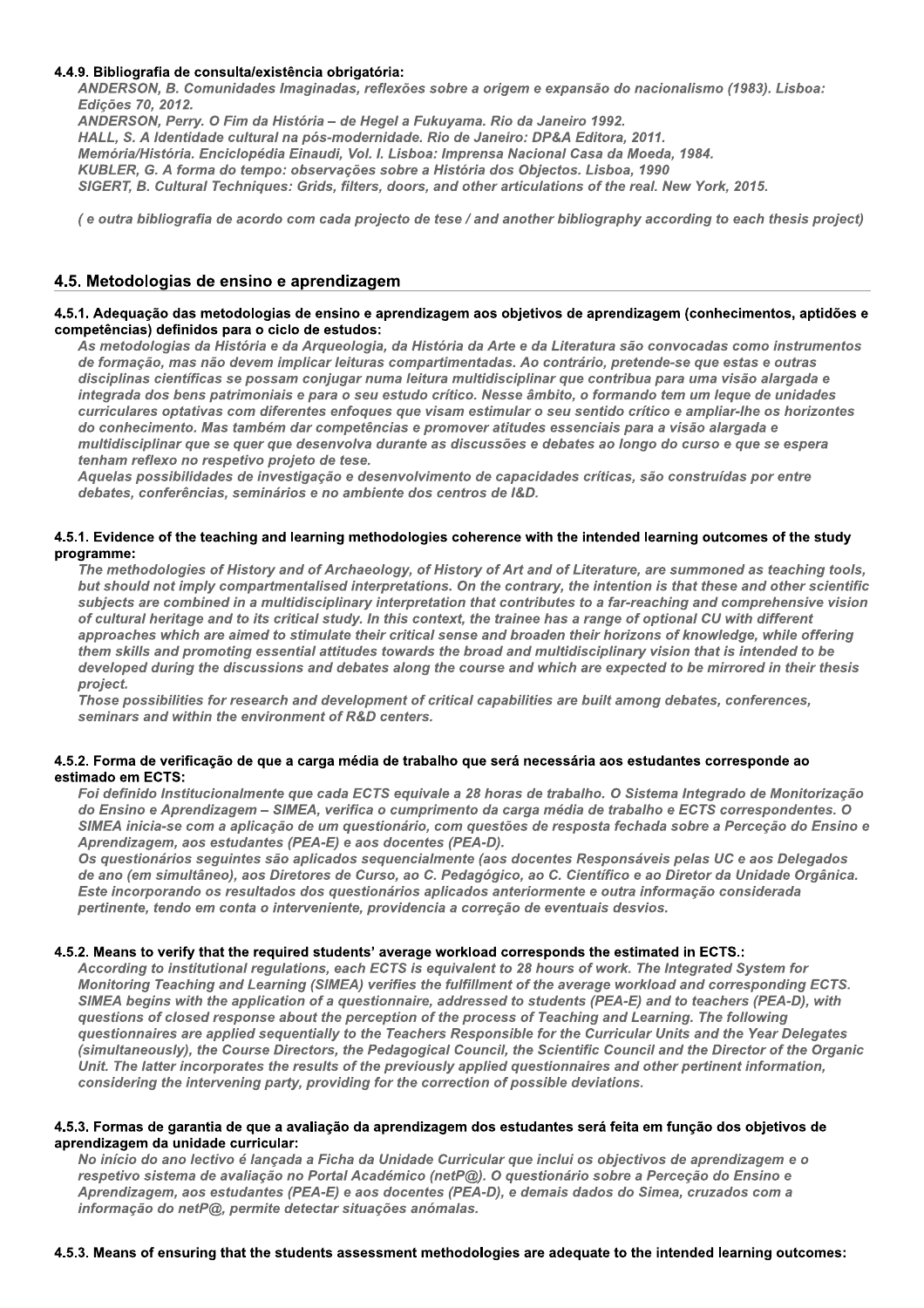At the beginning of the academic year, the Curricular Unit Form is presented, which includes the learning objectives and the evaluation system in the Academic Portal (netP  $\textcircled{u}$ ). The questionnaire on Teaching and Learning Perception, to  ${\tt students}$  (PEA-E) and to teacners (PEA-D), and otner SillEA data, cross-referenced with netP  $@$  information, allows c year, the Curricular Unit Form is presente<br>Pacademic Portal (netP @). The questionn<br>S (PEA-D), and other SIMEA data, cross-re<br>ns.<br>Stas com vista a facilitar a participação do<br>nhada para paulatinamente o estudante se<br>nas detection of anomalous si

## 4.5.4. Metodologias de ensino previstas com vista a facilitar a participação dos estudantes em atividades científicas (quando aplicável):

A estrutura curricular esta desennada para paulatinamente o estudante ser envolvido e se envolver cada vez mais nas problematicas e debates dos temas em estudo, quer atraves da apresentação e/ou integração nos projectos dos docentes e investigadores dos centros i&D a que pertencem, quer atraves do desenvolvimento acompanhado dos proprios projectos de in

## 4.5.4. Teaching methodologies that promote the participation of students in scientific activities (as applicable):

The curricular structure is designed to gradually involve the student in the issues and debates of the subjects under  $_{\rm study,~entner}$  through the presentation and/or integration in the projects of the teachers and researchers of the R&D centers they belong to, or through the supervised development of the research projects themselves.

## 4.6. Fundamentação do número total de créditos ECTS do ciclo de estudos

#### 4.6.1. Fundamentação do número total de créditos ECTS e da duração do ciclo de estudos, com base no determinado nos artigos 8.º ou 9.º (1.º ciclo), 18.º (2.º ciclo), 19.º (mestrado integrado) e 31.º (3.º ciclo) do DL n.º 74/2006, de 24 de março:

O curso de 3º ciclo em Estudos de Património desenvolve-se em oito semestres com 80 ECTS obtidos através da po esearch projects themselves.<br>
de estudos<br>
iclo de estudos, com base no determinado<br>
3.º ciclo) do DL n.º 74/2006, de 24 de março<br>
emestres com 80 ECTS obtidos através da<br>
semestres, complementados com 160 ECT<br>
da respetiva rrequencia de um curso de especialização ao longo dos primeiros tres semestres, complementados com 160 E . Fundamentação do número total de créditos ECTS do ciclo de estudos<br>1. Fundamentação do número total de créditos ECTS e da duração do ciclo de estudos, com base no determinado nos<br>gos 8.° ou 9.° (1.° ciclo), 18.° (2.° ci da elaboração, apresentação e defesa com aproveitamento da respetiva dissertação. Os 240 ECTS do com base no determinado nos<br>
n.º 74/2006, de 24 de março:<br>
l ECTS obtidos através da<br>
llementados com 160 ECTS<br>
sertação. Os 240 ECTS do<br>
tigo 31º do Decreto-lei nº<br>
nais adequada face à<br>
cas de investigação a<br>
apenas conh curso necessarios a obtenção do grau de doutor inscrevem-se assim no disposto no artigo 31° do Decreto-lei nº 74/2006 de 24 de Março. A organização do curso em 8 semestres assim repartidos e a mais adequada face a necessidade de estimular os alunos a uma reflexão individual e coletiva sobre as tematicas de investigação a aesenvolver, bem como a aprofundarem competencias que permitam fornecer-ines não apenas connecimentos e praticas de abordagem crítica do objeto de pesquisa, mas também envolve-los em trabalhos de investigação hum amplente onde aplicarao aqueles connecimentos a novas situações, aprofundando-os, numa postura crescente de autonomização do seu tr

#### 4.6.1. Justification of the total number of ECTS credits and of the duration of the study programme, based on articles 8 or 9 (1st cycle), 18 (2nd cycle), 19 (integrated master) and 31 (3rd cycle) of DL no. 74/2006, republished by DL no. 63/2016, of September 13th:

The doctoral course in Heritage Studies takes place over eight semesters with 80 ECTS obtained through attending a abordagem crítica do objeto de pesquisa,<br>nde aplicarão aqueles conhecimentos a nação do seu trabalho.<br>tion of the total number of ECTS credits ar<br>8 (2nd cycle), 19 (integrated master) and 3<br>h:<br>al course in Heritage Studies im envolvê-los em trabalhos de investigaçãnes, aprofundando-os, numa postura cresa<br>postura cresa<br>postura cresa<br>postura cresa<br>postura cresa<br>postura cresa<br>postura cresa<br>postura con a postura cresa<br>postura do DD. no.<br>postura  $\bm{s}$  pecialist course over the first three semesters, complemented by 160 ECTS resulting from the elaboration, vas situações, aprofundando-os, numa po<br>d of the duration of the study programme,<br>(3rd cycle) of DL no. 74/2006, republished<br>ver eight semesters with 80 ECTS obtained<br>lemented by 160 ECTS resulting from the e<br>thesis. The 2 presentation and successful defence of the respective thesis. The 240 ECTS of the course heeded to obtain the  $\,$ d of the duration of the study programme,<br>
(3rd cycle) of DL no. 74/2006, republished<br>
ver eight semesters with 80 ECTS obtained<br>
lemented by 160 ECTS resulting from the<br>
expression the thesis. The 240 ECTS of the course doctoral degree thus fall into the provisions of article 31 of Decree Law no. 74/2006 of March 24. The course's organisation into eignt semesters thus divided is the most appropriate, taking into account the heed to encourage  $\bm{s}$  udents to individual and collection reflection on the research subject matters to develop, in addition to improving skills that can provide them not only with critical approach knowledge and skills to the object of research, but also invoive students in research work in an environment in which they apply and enhance this knownow to hew situations, in a growing state of work at

## 4.6.2. Forma como os docentes foram consultados sobre a metodologia de cálculo do número de créditos ECTS das unidades curriculares:

Cada docente responsável pelas UCs constantes do Plano de Curso pronunciou-se nas reuniões preparatórias da presente proposta, bem como na Comissao Científica que reune todos os docentes doutorados do Departamento. No selo das Comissoes Pedagogicas e Conselho Pedagogico, os estudantes, que estao devidamente representados, pronunciaram-se e foram ouvidos sobre esta m

## 4.6.2. Process used to consult the teaching staff about the methodology for calculating the number of ECTS credits of the curricular units:

Each member of the teaching staff responsible for the CU featured in the Course Plan expressed their views in the preparatory meetings for this proposal and at the Scientific Committee comprising all of department's PhD fa o na Comissão Científica que reúne todos<br>gicas e Conselho Pedagógico, os estudantes<br>vidos sobre esta matéria.<br>Ne teaching staff about the methodology fo<br>and the scientific Committee<br>interes and Educational Council, student preparatory meetings for this proposal and at the Scientific Committee comprising all of department's PnD faculty.<br>Within the Educational Committees and Educational Council, students, who are duly represented, expressed th views and were neard on this matter.

## 4.7. Observações

## 4.7. Observações:

A estrutura curricular é composta por um curso doutoral de 3 semestres e pela tese, distribuindo-se por um total de 8 semestres. O curso doutoral reveste-se essencialmente de um caracter teorico-conceptual e metodologico que privliegia uma visao integrada das direrentes dimensoes patrimoniais, tendo uma disciplina obrigatoria em torno das questoes centrais do Patrimonio - como a Historia, a Memoria ou a identidade - e duas opçoes (no minimo) escolhidas de um leque de unidades curriculares que exploram aquelas diferentes dimensoes. A título de exemplo, listam-se os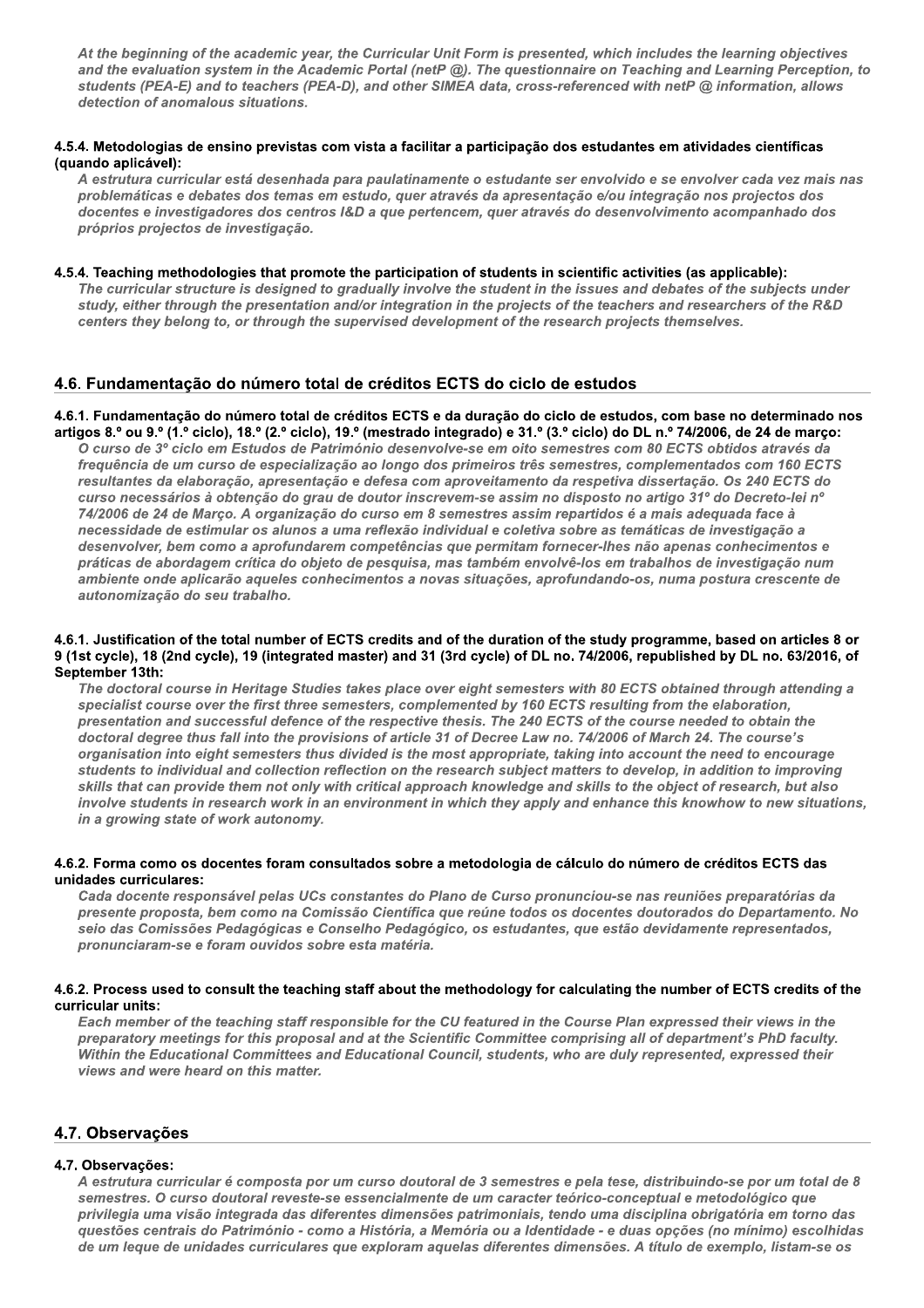perfis das UCs optativas que o estudante poderá escolher, como sejam "História e Património" (focada no âmbito do património arquivístico cronístico e historiográfico), "Literaturas da Memória" (tratando a dimensão patrimonial das criações literárias), "Cidade: memória e mudança" (centrada nos núcleos urbanos enquanto locais privilegiados da memória e da mudança das sociedades); "Paisagem Cultural e Arquitetura Tradicional" (que explora as questões da paisagem cultural e da arquitetura tradicional em meio rural); "Arquivos da Terra" (tratando da natureza e especificidades do Património Arqueológico); "Objetos de Culto" (focado no Património Artístico) e "Patrimónios Imagéticos da Contemporaneidade" (centrada na patrimonialização da imagem e na cultura visual). Após o estudante ser confrontado com estas perspetivas transdisciplinares e complementares inerentes ao próprio conceito contemporâneo de Património, é convocado a iniciar e desenvolver, na mesma perspetiva integrada e questionadora do lugar do Património na contemporaneidade, a sua investigação a partir de dois seminários de debate teórico metodológico. Se o primeiro ("Seminário de Projeto de Tese") é dirigido a preparar o seu projeto de tese e a criar as balizas e escoras que lhe ditarão o caminho a seguir, no segundo ("Seminário de Acompanhamento da Tese l"), já no 3º semestre, o estudante é levado a trilhar o caminho e tema de investigação da tese que se propõe fazer, aprofundando-o, testando-o e validando-o com a apresentação pública do trabalho perante um júri. No final do 3° semestre, com a aprovação do seu projeto, o estudante obterá o diploma do curso doutoral, podendo prosseguir o desenvolvimento da sua tese que, entretanto, já iniciou. No 4º semestre, com o "Seminário de acompanhamento da Tese II", os estudantes, enquadrados pelos respetivos orientadores mas prosseguindo um caminho cada vez mais autónomo, apresentarão e discutirão em sessão pública a evolução das suas investigações.

## 4.7. Observations:

The curricular structure is composed of a doctoral course of three semesters and by the thesis, distributed over a total of eight semesters. The doctoral program has an essentially theoretical-conceptual, and methodological character that privileges an integrated view of the different patrimonial dimensions, having a compulsory discipline around the core issues of Heritage - such as History, Memory or Identity - and two options (at least) chosen from a range of curricular units that explore those different dimensions.

As an example, the profiles of the optional UC the student can choose from are presented: "History and Heritage" (focused on the archival, chronological and historiographic heritage), "Literatures of Memory" (dealing with the patrimonial dimension of literary creations); "City: memory and change" (centered on urban centers as privileged<br>places of memory and change of societies); "Cultural Landscape and Traditional Architecture" (which explores issues of cultural landscape and traditional architecture in rural areas); "Archives of the Earth" (dealing with the nature and specificities of the Archaeological Heritage); "Cult Objects" (focused on Artistic Heritage) and "Contemporary Imagetic Heritage" (centered on patrimonialization of the image and visual culture).

After being confronted with these transdisciplinary and complementary perspectives inherent on the Cultural Heritage contemporary concept, the student is called to start and develop, in the same integrated and questioning perspective of the place of Heritage in contemporary times, his investigation from two theoretic-methodological debate seminars. If the first one ("Thesis Proposal Tutorial") is aimed at the student preparing his thesis project and creating the beacons and struts that will dictate the way forward, in the second ("Thesis Supervision Tutorial I"), in the 3rd semester, the student is taken to follow the path and research theme of the thesis that he proposes to do, deepening it, testing it and validating it with the public presentation of the work in front of a jury. At the end of the 3rd semester, with the approval of his project, the student will obtain the diploma of the doctoral course, being able to continue the development of his thesis that, however, has already begun. In the fourth semester, with the "Thesis Supervision Tutorial II", students, who are framed by their advisors but pursuing an increasingly autonomous path, will present and discuss in a public session the evolution of their research.

# **5. Corpo Docente**

5.1. Docente(s) responsável(eis) pela coordenação da implementação do ciclo de estudos.

5.1. Docente(s) responsável(eis) pela coordenação da implementação do ciclo de estudos. João Pedro Pereira da Costa Bernardes

## 5.3 Equipa docente do ciclo de estudos (preenchimento automático)

#### 5.3. Equipa docente do ciclo de estudos / Study programme's teaching staff

| Nome / Name                                 | Categoria /<br>Category               | Especialista<br>Grau /<br>Degree / Specialist | Área científica / Scientific Area                                                          | Regime de tempo /<br><b>Employment</b><br>regime | Informação/<br>Information |
|---------------------------------------------|---------------------------------------|-----------------------------------------------|--------------------------------------------------------------------------------------------|--------------------------------------------------|----------------------------|
| João Pedro Pereira<br>da Costa Bernardes    | Professor Associado<br>ou equivalente | <b>Doutor</b>                                 | HISTÓRIA E ARQUEOLOGIA                                                                     | 100                                              | Ficha<br>submetida         |
| Renata Klautau<br>Malcher de Araujo         | Professor Auxiliar ou<br>equivalente  | Doutor                                        | História da Arte, Especialidade de<br>História da Arte Moderna, Arquitetura e<br>Urbanismo | 100                                              | Ficha<br>submetida         |
| António Paulo<br>Simões Dias de<br>Oliveira | Professor Auxiliar ou<br>equivalente  | Doutor                                        | História Contemporânea                                                                     | 100                                              | Ficha<br>submetida         |
| Pedro Alfonso Ferré<br>da Ponte             | Professor<br>Catedrático ou           | Doutor                                        | Literaturas Românicas                                                                      | 100                                              | Ficha<br>submetida         |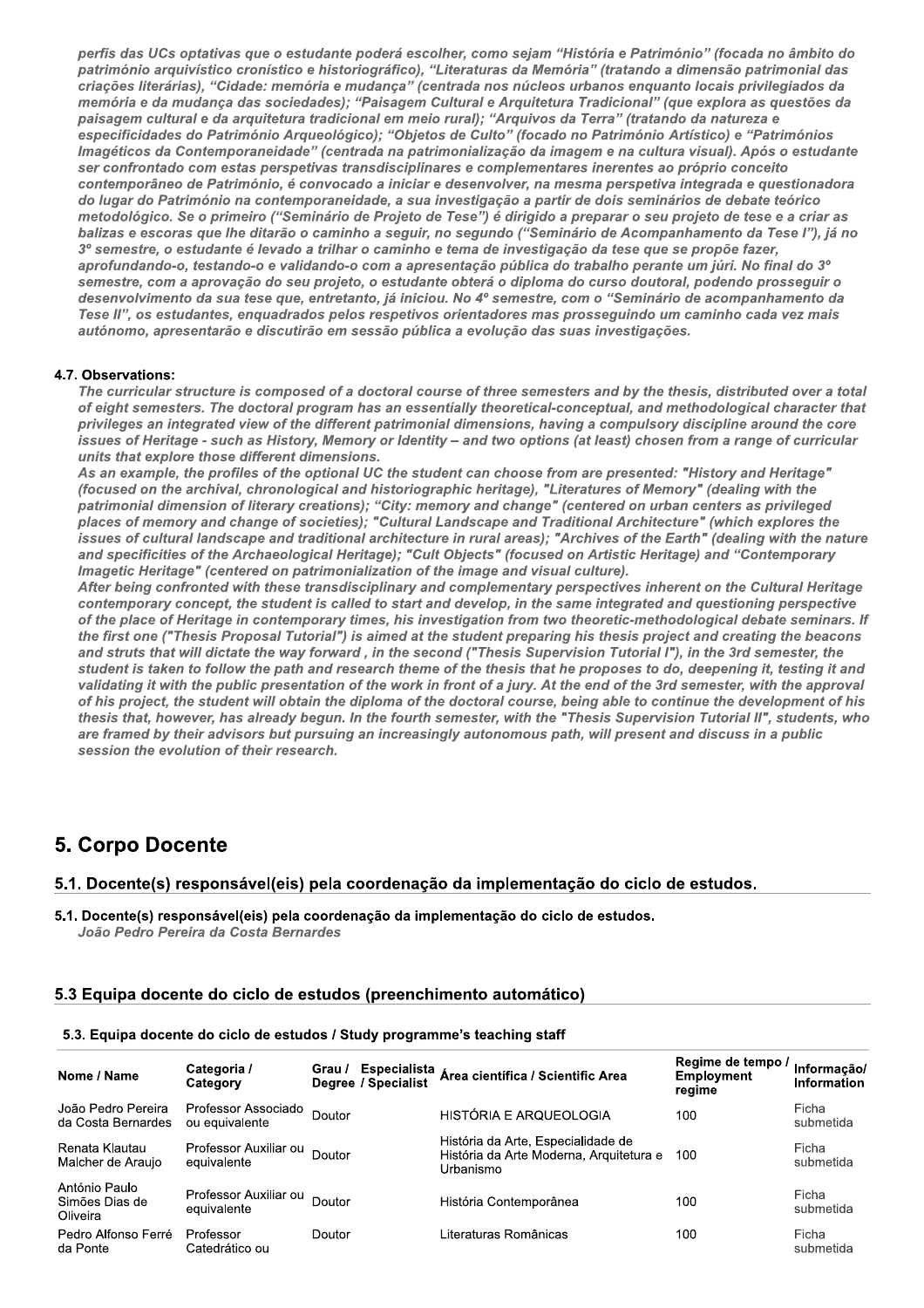|                                                        | equivalente                                       |        |                                                                        |      |                    |
|--------------------------------------------------------|---------------------------------------------------|--------|------------------------------------------------------------------------|------|--------------------|
| Luís Filipe Simões<br>Dias de Oliveira                 | Professor Auxiliar ou<br>equivalente              | Doutor | História Medieval                                                      | 100  | Ficha<br>submetida |
| João Manuel Minhoto Professor Auxiliar ou<br>Marques   | equivalente                                       | Doutor | Literaturas (Especialidade Literatura<br>Portuguesa Contemporânea)     | 100  | Ficha<br>submetida |
| Ana Catarina<br>Almeida Marado                         | Professor Auxiliar<br>convidado ou<br>equivalente | Doutor | Arquitectura                                                           | 35   | Ficha<br>submetida |
| Miquel Reimão<br>Lopes da Costa                        | Professor Auxiliar ou<br>equivalente              | Doutor | Arquitetura                                                            | 100  | Ficha<br>submetida |
| Desidério Luís<br>Soares Batista                       | Professor Auxiliar ou<br>equivalente              | Doutor | Arquitetura Paisagista - Artes e<br>Técnicas da Paisagem               | 100  | Ficha<br>submetida |
| Nuno Gonçalo Viana<br>Pereira Ferreira<br><b>Bicho</b> | Professor Auxiliar ou<br>equivalente              | Doutor | HISTÓRIA E ARQUEOLOGIA                                                 | 100  | Ficha<br>submetida |
| Susana Gomez<br>Martinez                               | Professor Auxiliar<br>convidado ou<br>equivalente | Doutor | História e Arqueologia. Arqueologia<br>medieval, Arqueologia Islâmica. | 60   | Ficha<br>submetida |
| Francisco Ildefonso<br>da Claudina Lameira.            | Professor Auxiliar ou<br>equivalente              | Doutor | História                                                               | 100  | Ficha<br>submetida |
| Francisco Manuel de<br>Almeida Correia<br>Teixeira     | Professor Auxiliar ou<br>equivalente              | Doutor | História da Arte                                                       | 100  | Ficha<br>submetida |
| Mirian Estela<br>Nogueira Tavares                      | Professor Associado<br>ou equivalente             | Doutor | <b>Outras Humanidades</b>                                              | 100  | Ficha<br>submetida |
| Ana Isabel Candeias<br>Dias Soares                     | Professor Auxiliar ou<br>equivalente              | Doutor | Outras Humanidades                                                     | 100  | Ficha<br>submetida |
|                                                        |                                                   |        |                                                                        | 1395 |                    |

<sem resposta>

## 5.4. Dados quantitativos relativos à equipa docente do ciclo de estudos.

#### 5.4.1. Total de docentes do ciclo de estudos ( $n^{\circ}$  e ETI)

- 5.4.1.1. Número total de docentes.<br> $\frac{15}{15}$  $\frac{15}{2}$
- 5.4.1.2. Número total de ETI. 13.95

#### 5.4.2. Corpo docente próprio - Docentes do ciclo de estudos em tempo integral

| 5.4.2. Corpo docente próprio - Docentes do ciclo de estudos em tempo integral                                                                                                      |                      |                             |  |  |  |
|------------------------------------------------------------------------------------------------------------------------------------------------------------------------------------|----------------------|-----------------------------|--|--|--|
| 5.4.2. Corpo docente próprio – docentes do ciclo de estudos em tempo integral.* / "Full time teaching staff" – number<br>teaching staff with a full time link to the institution.* |                      |                             |  |  |  |
| Corpo docente próprio / Full time teaching staff                                                                                                                                   | $N^{\circ}$ /<br>No. | Percentagem /<br>Percentage |  |  |  |
| Nº de docentes do ciclo de estudos em tempo integral na instituição / No. of teaching staff with a full time link 13<br>to the institution:                                        |                      | 93.189964157706             |  |  |  |
| 5.4.3. Corpo docente academicamente qualificado – docentes do ciclo de estudos com o grau de doutor                                                                                |                      |                             |  |  |  |
| 5.4.3. Corpo docente academicamente qualificado – docentes do ciclo de estudos com o grau de doutor <sup>*</sup> /                                                                 |                      |                             |  |  |  |

## 5.4.3. Corpo docente academicamente qualificado - docentes do ciclo de estudos com o grau de doutor

|              | ETI / FTE Percentagem / Percentage                                                                            |
|--------------|---------------------------------------------------------------------------------------------------------------|
|              |                                                                                                               |
| 13.95<br>100 |                                                                                                               |
|              |                                                                                                               |
|              | 5.4.4. Corpo docente do ciclo de estudos especializado / "Specialised teaching staff" of the study programme. |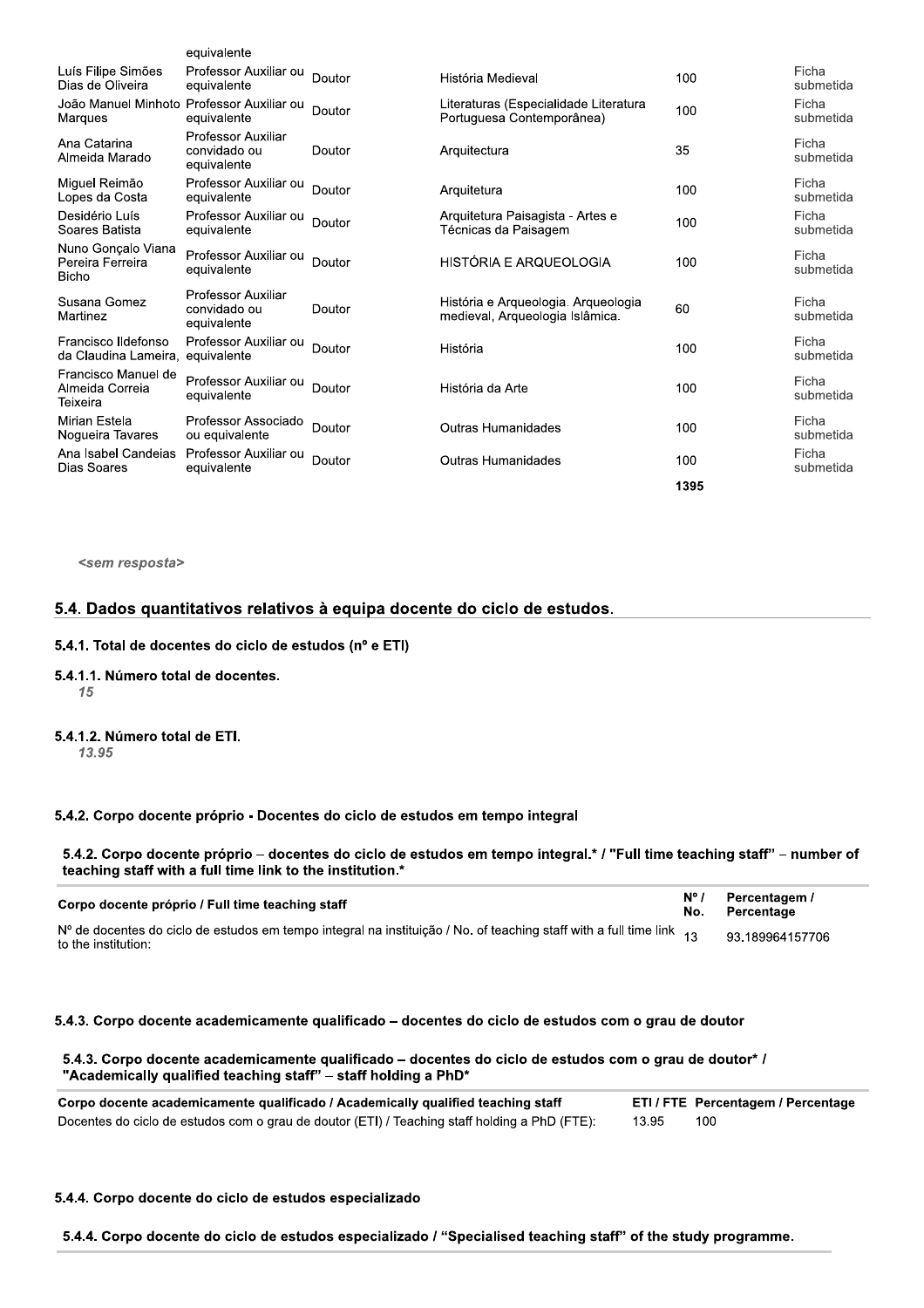| Corpo docente especializado / Specialized teaching staff                                                                                                                                                                                                                               | FTE | ETI Percentagem*/<br>Percentage* |       |
|----------------------------------------------------------------------------------------------------------------------------------------------------------------------------------------------------------------------------------------------------------------------------------------|-----|----------------------------------|-------|
| Docentes do ciclo de estudos com o grau de doutor especializados nas áreas fundamentais do ciclo de estudos 15<br>(ETI) / Teaching staff holding a PhD and specialised in the fundamental areas of the study programme                                                                 |     | 107.52688172043 13.95            |       |
| Especialistas, não doutorados, de reconhecida experiência e competência profissional nas áreas fundamentais<br>do ciclo de estudos (ETI) / Specialists not holding a PhD, with well recognised experience and professional<br>capacity in the fundamental areas of the study programme |     |                                  | 13.95 |

## 5.4.5. Estabilidade e dinâmica de formação do corpo docente.

## 5.4.5. Estabilidade e dinâmica de formação do corpo docente. / Stability and development dynamics of the teaching staff

| Estabilidade e dinâmica de formação / Stability and tranning dynamics                                                                                                                                                 |    | ETI / Percentagem* /<br>FTE Percentage* |       |
|-----------------------------------------------------------------------------------------------------------------------------------------------------------------------------------------------------------------------|----|-----------------------------------------|-------|
| Docentes do ciclo de estudos em tempo integral com uma ligação à instituição por um período superior a três<br>anos / Teaching staff of the study programme with a full time link to the institution for over 3 years | 12 | 93.189964157706 13.95                   |       |
| Docentes do ciclo de estudos inscritos em programas de doutoramento há mais de um ano (ETI) / FTE<br>number of teaching staff registered in PhD programmes for over one year                                          |    | - 0                                     | 13.95 |

## Pergunta 5.5. e 5.6.

## 5.5. Procedimento de avaliação do desempenho do pessoal docente e medidas conducentes à sua permanente atualização e desenvolvimento profissional.

O Regulamento Geral de Avaliação de Desempenho do Pessoal Docente está publicado DR, Il série, nº 242 de 16 de dezembro de 2010, sob o nº 884/2010. Todos os docentes são avaliados de três em três anos em função de 4 vertentes: Ensino, Investigação, Extensão e Gestão - tendo as duas primeiras o dobro do peso das outras na classificação final. O sistema de informação, que se socorre de uma plataforma informática pré-preenchida (unidades curriculares leccionadas, percepção do ensino resultante de inquéritos semestrais aos estudantes), reúne todas aquelas vertentes da auto avaliação docente. A validação dos dados inseridos pelos docentes é efectuada por um Colégio de Avaliadores, composto por docentes do topo da carreira, que afere os critérios de avaliação e discute pontos a ponderar e/ou a actualizar. As classificações são depois harmonizadas por uma Comissão Coordenadora, ratificadas pelos Conselhos Científicos ou Técnico-Científicos e, finalmente, homologadas pelo Reitor.

## 5.5. Procedures for the assessment of the teaching staff performance and measures for their permanent updating and professional development.

The general rulings for the Performance Assessment of the University Teaching Staff are published in DR [Official Gazettel, series II, no. 242, dated December 16, 2010, under nr. 884/2010. Every member of the teaching staff is assessed every three years, in four different areas: Teaching, Research, Interaction with Society and Management - the first two parameters double the importance of the other two in the final classification. This information system, which uses an IT platform pre-filled with data relating to course units taught, that includes the perception of teaching learning resulting from half-yearly surveys made to students, enables the gathering on a single platform all these parameters of teaching staff self-assessment. The data entered by the teaching staff is then validated by a College of Assessors. made up of high-ranking teaching members. This college of assessors meets periodically to appraise the assessment criteria and discuss points to consider and/or to update.

## 5.6. Observações:

<sem resposta>

## 5.6. Observations:

<no answer>

# 6. Pessoal Não Docente

## 6.1. Número e regime de tempo do pessoal não-docente afeto à lecionação do ciclo de estudos.

Por norma, a Universidade do Algarve não afecta pessoal não-docente a um nenhum curso em particular, embora os laboratórios e pessoal técnico e administrativo apoiem activamente as unidades curriculares e a actividade docente e de investigação.

## 6.1. Number and work regime of the non-academic staff allocated to the study programme.

As a rule, the Algarve University does not assign non-teaching staff to a single course, although laboratories and technical and administrative staff actively support the course units and teaching and research activity.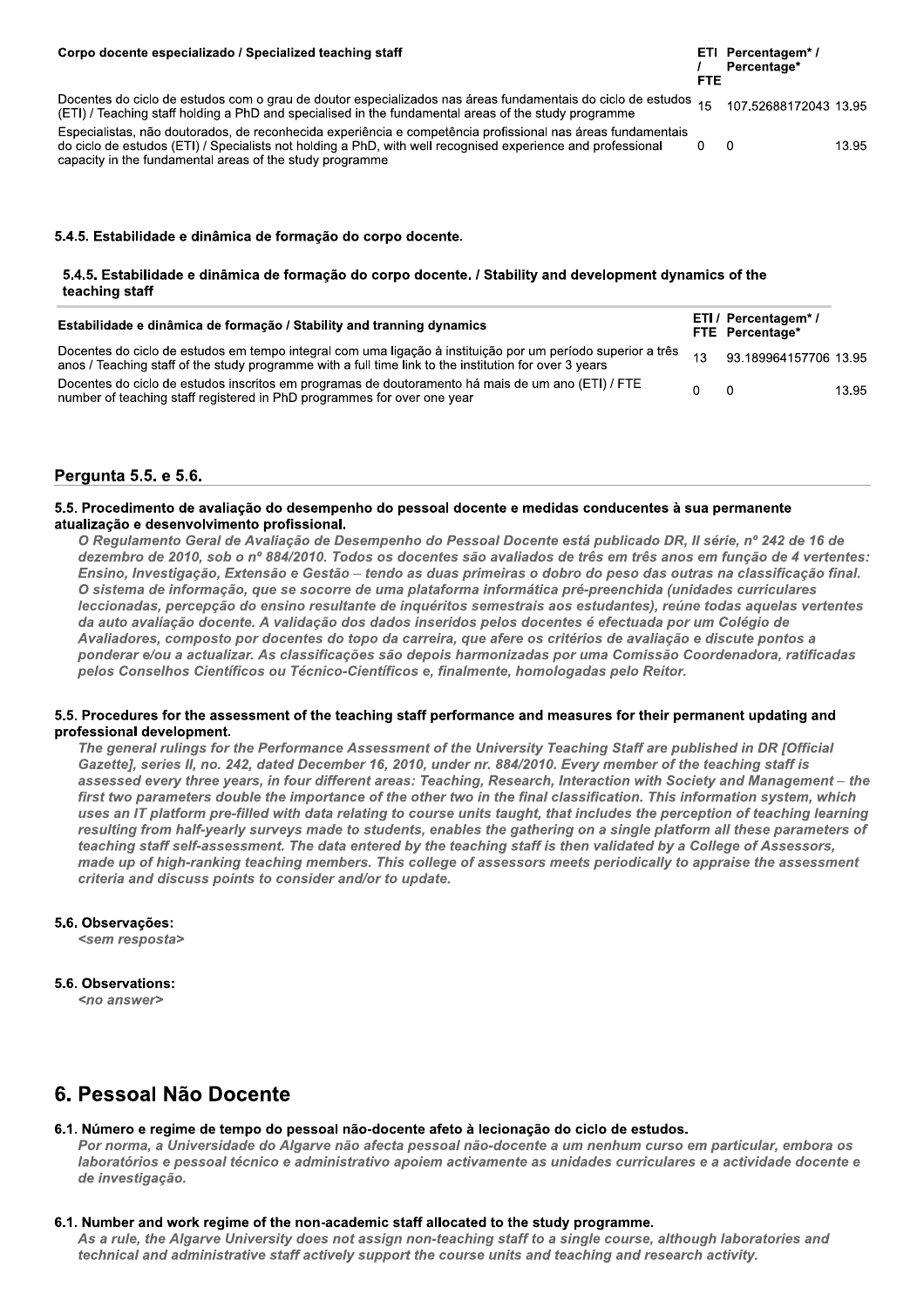## 6.2. Qualificação do pessoal não docente de apoio à lecionação do ciclo de estudos.

No conjunto, o pessoal não docente é qualificado para as funções que exerce, no âmbito técnico e administrativo, existindo técnicos superiores, um deles com funções no laboratório de arqueologia e restauro.

#### 6.2. Qualification of the non-academic staff supporting the study programme.

Overall, the non-teaching staff is qualified for the functions it performs, in technical and administrative levels, existing senior technicians, one with functions in archeology and restoration laboratory.

#### 6.3. Procedimento de avaliação do pessoal não-docente e medidas conducentes à sua permanente atualização e desenvolvimento profissional.

Em harmonia com a legislação em vigor, o pessoal não docente é avaliado de acordo com o Sistema Integrado de Avaliação de Desempenho na Administração Pública, respeitando o Regulamento Interno aplicável. De acordo com as disponibilidades financeiras da UAIg, é organizado, anualmente, um plano de formação para o pessoal não docente, após auscultar as necessidades de formação e as recomendações das diferentes Unidades Orgânicas.

#### 6.3. Assessment procedures of the non-academic staff and measures for its permanent updating and personal development

In line with the current legislation, the non-teaching staff is evaluated according to the Integrated Performance Evaluation in Public Administration, respecting the Rules applicable. According to the financial resources of the UAIg, an annual training plan for non-teaching staff is organized, after listening to the training needs and the recommendations of the different organizational units.

# 7. Instalações e equipamentos

#### 7.1. Instalações físicas afetas e/ou utilizadas pelo ciclo de estudos (espaços letivos, bibliotecas, laboratórios, salas de computadores, etc.):

Para além de salas de aulas devidamente equipadas, salas de reuniões e laboratórios da FCHS que estão disponíveis para actividades lectivas e de investigação, o ciclo de estudos pode ainda socorrer-se de anfiteatros e de salas de aulas do complexo pedagógico do campus de Gambelas. Neste mesmo campus situa-se a Biblioteca Geral da Ualg, totalizando 8059 m2, que incorpora a biblioteca especializada do antigo Centro de Estudos de Património e História do Algarve, além de vários outros acervos bibliográficos especializados, quer na área do romanceiro e da literatura patrimonial, quer nas áreas da História da Arqueologia e do Património, como é o caso da Algarviana.

## 7.1. Facilities used by the study programme (lecturing spaces, libraries, laboratories, computer rooms, ...):

In addition to properly equipped classrooms, meeting rooms and laboratories of the faculty that are available for teaching and research activities, the study course can also make use of lecture halls and classrooms in the educational complex of Gambelas campus. This campus is home to the UAIg General Library, covering a total area of 8059 sam, which incorporates the specialist library of the former Centre for Heritage, History Studies of the Algarve, the romanceiro, and other specialized libraries in the field of history and heritage, as is the case of the Algarviana collection.

#### 7.2. Principais equipamentos e materiais afetos e/ou utilizados pelo ciclo de estudos (equipamentos didáticos e científicos, materiais e TIC):

**Computadores - 144.** Gravador de Vídeo - 51. Retroprojetores - 14. Televisor - 1. Vídeo projetor - 14 Máquina fotográfica reflex digital - 1. Máquina fotográfica digital - 1. Mesa de fotografia - 1. Documentos audiovisuais (Vídeos, CD-Rom e DVD) - 423. Laboratório de Arqueologia e Restauro Instalações e equipamento do Centro de Investigação em Artes e Comunicação e do recente pólo da Ualg do Centro de Estudos em Arqueologia, Artes e Ciências do Património. Apoio de instalações de outros centros de I&D externos à UALg mas com membros integrados que são docentes da UAIa e do Ciclo de Estudos.

## 7.2. Main equipment or materials used by the study programme (didactic and scientific equipment, materials, and ICTs):

Computers - 144. Video recorders - 51. **Overhead projectors - 14.** Television set - 1. Video projector - 14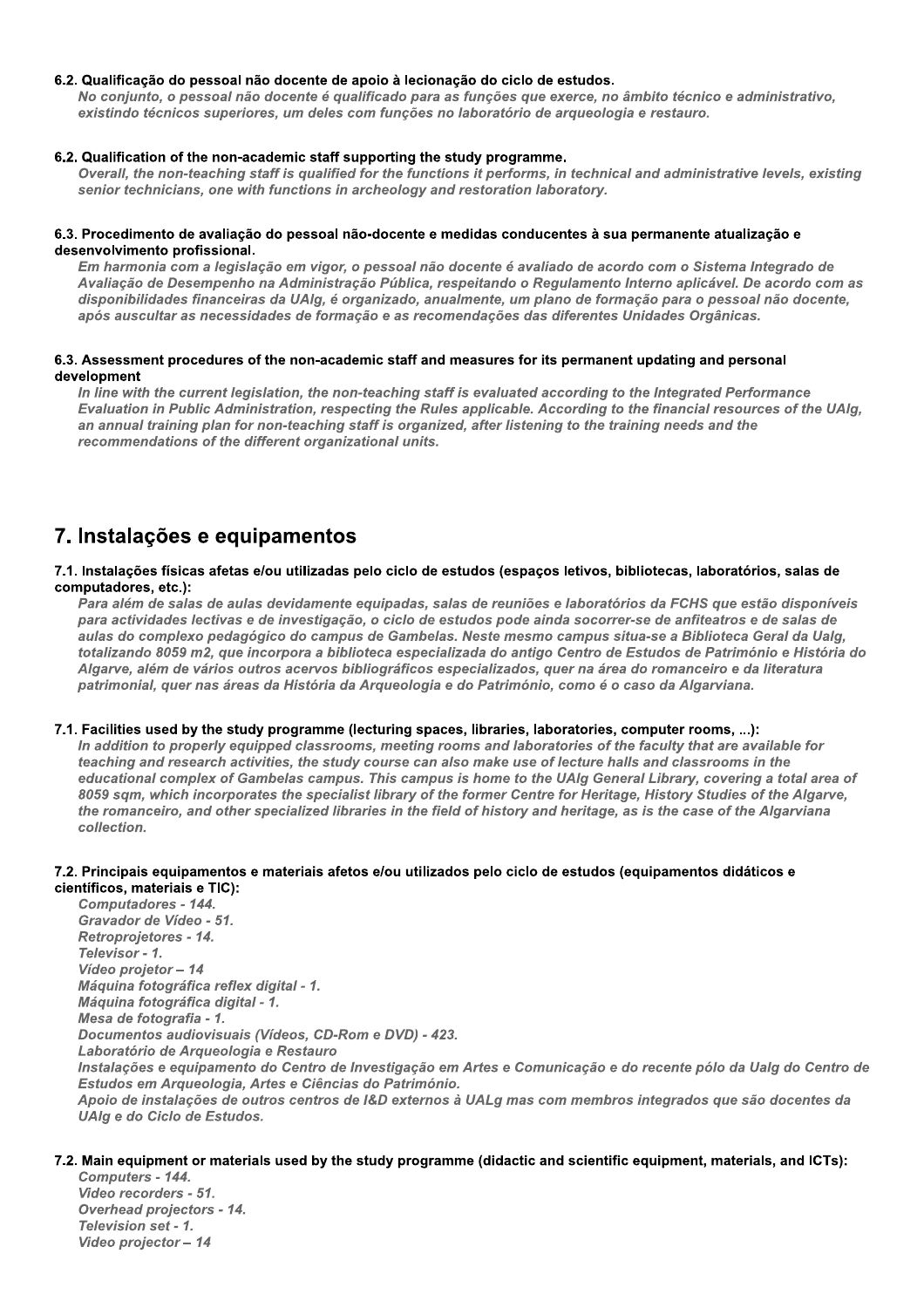Digital reflex camera - 1. Digital camera - 1. Shooting table - 1. Audio-visual documents (Videos, CD-ROM and DVD) - 423. **Archaeology and Restoration Laboratory** Digital reflex camera - 1.<br>
Digital camera - 1.<br>
Shooting table - 1.<br>
Audio-visual documents (Videos, CD-ROM and DVD) - 423.<br>
Archaeology and Restoration Laboratory<br>
Facilities and equipment of the Research Centre in Arts Facilities and equipment of the Research Centre in Arts and Communication and of the recent UAIg Centre for Studies in Archaeology, Arts and Heritage Sciences. Support of facilities of other R&D centres outside the UAIg, but with integrated members from the Course of Study

# 8. Atividades de investigação e desenvolvimento e/ou de formação avançada e desenvolvimento profissional de alto nível.

8.1. Centro(s) de investigação, na área do ciclo de estudos, em que os docentes desenvolvem a sua atividade científica

8.1. Mapa VI Centro(s) de investigação, na área do ciclo de estudos, em que os docentes desenvolvem a sua atividade científica / Research centre(s) in the area of the study programme where teaching staff develops its scientific activity

| Centro de Investigação /<br><b>Research Centre</b> | Classificação (FCT) /<br><b>Classification FCT</b> | IES/HEI       | N.º de docentes do CE integrados / Number of<br>study programme teaching staff integrated | Observações /<br><b>Observations</b> |
|----------------------------------------------------|----------------------------------------------------|---------------|-------------------------------------------------------------------------------------------|--------------------------------------|
| <b>CIAC</b>                                        | <b>Bon</b>                                         | <b>UAlg</b>   | 5                                                                                         | Excelente em<br>2011-2014            |
| <b>CEACP</b>                                       | <b>Bom</b>                                         | UC/CAM/Ualq 3 |                                                                                           | Excelente em<br>2011-2014            |
| Icarehb                                            | Excelente                                          | Ualg          |                                                                                           |                                      |
| CHAM                                               | Excelente                                          | UNL           | 2                                                                                         |                                      |
| IEM                                                | Muito Bom                                          | <b>UNL</b>    |                                                                                           |                                      |
| <b>CES</b>                                         | Muito Bom                                          | UC.           |                                                                                           |                                      |
| <b>IHA</b>                                         | Muito Bom                                          | <b>UNL</b>    |                                                                                           |                                      |
| CHAIA                                              | <b>Bom</b>                                         | UE            |                                                                                           |                                      |

## Pergunta 8.2. a 8.4.

τeacning staπ.

8.2. Mapa-resumo de publicações científicas do corpo docente do ciclo de estudos, em revistas de circulação internacional com revisão por pares, livros ou capítulos de livro, relevantes para o ciclo de estudos, nos últimos 5 anos.

http://www.a3es.pt/si/iportal.php/cv/scientific-publication/formId/3bbee496-0ce3-828a-3369-5b9fb1076318 8.3. Mapa-resumo de atividades de desenvolvimento de natureza profissional de alto nível (atividades de desenvolvimento tecnológico, prestação de serviços ou formação avançada) ou estudos artísticos, relevantes para o ciclo de estudos: Althrilly mavadies, ptissilipprofils countenting cubilication/formuld/3bbee496-0ce3-828a-3369-5b9fth 076318<br>
A. Mapa-resumo de atividades de desenvolvimento de natureza profissional de alto nivel (atividades de desenvolvim

http://www.a3es.pt/si/iportal.php/cv/high-level-activities/formId/3bbee496-0ce3-828a-3369-5b9fb1076318 8.4. Lista dos principais projetos e/ou parcerias nacionais e internacionais em que se integram as atividades científicas, tecnológicas, culturais e artísticas desenvolvidas na área do ciclo de estudos.

- Piano Estrategico de Cultura para o Algarve (PECALG) Direção Regional de Cultura do Algarve;

- O Arquivo do Romanceiro Português da Tradição Oral Moderna (1828-2010): sua preservação e difusão"; financiado<br>pela F. C. Gulbenkian (nº de candidatura 128435);

quadro estratégico de 2014-2020;

- Projecto de Estudo e Publicação dos Retábulos no Mundo Português

- Génesis y Desarollo de la guerra santa cristiana en la Edad Media del Occidente peninsular (ss. X-XIV), financiado pela Subdirección General de proyectos de investigación del Ministerio de Economía y Competividad, Ref. HAR2012-32790

- "Del Atlántico al Tirreno: Los puertos atlánticos béticos y lusitanos y su relación comercial con Ostia Antica. DEATLANTIR-Ref.HAR 2014-58326", aprovado em convocatória pública do Ministério de Economia y Competitividad (Espanha). pela Subdirección General de proyectos de Investigación del Ministerio de Economia y Competividad, Ref. HAR2012-<br>
"Del Atlántico al Tirreno: Los puertos atlánticos béticos y lusitanos y su relación comercial con Ostia Anti

- CLAUSTRA- creation of a net of international research on feminine monachism in Mediterranean Europe-, project of IRCVM (Institut de Recerca en Cultures Medievals, Institute of Research on Medieval Cultures) of the University of Barcelona., 2014-2015.

- "Projecto Integrado de Valorização do Património de Mértola" e "Espaço de Memória – Tempo de Futuro" financiados<br>pelo INALENTEJO (2010-2014);

-"Del Atlántico al Tirreno: Los puertos atlánticos béticos y lusitanos y su relación comercial con Ostia Antica.<br>DEATLANTIR-Ref.HAR 2014-58326", aprovado en convocatória pública do Ministério de Economia y Competitividad<br>( - Patrimónios de Influência Portuguesa, (https://www.ces.uc.pt/doutoramentos/patrimonios/), curso de doutoramento promovido por consorcio de Universidades Portuguesas (Coimbra e Algarve) e estrange IRCVM (Institut de Recerca en Cultures Medievals, Institute of Research on Medieval Cultures) of the University of<br>Barcelona., 2014-2015.<br>"Projecto Integrado de Valorização do Património de Mértola" e "Espaço de Memória –

- Comissariado e colaboração na Exposição Loulé: Teritório, Memórias, Identidades, Lisboa, Museu Nacional de Arqueologia (2017-2018)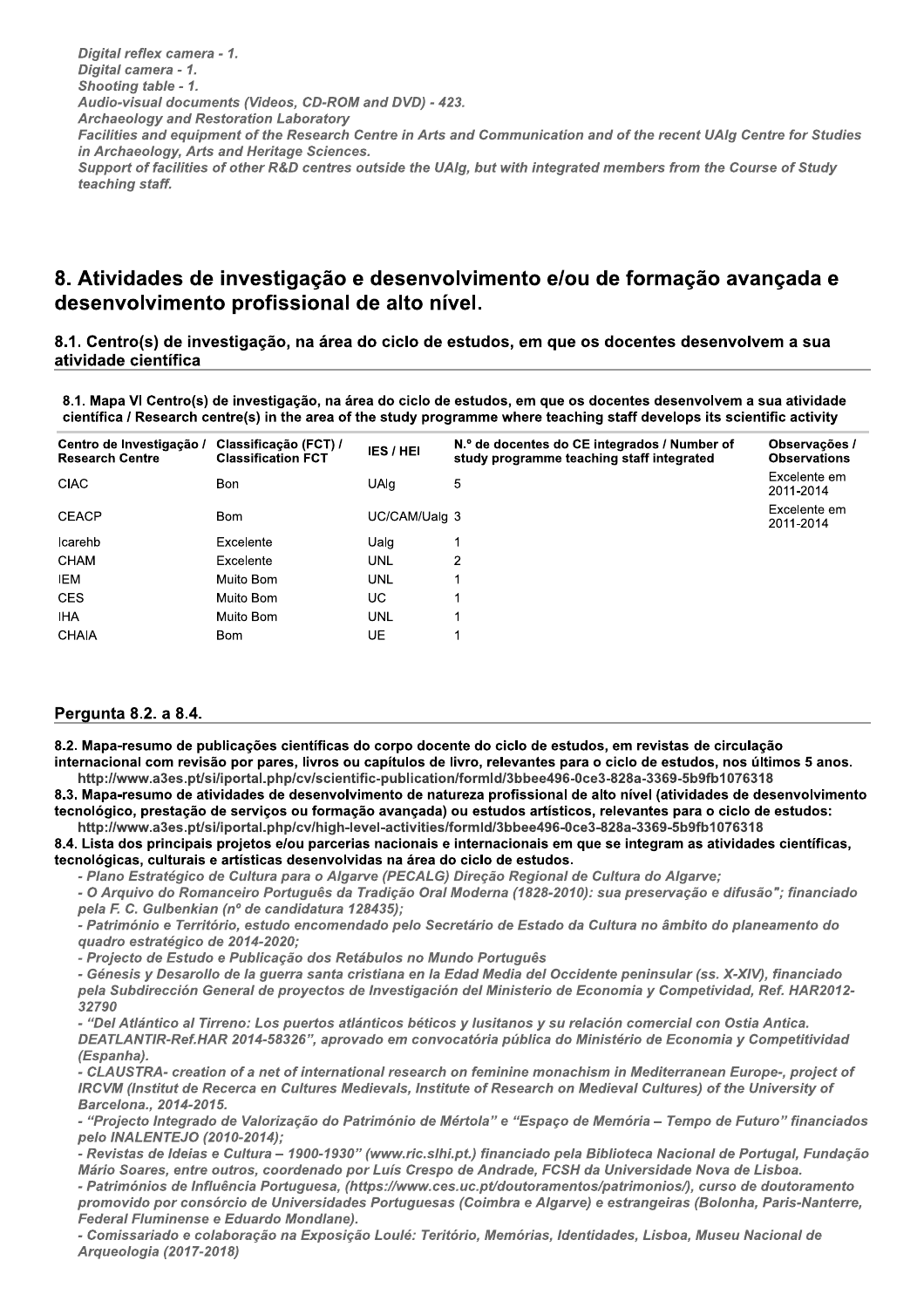-Projecto de investigação e de valorização, por solicitação da DRCAIg, da cidade romana de Balsa (Tavira) - Projecto de investigação, de recuperação e de valorização do conjunto formado pelo paço medieval e pelos banhos

islâmicos de Loulé, por convite da CM Loulé. Para além da coordenação e da colaboração em estudos históricos e culturais, solicitados por diversas instituições, nacionais e regionais, o copro docente tem assumido uma intervenção cívica e ativa junto da comunidade, com a organização de conferências, cursos livres e ações de formação exteriores à Universidade, em eventos organizados por organismos públicos (câmaras e bibliotecas municipais, escolas, etc.) ou instituições privadas e empresariais.

#### 8.4. List of main projects and/or national and international partnerships underpinning the scientific, technologic, cultural and artistic activities developed in the area of the study programme.

- Strategic Plan for Culture for the Algarve (PECALG), promoted by the Algarve Regional Culture Authority;

- The Archive of the Portuguese 'Balladeer' of Modern Oral Tradition (1828-2010): its preservation and dissemination, financed by the Calouste Gulbenkian Foundation (candidacy no. 128435);

- Heritage and Territory, study commissioned by the Secretary of State for Culture as part of the planning of the 2014-2020 strategic framework;

- Study and Publication Project of Altarpieces from the Portuguese World

- Genesis and Development of the Christian Holy War in the Peninsular West during Middle Ages] financed by the Subdirección General de proyectos de Investigación del Ministerio de Economia y Competividad, Ref. HAR2012-32790 - "Del Atlántico al Tirreno: Los puertos atlánticos béticos y lusitanos y su relación comercial con Ostia Antica. [From the Atlantic to the Tyrrhenian Sea: the atlantic Betic and Lusitanian harbours and their trading relations with Ostia Antica] DEATLANTIR-Ref.HAR 2014-58326", approved by public notice of the Ministério de Economia y Competitividad (Spain).

- CLAUSTRA - creation of a net of international research on feminine monachism in Mediterranean Europe-, project of IRCVM (Institut de Recerca en Cultures Medievals [Institute of Research on Medieval Cultures] of the University of Barcelona, 2014-2015.

- "Integrated Project for the Enhancement of the Heritage in Mértola" and "Space of Memories - Space of Future", both financed by INALENTEJO (2010-2014);

- Revistas de Ideias e Cultura - 1900-1930" (www.ric.slhi.pt.) financed by the Portuguese National Library, the Mário Soares Foundatio and coordinated by Luís Crespo de Andrade, Faculty of Social and Human Sciences of the UNL - Cultural Heritage of Portuguese Influence, doctoral course promoted in conjunction by Portuguese (Coimbra and the

Algarve) and foreign (Bologna, Paris-Nanterre, Federal Fluminense and Eduardo Mondlane) Universities (https://www.ces.uc.pt/doutoramentos/patrimonios/).

- Commissariat and collaboration at the Loulé Exhibition and Catalogue: Teritorium, Memories, Identities, Lisbon, **National Museum of Archeology (2017-2018)** 

- Research and evaluation project of the Roman city of Balsa (Tavira), at the request of the Algarve Regional Culture Authority.

- Research project for the recovery and valorization of the urban complex formed by a medieval palace and the Islamic baths of Loulé, by invitation of CM Loulé.

In addition to coordination and collaboration in historical and cultural studies, requested by various institutions, national and regional, the teaching staff has assumed a civic and active intervention within the community, by organizing conferences, free courses and training in events organized by public bodies (municipal chambers and libraries, schools, etc.) or by private and business institutions.

# 9. Enquadramento na rede de formação nacional da área (ensino superior público)

## 9.1. Avaliação da empregabilidade dos graduados por ciclo de estudos similares com base em dados oficiais:

Desde os estudos do KEA da Comissão Europeia (2006), ou de Augusto Mateus (2010), tem-se realçado o papel do Património Cultural como núcleo fulcral das indústrias culturais e criativas, na criação de riqueza e geração de emprego. No caso de Portugal e do Algarve, onde o Património é factor de atractividade e de qualificação do turismo, isso é notório nos indicadores estatísticos do GEE do Ministério da Economia, que apontam para esta área um crescimento sustentado desde 2010. A presente proposta de curso inscreve-se nesta tendência, respondendo à crescente procura de especialistas altamente qualificados na área do Património. A avaliar pelas manifestações de interesse já recebidas, espera-se que parte significativa dos candidatos esteja inserido no mercado de trabalho (funcionando este ciclo de estudos como forma de aprofundamento de conhecimentos e de qualificação de competências) e que alguns outros sejam oriundos de países de língua oficial portuguesa (particularmente do Brasil).

## 9.1. Evaluation of the employability of graduates by similar study programmes, based on official data:

Since the KEA studies for the European Commission (2006) and the Augusto Mateus report for Portugal (2010), the role of cultural heritage has been well highlighted as a core element of the cultural and creative industries, both in wealth and job creation. In the case of Portugal and particularly that of the Algarve region, where heritage is increasingly a factor in attracting and improving tourism, this is particularly evident and well reflected in the statistical indicators of the Ministry of the Economy Strategy and Studies Office, which identifies sustained growth for this area since 2010. It is therefore within this trend that this course proposal falls, aiming to respond to the growing demand for highly qualified specialists in the field of heritage. This same demand is surely related to interest expressed in the possibility of attending a doctoral course of this kind.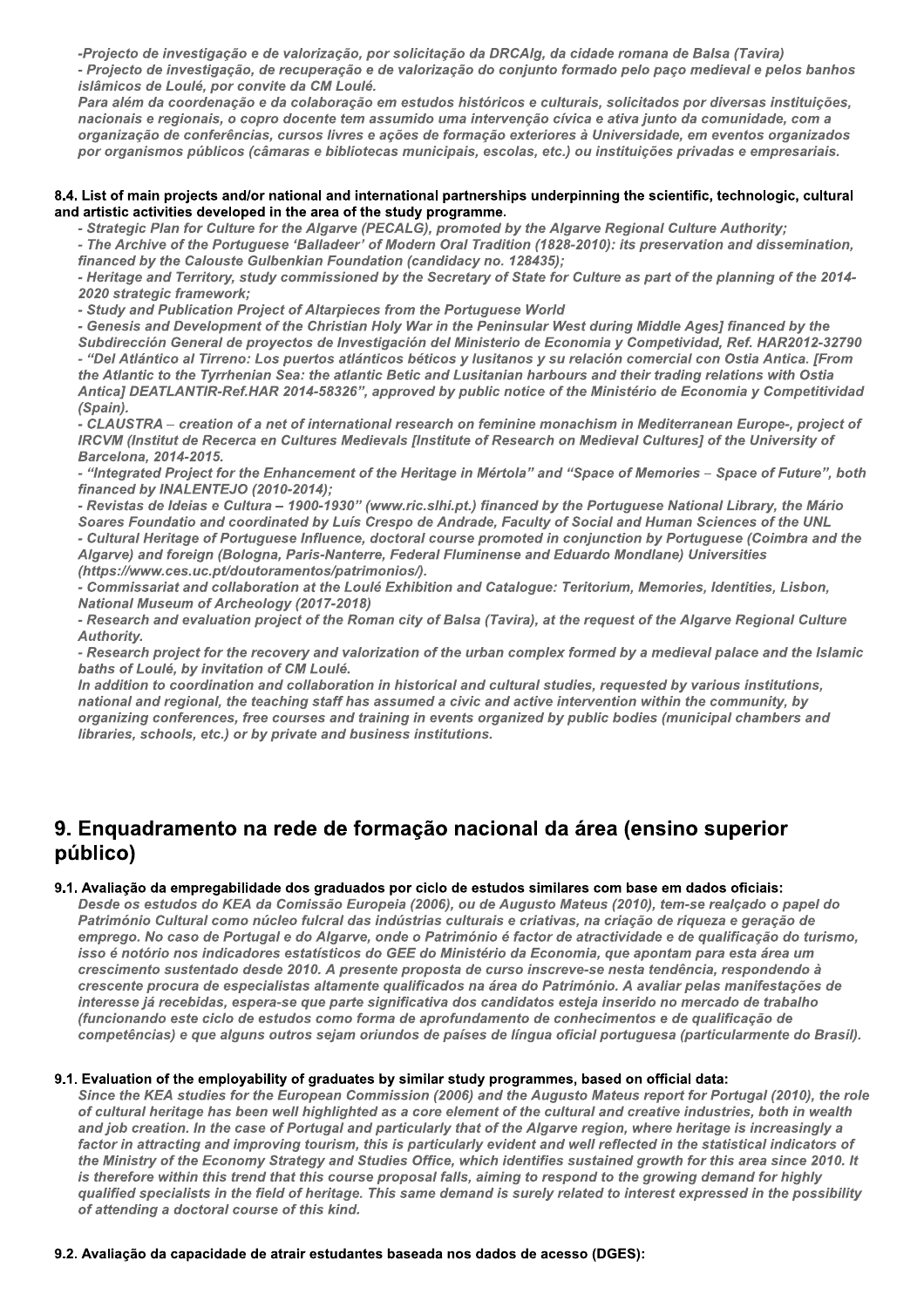Tratando-se de um novo ciclo de estudos não existem dados disponíveis, tanto mais que se trata de um 3º ciclo. Contudo, a Instituição tem recebido variadas manifestações de interesse num curso desta natureza, não apenas por parte dos seus graduados, como ainda de graduados de outras instituições, com particular destaque para as instituições estrangeiras (sobretudo Brasil). Além do mais, esta formação constituirá o único 3º ciclo de estudos nesta área do saber num raio de 250 Km. Segundo os dados de acesso da DGES, a procura do curso de 1º ciclo em "Património Cultural e Arqueologia" tem vindo sempre a aumentar nos últimos anos nesta mesma Instituição, tendo atraído no último ano vários estudantes brasileiros. O curso de 2º ciclo em História e Patrimónios da Ualg também foi alvo, nos últimos anos, de uma acentuada procura por parte de licenciados brasileiros.

## 9.2. Evaluation of the capability to attract students based on access data (DGES):

As this is a new course of study - and a doctoral course - no data is yet available. However, the institution has received many expressions of interest for a course of this nature, not only from its graduates, but also from graduates from other institutions, particularly abroad (primarily Brazil). Moreover, this course will represent the only doctoral course of study in this field of knowledge within a radius of 250 km. It should be noted that, according to figures from the Portuguese Higher Education Authority (DGES), demand of applicants for the "Cultural Heritage and Archaeology" degree course has been consistently on the rise in this institution in recent years, and last year it attracted various Brazilian students. On the other hand, in recent years the 2nd cycle course in History and Heritage of Algarve University has also been the target of a strong demand by Brazilian graduates.

## 9.3. Lista de eventuais parcerias com outras instituições da região que lecionam ciclos de estudos similares:

Na região não existem outras instituições do Ensino Superior, públicas ou privadas, com cursos afins. Todavia, são regulares os contactos com outras instituições, como as Universidades de Coimbra, de Lisboa, Nova de Lisboa e de Évora, uma vez que parte dos docentes do curso integram unidades de investigação avaliadas e sediadas naguelas instituições. Por outro lado, existe um protocolo de colaboração com a Universidade de Coimbra para o 3º ciclo em Patrimónios de Influência Portuguesa, onde participam docentes que constam nesta proposta, existindo ainda o curso de 2º ciclo em História do Mediterrâneo Islâmico e Medieval, em parceria com as Universidades de Évora e de Lisboa. Finalmente, em 2015, os reitores das Universidades do Algarve, Évora e Nova de Lisboa, criaram um consórcio universitário, com sede no Campo Arqueológico de Mértola, para a área do Património Cultural Mediterrâneo, que procura estreitar as relações com outras IES e centros de investigação do mundo Mediterrâneo.

## 9.3. List of eventual partnerships with other institutions in the region teaching similar study programmes:

courses. However, contact with other universities is regular, such as the Universities of Coimbra, of Lisbon, Nova de Lisboa and of Évora, since some members of the teaching staff of the course are part of assessed research facilities based in these universities. On the other hand, there is a cooperation protocol in place with the University of Coimbra for the doctoral course in Heritage of Portuguese Influence, in which teaching staff members figuring in this proposal participate. There is also the master's degree course in History of the Islamic and Medieval Mediterranean, in partnership with the Universities of Évora and of Lisbon. Finally, in 2015, the vice chancellors of the Universities of the Algarve, of Évora and Nova de Lisboa, created a university consortium, based at the Mértola Archaeological Site, for the area of Mediterranean cultural heritage, which aims to establish closer ties with other institutions of higher education and research centres of the Mediterranean world.

# 10. Comparação com ciclos de estudos de referência no espaço europeu

## 10.1. Exemplos de ciclos de estudos existentes em instituições de referência do Espaço Europeu de Ensino Superior com duração e estrutura semelhantes à proposta:

Os estudos sobre Património (Heritage Studies), ou sobre o Património Cultural (Cultural Heritage Studies) têm lugar de relevo nas universidades, em resposta ao desenvolvimento das políticas do Património e às preocupações actuais sobre as relações entre as heranças culturais e as identidades nacionais, ou de grupo, mais complexas num mundo cada vez mais globalizado, onde o digital traz o passado para o presente, cruzando heranças, e onde a mobilidade multiplica as identidades mútuas, em conflito, ou partilhadas. Com perfis formativos ora mais técnicos (conservação, gestão e avaliação patrimonial), ora mais históricos (heranças e usos do passado), apostas deste género são oferecidas por universidades nacionais (do Porto, Católica do Porto, Évora e Lisboa) e estrangeiras (Bolonha, Amesterdão, Sevilha, várias inglesas). Pela semelhança temática com este curso, destaca-se o doutoramento em Estudos de Património do Porto e o doutoramento em Heritage Studies da Universidade de Brandeburgo.

## 10.1. Examples of study programmes with similar duration and structure offered by reference institutions in the European **Higher Education Area:**

Heritage Studies or Cultural Heritage Studies occupy a prominent place in European universities, responding to the development of heritage policies and to current concerns about relations between cultural heritage and national or group identities. Relations that are even more complex in an increasingly globalised world, in which digital media brings the past to the present, intersecting cultural heritages, and in which mobility multiplies mutual identities, shared or in conflict. With different educational profiles, either more technical or more historical, these kinds of courses are offered by some Portuguese universities (Porto, Católica do Porto, Évora and Lisbon), and by several foreign ones (Bologna, Amsterdam, Seville, several in the UK). Given their conceptual and organisational similarities to the course herein proposed, mention should be made to the PhD in Heritage Studies at the Porto University, and, above all, to the PhD in Heritage Studies at the University of Brandenburg.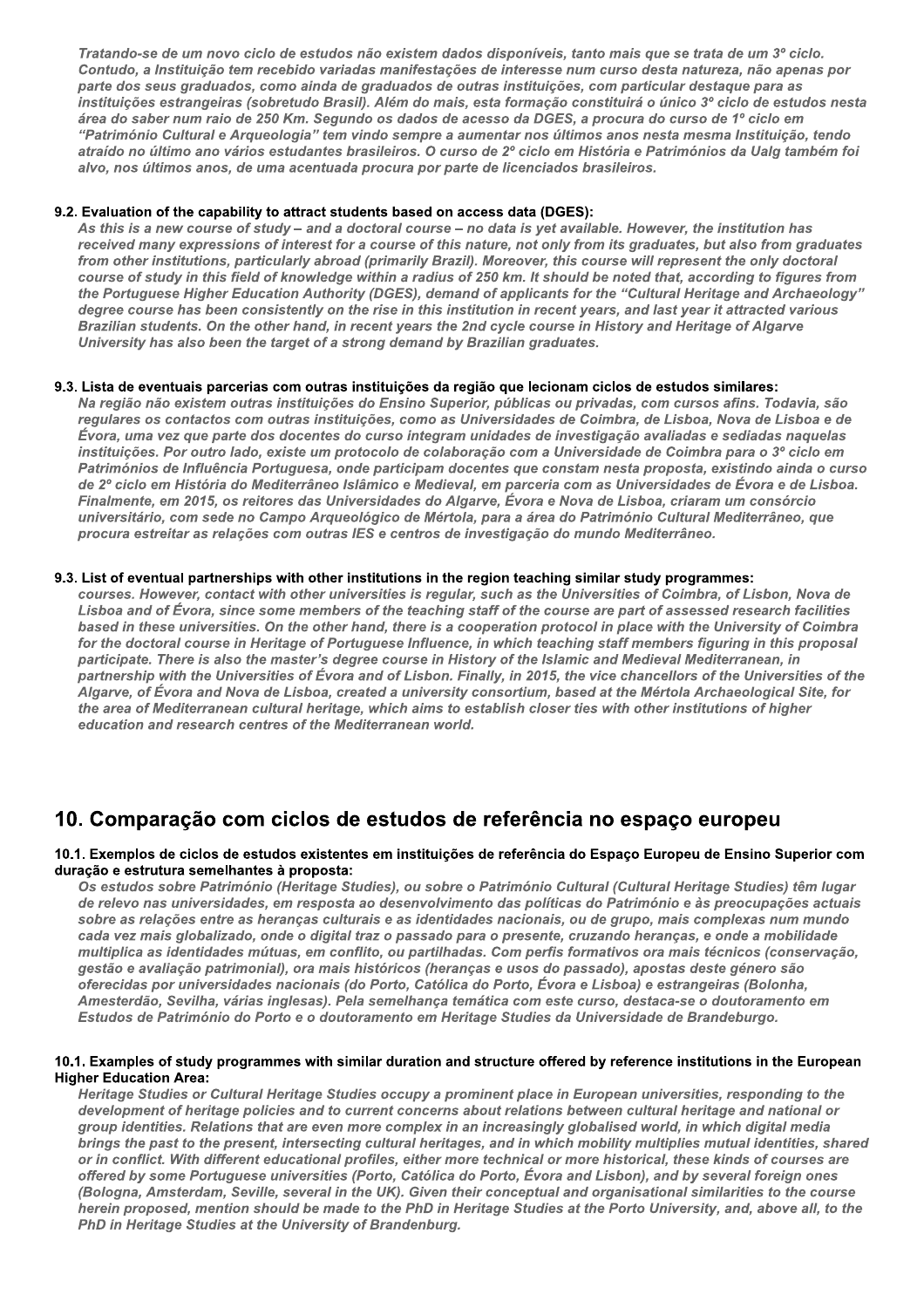## 10.2. Comparação com objetivos de aprendizagem de ciclos de estudos análogos existentes em instituições de referência do Espaço Europeu de Ensino Superior:

Ao apostar num curso como processo de desenvolvimento autónomo do doutorando, privilegia-se tanto a aquisição de hábitos de reflexão, de discussão e de pensamento crítico, como a descoberta de novas ideias e perspectivas. O curso aproxima-se de modelos em vigor na Europa. Sem afastar aptidões de recorte mais técnico, mas sem as privilegiar, o curso valoriza o problema central das relações entre Património, Memória e Identidade, de enorme relevância para o mundo contemporâneo. Partilha os objectivos do curso em Cultural Heritage and Identity de Amesterdão, concretizando-os a partir do estudo das herancas e das identidades culturais do passado. Para tanto, convoca os testemunhos materiais (históricos, artísticos, arquitectónicos)e os imateriais (a língua, o romanceiro, a literatura oral e as tradições dramáticas), numa composição que não é frequente, mas com antecedentes no 3º ciclo em Patrimónios de Influência Portuguesa de Coimbra, promovido por um consórcio em que participa a Ualg.

## 10.2. Comparison with the intended learning outcomes of similar study programmes offered by reference institutions in the European Higher Education Area:

By focusing on a doctoral course as a process of individual and independent development of the student, favouring the acquisition of habits of reflection, discussion and of critical thought, over the discovery of new ideas and perspectives, the course proposed comes close to models in force within Europe. Without excluding more technical skills, but without favouring them, as occurs in certain Italian or Portuguese cases, the course values the central issue of relationships among heritage, memory and identity, which is of huge relevance for the contemporary world. From this point of view, it shares the goals of the Cultural Heritage and Identity course at the University of Amsterdam, achieving them through the study of heritage and cultural identities of the past. To this end, it calls for tangible evidence and also intangible, in a composition that is not frequent but has precedents in the PhD in Heritage of Portuguese Influence, at the University of Coimbra.

# 11. Estágios e/ou Formação em Servico

## 11.1. e 11.2 Estágios e/ou Formação em Servico

## Mapa VII - Protocolos de Cooperação

## Mapa VII - N/A

- 11.1.1. Entidade onde os estudantes completam a sua formação:  $N/A$
- 11.1.2. Protocolo (PDF, máx. 150kB):
	- <sem resposta>

## 11.2. Plano de distribuição dos estudantes

11.2. Plano de distribuição dos estudantes pelos locais de estágio e/ou formação em servico demonstrando a adeguação dos recursos disponíveis.(PDF, máx. 100kB).

<sem resposta>

## 11.3. Recursos próprios da Instituição para acompanhamento efetivo dos seus estudantes nos estágios e/ou formação em servico.

11.3. Recursos próprios da Instituição para o acompanhamento efetivo dos seus estudantes nos estágios e/ou formação em serviço:

 $N/A$ 

11.3. Institution's own resources to effectively follow its students during the in-service training periods: <no answer>

## 11.4. Orientadores cooperantes

11.4.1. Mecanismos de avaliação e seleção dos orientadores cooperantes de estágio e/ou formação em serviço, negociados entre a instituição de ensino superior e as instituições de estágio e/ou formação em serviço (PDF, máx. 100kB).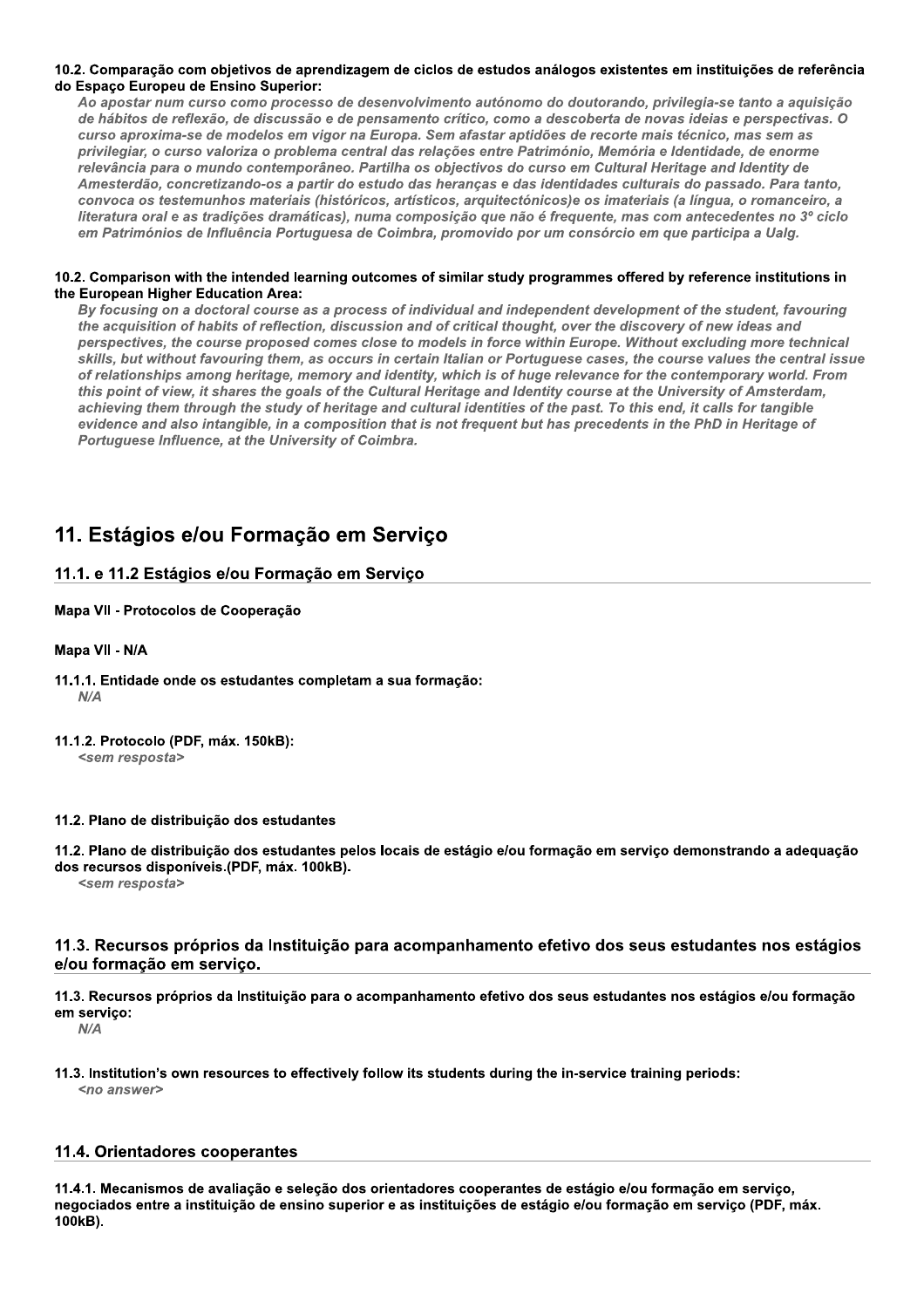11.4.1 Mecanismos de avaliação e seleção dos orientadores cooperantes de estágio e/ou formação em serviço, negociados entre a instituição de ensino superior e as instituições de estágio e/ou formação em serviço (PDF, máx. 100kB).

<sem resposta>

11.4.2. Orientadores cooperantes de estágio e/ou formação em serviço (obrigatório para ciclo de estudos com estágio obrigatório por lei)

11.4.2. Mapa X. Orientadores cooperantes de estágio e/ou formação em serviço (obrigatório para ciclo de estudos com estágio obrigatório por Lei) / External supervisors responsible for following the students' activities (mandatory for study programmes with in-service training mandatory by law)

| Nome / Instituição ou estabelecimento a Categoria Profissional / Habilitação Profissional (1)/ |                           |                                        | Nº de anos de serviço / Nº |
|------------------------------------------------------------------------------------------------|---------------------------|----------------------------------------|----------------------------|
| Name que pertence / Institution                                                                | <b>Professional Title</b> | <b>Professional qualifications (1)</b> | of working years           |

<sem resposta>

# 12. Análise SWOT do ciclo de estudos

## 12.1. Pontos fortes:

a) forte coerência temática e metodológica (o estudo e a valorização do património nas suas diferentes manifestações históricas) aproveitando e completando a experiência adquirida nos cursos de mestrado e de doutoramento próprios, ou em associação:

b) desenvolvimento de campos de formação e de investigação em articulação com problemas do mundo contemporâneo (heranças e identidades partilhadas), e com a valorização de investigações pluridisciplinares;

c) aposta no desenvolvimento autónomo do doutorando, privilegiando não apenas os resultados, mas também o processo individual e coletivo;

d) alta qualificação específica relevante para o programa do corpo docente proposto

e) grau de exigência académica

f) dimensão internacional e a possibilidade de captar estudantes a nível internacional, designadamente na União Europeia e no Brasil;

g) ligação estreita com centros de investigação, e enquadramento do programa em linhas de investigação e em projetos de publicação dos centros;

h) consolidação de uma dinâmica de grupo de investigação, a médio prazo.

## 12.1. Strengths:

a) high degree of thematic and methodological consistency, making use of and completing the experience acquired in master's and other doctoral courses of the institution, or in association;

b) development of fields of education and research in conjunction with issues of the contemporary word and society (shared heritages and identities), and with the enhancement of multidisciplinary research;

c) focus on the independent development of the students, favouring not only results, but also the individual and collective process;

d) high specific qualification of the teaching staff, relevant for the programme proposed;

e) level of academic exactitude:

f) international dimension and the possibility to bring in students from abroad, in particular from the European Union and from Brazil:

g) close ties with research centres, and of the programme's context in research matters and in publication projects of the centres;

h) consolidation of a group research dynamic, in the medium term.

## 12.2. Pontos fracos:

No quadro demográfico actual, mais agravado no âmbito regional, há que ter em conta as dificuldades de captação de alunos, acrescidas nos últimos anos pelos efeitos da recessão económica internacional, ou os obstáculos eventualmente criados pelas diferentes origens e formações dos alunos. Dada a valorização da pluridisciplinaridade, poderá haver dificuldade em evitar uma certa dispersão temática e cronológica, mas que poderá ser, no fundo, muito enriquecedora, quer como processo de formação, quer como espaço de descoberta e de investigação.

## 12.2. Weaknesses:

In the current demographic framework, more severe on a regional level, there is a need to consider difficulties in attracting students, worsened in recent years by the effects of the international economic recession. Given the importance of multidisciplinary, it might prove difficult to avoid some thematic and chronological dispersion, even though such difficulties are always enriching as spaces of discovery, of research and of personal development.